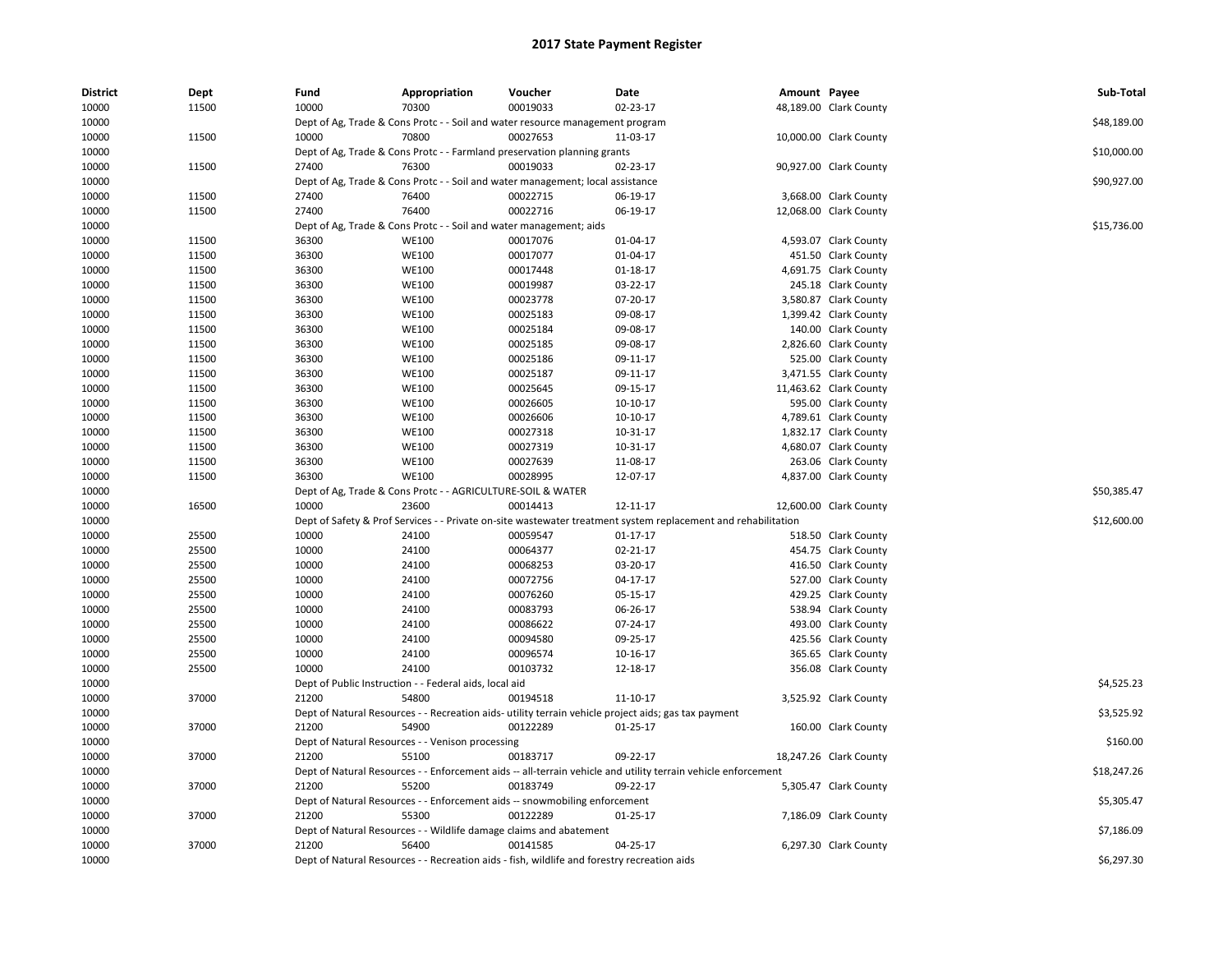| <b>District</b> | Dept  | Fund  | Appropriation                                                      | Voucher                                                                                    | Date                                                                                                   | Amount Payee |                         | Sub-Total    |
|-----------------|-------|-------|--------------------------------------------------------------------|--------------------------------------------------------------------------------------------|--------------------------------------------------------------------------------------------------------|--------------|-------------------------|--------------|
| 10000           | 37000 | 21200 | 56600                                                              | 00184651                                                                                   | 09-29-17                                                                                               |              | 25,627.73 Clark County  |              |
| 10000           |       |       |                                                                    |                                                                                            | Dept of Natural Resources - - Resource aids - forest croplands and managed forest land aids            |              |                         | \$25,627.73  |
| 10000           | 37000 | 21200 | 57200                                                              | 00132622                                                                                   | 03-08-17                                                                                               |              | 52,408.16 Clark County  |              |
| 10000           | 37000 | 21200 | 57200                                                              | 00196390                                                                                   | 11-16-17                                                                                               |              | 25,800.00 Clark County  |              |
| 10000           |       |       |                                                                    |                                                                                            | Dept of Natural Resources - - Resource aids--county sustainable forestry and county forest adm. grants |              |                         | \$78,208.16  |
| 10000           | 37000 | 21200 | 57500                                                              | 00122864                                                                                   | 01-26-17                                                                                               |              | 41,062.73 Clark County  |              |
| 10000           | 37000 | 21200 | 57500                                                              | 00181173                                                                                   | 09-13-17                                                                                               |              | 94,075.00 Clark County  |              |
| 10000           | 37000 | 21200 | 57500                                                              | 00187995                                                                                   | 10-18-17                                                                                               |              | 11,779.79 Clark County  |              |
| 10000           | 37000 | 21200 | 57500                                                              | 00192548                                                                                   | 11-01-17                                                                                               |              | 56,445.00 Clark County  |              |
| 10000           |       |       |                                                                    | Dept of Natural Resources - - Recreation aids - snowmobile trail areas                     |                                                                                                        |              |                         | \$203,362.52 |
| 10000           | 37000 | 21200 | 57600                                                              | 00193069                                                                                   | 11-03-17                                                                                               |              | 3,522.10 Clark County   |              |
| 10000           | 37000 | 21200 | 57600                                                              | 00193072                                                                                   | 11-03-17                                                                                               |              | 8,756.00 Clark County   |              |
| 10000           | 37000 | 21200 | 57600                                                              | 00193073                                                                                   | 11-03-17                                                                                               |              | 22,190.00 Clark County  |              |
| 10000           | 37000 | 21200 | 57600                                                              | 00194522                                                                                   | 11-10-17                                                                                               |              | 9,238.50 Clark County   |              |
| 10000           |       |       |                                                                    |                                                                                            | Dept of Natural Resources - - Recreation aids - all-terrain vehicle project aids; gas tax payment      |              |                         | \$43,706.60  |
| 10000           | 37000 | 21200 | 57700                                                              | 00194519                                                                                   | 11-10-17                                                                                               |              | 22,190.00 Clark County  |              |
| 10000           |       |       |                                                                    | Dept of Natural Resources - - Recreation aids -- all-terrain vehicle project aids          |                                                                                                        |              |                         | \$22,190.00  |
| 10000           | 37000 | 21200 | 58400                                                              | 00177427                                                                                   | 09-11-17                                                                                               |              | 120.00 Clark County     |              |
| 10000           |       |       |                                                                    | Dept of Natural Resources - - Resource aids -- payment in lieu of taxes; federal           |                                                                                                        |              |                         | \$120.00     |
| 10000           | 37000 | 36300 | TA100                                                              | 00151031                                                                                   | 05-19-17                                                                                               |              | 2,063.44 Clark County   |              |
| 10000           |       |       | Dept of Natural Resources - - LAND ACQUISITION                     |                                                                                            |                                                                                                        |              |                         | \$2,063.44   |
| 10000           | 37000 | 36300 | TX100                                                              | 00187688                                                                                   | 10-12-17                                                                                               |              | 174,161.90 Clark County |              |
| 10000           |       |       | Dept of Natural Resources - - DNR-DAM SAFETY PROJECTS              |                                                                                            |                                                                                                        |              |                         | \$174,161.90 |
| 10000           | 39500 | 21100 | 16800                                                              | 00106944                                                                                   | 04-21-17                                                                                               |              | 78,743.00 Clark County  |              |
| 10000           |       |       |                                                                    | WI Dept of Transportation - - Elderly and disabled county aids, state funds                |                                                                                                        |              |                         | \$78,743.00  |
| 10000           | 39500 | 21100 | 17000                                                              | 00088030                                                                                   | 02-23-17                                                                                               |              | 14,475.04 Clark County  |              |
| 10000           |       |       | WI Dept of Transportation - - County forest road aids, state funds |                                                                                            |                                                                                                        |              |                         | \$14,475.04  |
| 10000           | 39500 | 21100 | 17400                                                              | 00108285                                                                                   | 04-24-17                                                                                               |              | 54,124.56 Clark County  |              |
| 10000           |       |       | WI Dept of Transportation - - Disaster damage aids, state funds    |                                                                                            |                                                                                                        |              |                         | \$54,124.56  |
| 10000           | 39500 | 21100 | 17700                                                              | 00125670                                                                                   | 06-13-17                                                                                               |              | 10,932.00 Clark County  |              |
| 10000           | 39500 | 21100 | 17700                                                              | 00154685                                                                                   | 08-17-17                                                                                               |              | 29,644.00 Clark County  |              |
| 10000           |       |       |                                                                    | WI Dept of Transportation - - Tier C transit operating aids, state funds                   |                                                                                                        |              |                         | \$40,576.00  |
| 10000           | 39500 | 21100 | 18200                                                              | 00085952                                                                                   | 02-17-17                                                                                               |              | 10,177.00 Clark County  |              |
| 10000           | 39500 | 21100 | 18200                                                              | 00174659                                                                                   | 10-12-17                                                                                               |              | 31,394.48 Clark County  |              |
| 10000           | 39500 | 21100 | 18200                                                              | 00174692                                                                                   | 10-12-17                                                                                               |              | 32,076.44 Clark County  |              |
| 10000           | 39500 | 21100 | 18200                                                              | 00195274                                                                                   | 11-27-17                                                                                               |              | 32,066.48 Clark County  |              |
| 10000           |       |       |                                                                    | WI Dept of Transportation - - Transit and other transportation-related aids, federal funds |                                                                                                        |              |                         | \$105,714.40 |
| 10000           | 39500 | 21100 | 18500                                                              | 00071323                                                                                   | 01-06-17                                                                                               |              | 2,398.90 Clark County   |              |
| 10000           | 39500 | 21100 | 18500                                                              | 00071767                                                                                   | $01-13-17$                                                                                             |              | 3,606.99 Clark County   |              |
| 10000           | 39500 | 21100 | 18500                                                              | 00116052                                                                                   | 05-31-17                                                                                               |              | 21,340.00 Clark County  |              |
| 10000           |       |       |                                                                    | WI Dept of Transportation - - Highway safety, local assistance, federal funds              |                                                                                                        |              |                         | \$27,345.89  |
| 10000           | 39500 | 21100 | 19000                                                              | 00065406                                                                                   | 01-03-17                                                                                               |              | 160,536.30 Clark County |              |
| 10000           | 39500 | 21100 | 19000                                                              | 00133955                                                                                   | 07-03-17                                                                                               |              | 321,072.60 Clark County |              |
| 10000           | 39500 | 21100 | 19000                                                              | 00169221                                                                                   | 10-02-17                                                                                               |              | 160,536.32 Clark County |              |
| 10000           |       |       |                                                                    | WI Dept of Transportation - - Transportation aids to counties, state funds                 |                                                                                                        |              |                         | \$642,145.22 |
| 10000           | 39500 | 21100 | 27800                                                              | 00200737                                                                                   | 12-13-17                                                                                               |              | 7,717.73 Clark County   |              |
| 10000           |       |       |                                                                    | WI Dept of Transportation - - Local roads improvement program, state funds                 |                                                                                                        |              |                         | \$7,717.73   |
| 10000           | 39500 | 21100 | 36300                                                              | 00133237                                                                                   | 06-26-17                                                                                               |              | 240.00 Clark County     |              |
| 10000           |       |       |                                                                    | WI Dept of Transportation - - State highway rehabilitation, state funds                    |                                                                                                        |              |                         | \$240.00     |
| 10000           | 39500 | 21100 | 36500                                                              | 00126958                                                                                   | 06-09-17                                                                                               |              | 338.76 Clark County     |              |
| 10000           | 39500 | 21100 | 36500                                                              | 00145992                                                                                   | 08-01-17                                                                                               |              | 1,054.01 Clark County   |              |
| 10000           | 39500 | 21100 | 36500                                                              | 00167868                                                                                   | 09-22-17                                                                                               |              | 281.47 Clark County     |              |
|                 |       |       |                                                                    |                                                                                            |                                                                                                        |              |                         |              |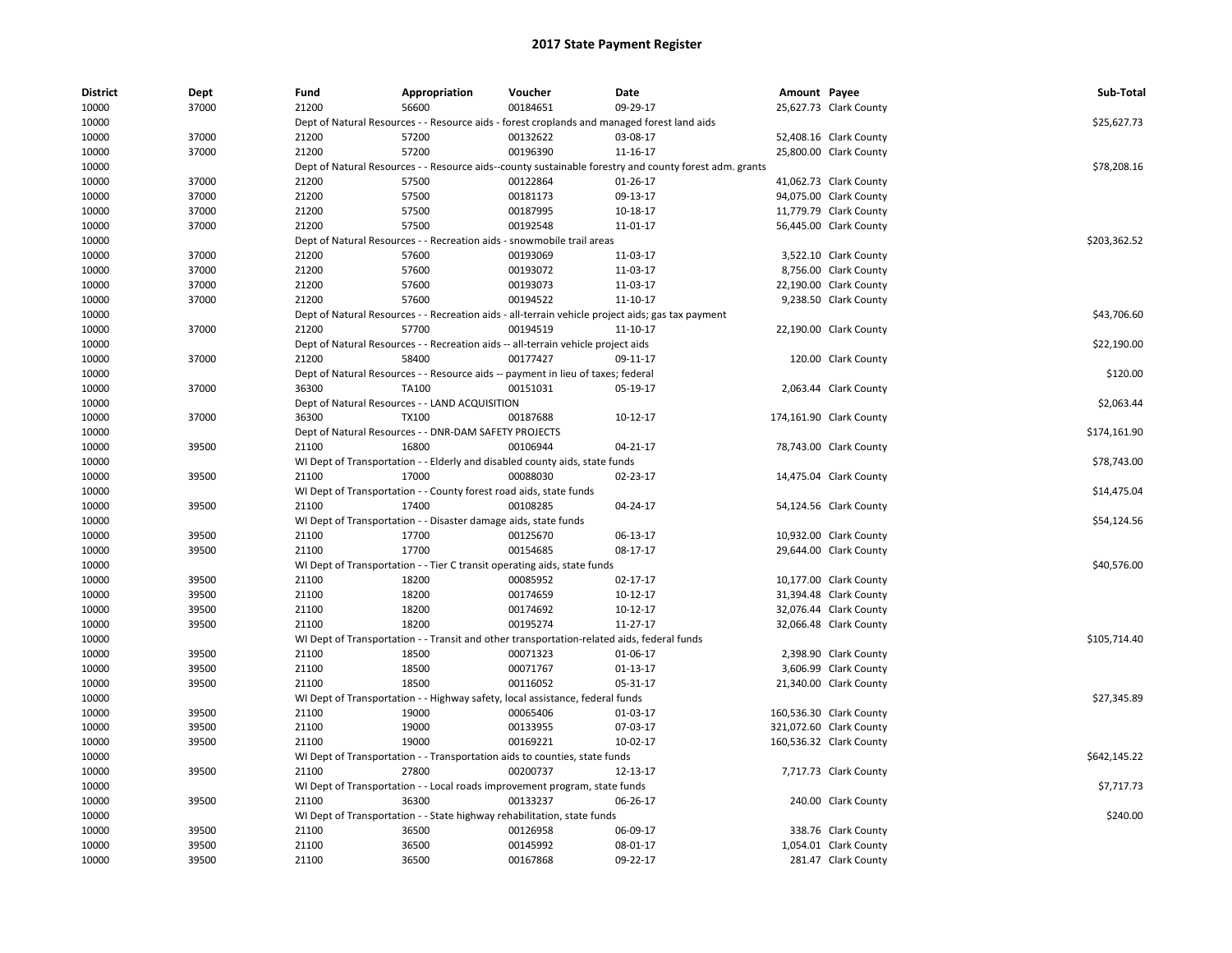| District       | Dept  | Fund  | Appropriation                                           | Voucher                                                                             | Date                                                                                                    | Amount Payee |                         | Sub-Total      |
|----------------|-------|-------|---------------------------------------------------------|-------------------------------------------------------------------------------------|---------------------------------------------------------------------------------------------------------|--------------|-------------------------|----------------|
| 10000          | 39500 | 21100 | 36500                                                   | 00180761                                                                            | $10-17-17$                                                                                              |              | 300.96 Clark County     |                |
| 10000          |       |       |                                                         | WI Dept of Transportation - - Highway system management and operations, state funds |                                                                                                         |              |                         | \$1,975.20     |
| 10000          | 39500 | 21100 | 96100                                                   | 00090848                                                                            | 03-06-17                                                                                                |              | 0.01 Clark County       |                |
| 10000          |       |       |                                                         |                                                                                     | WI Dept of Transportation - - Highways, bridges and local transportation assistance clearing account    |              |                         | \$0.01         |
| 10000          | 39500 | 21100 | 36800                                                   | 00071400                                                                            | 01-05-17                                                                                                |              | 91,804.97 Clark County  |                |
| 10000          | 39500 | 21100 | 36800                                                   | 00089254                                                                            | 02-24-17                                                                                                |              | 261,968.08 Clark County |                |
| 10000          | 39500 | 21100 | 36800                                                   | 00105305                                                                            | $04-12-17$                                                                                              |              | 132,651.14 Clark County |                |
| 10000          | 39500 | 21100 | 36800                                                   | 00181185                                                                            | 10-18-17                                                                                                |              | 90,307.90 Clark County  |                |
| 10000          | 39500 | 21100 | 36800                                                   | 00094656                                                                            | 03-14-17                                                                                                |              | 28,522.20 Clark County  |                |
| 10000          | 39500 | 21100 | 36800                                                   | 00099815                                                                            | 03-24-17                                                                                                |              | 196,806.77 Clark County |                |
| 10000          | 39500 | 21100 | 36800                                                   | 00120548                                                                            | 05-24-17                                                                                                |              | 127,592.15 Clark County |                |
| 10000          | 39500 | 21100 | 36800                                                   | 00124271                                                                            | 06-05-17                                                                                                |              | 112,496.03 Clark County |                |
| 10000          | 39500 | 21100 | 36800                                                   | 00145359                                                                            | 07-25-17                                                                                                |              | 73,446.78 Clark County  |                |
| 10000          | 39500 | 21100 | 36800                                                   | 00165142                                                                            | 09-14-17                                                                                                |              | 65,462.90 Clark County  |                |
| 10000          | 39500 | 21100 | 36800                                                   | 00165327                                                                            | 09-15-17                                                                                                |              | 181,236.58 Clark County |                |
| 10000          | 39500 | 21100 | 36800                                                   | 00166388                                                                            | 09-18-17                                                                                                |              | 34,416.47 Clark County  |                |
| 10000          | 39500 | 21100 | 36800                                                   | 00193478                                                                            | 11-16-17                                                                                                |              | 2,633.20 Clark County   |                |
| 10000          | 39500 | 21100 | 36800                                                   | 00193481                                                                            | 11-16-17                                                                                                |              | 24,369.55 Clark County  |                |
| 10000          |       |       |                                                         | WI Dept of Transportation - - Routine maintenance activities, state funds           |                                                                                                         |              |                         | \$1,423,714.72 |
| 10000          | 39500 | 21100 | 37500                                                   | 00071400                                                                            | 01-05-17                                                                                                |              | 371.34 Clark County     |                |
| 10000          |       |       |                                                         | WI Dept of Transportation - - Highway system management and operations, local funds |                                                                                                         |              |                         | \$371.34       |
| 10000          | 39500 | 21100 | 38000                                                   | 00105305                                                                            | 04-12-17                                                                                                |              | 2,748.05 Clark County   |                |
| 10000          | 39500 | 21100 | 38000                                                   | 00124271                                                                            | 06-05-17                                                                                                |              | 44.95 Clark County      |                |
| 10000          | 39500 | 21100 | 38000                                                   | 00145359                                                                            | 07-25-17                                                                                                |              | 208.08 Clark County     |                |
| 10000          |       |       |                                                         | WI Dept of Transportation - - Routine maintenance activities, federal funds         |                                                                                                         |              |                         | \$3,001.08     |
| 10000          | 39500 | 21100 | 28600                                                   | 00090848                                                                            | 03-01-17                                                                                                |              | 13,350.75 Clark County  |                |
| 10000          |       |       |                                                         |                                                                                     | WI Dept of Transportation - - Local transportation facility improvement assistance, federal funds       |              |                         | \$13,350.75    |
| 10000          | 41000 | 10000 | 11600                                                   | 00167974                                                                            | 11-07-17                                                                                                |              | 13,423.80 Clark County  |                |
| 10000          |       |       |                                                         |                                                                                     | Department of Corrections - - Reimbursing counties for probation, extended supervision and parole holds |              |                         | \$13,423.80    |
| 10000          | 43500 | 10000 | 00000                                                   | 90708                                                                               | 01-02-17                                                                                                |              | 16,236.00 Clark County  |                |
| 10000          | 43500 | 10000 | 00000                                                   | 90710                                                                               | 02-01-17                                                                                                |              | 7,164.00 Clark County   |                |
| 10000          | 43500 | 10000 | 00000                                                   | 90711                                                                               | 03-01-17                                                                                                |              | 31,699.00 Clark County  |                |
| 10000          | 43500 | 10000 | 00000                                                   | 90715                                                                               | 05-01-17                                                                                                |              | 170,398.00 Clark County |                |
|                |       | 10000 | 00000                                                   | 90716                                                                               |                                                                                                         |              | 167,193.00 Clark County |                |
| 10000<br>10000 | 43500 | 10000 |                                                         | 90717                                                                               | 06-01-17                                                                                                |              | 27,672.00 Clark County  |                |
|                | 43500 |       | 00000                                                   |                                                                                     | 06-15-17                                                                                                |              |                         |                |
| 10000          | 43500 | 10000 | 00000                                                   | 90800<br>90801                                                                      | 07-01-17                                                                                                |              | 78,047.00 Clark County  |                |
| 10000          | 43500 | 10000 | 00000                                                   |                                                                                     | 08-01-17                                                                                                |              | 904,267.00 Clark County |                |
| 10000          | 43500 | 10000 | 00000                                                   | 90802                                                                               | 09-01-17                                                                                                |              | 325,833.00 Clark County |                |
| 10000          | 43500 | 10000 | 00000                                                   | 90805                                                                               | 10-02-17                                                                                                |              | 148,006.00 Clark County |                |
| 10000          | 43500 | 10000 | 00000                                                   | 90806                                                                               | 11-01-17                                                                                                |              | 39,230.00 Clark County  |                |
| 10000          | 43500 | 10000 | 00000                                                   | 90807                                                                               | 12-01-17                                                                                                |              | 111,188.00 Clark County |                |
| 10000          | 43500 | 10000 | 00000                                                   | 90713                                                                               | 04-01-17                                                                                                |              | 1,801.00 Clark County   |                |
| 10000          | 43500 | 10000 | 00000                                                   | 90714                                                                               | 04-03-17                                                                                                |              | 4,985.00 Clark County   |                |
| 10000          |       |       | Department of Health Services - - State/Federal Aids    |                                                                                     |                                                                                                         |              |                         | \$2,033,719.00 |
| 10000          | 45500 | 10000 | 22100                                                   | 00035885                                                                            | 10-13-17                                                                                                |              | 1,560.00 Clark County   |                |
| 10000          |       |       |                                                         | Department of Justice - - Crime laboratories; deoxyribonucleic acid analysis        |                                                                                                         |              |                         | \$1,560.00     |
| 10000          | 45500 | 10000 | 23100                                                   | 00039132                                                                            | 12-20-17                                                                                                |              | 6,880.00 Clark County   |                |
| 10000          |       |       |                                                         | Department of Justice - - Law enforcement training fund, local assistance           |                                                                                                         |              |                         | \$6,880.00     |
| 10000          | 45500 | 10000 | 24100                                                   | 00034289                                                                            | 09-08-17                                                                                                |              | 4,325.00 Clark County   |                |
| 10000          | 45500 | 10000 | 24100                                                   | 00035592                                                                            | 10-04-17                                                                                                |              | 421.43 Clark County     |                |
| 10000          |       |       | Department of Justice - - Federal aid, state operations |                                                                                     |                                                                                                         |              |                         | \$4,746.43     |
| 10000          | 45500 | 10000 | 28400                                                   | 00023747                                                                            | $02 - 10 - 17$                                                                                          |              | 369.00 Clark County     |                |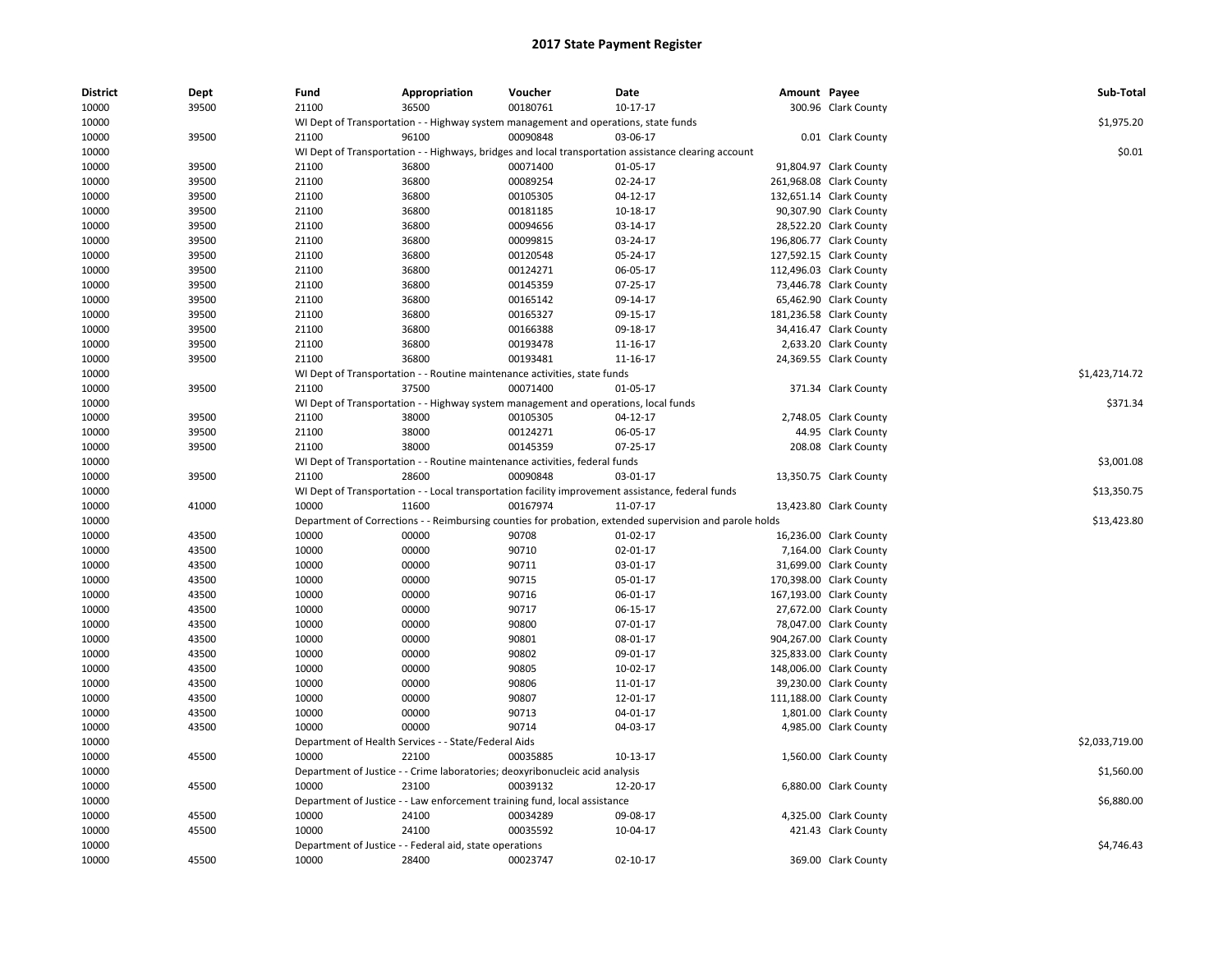| District | Dept  | Fund                                  | Appropriation                                                                             | Voucher                      | Date                                                                                           | Amount Payee |                           | Sub-Total   |
|----------|-------|---------------------------------------|-------------------------------------------------------------------------------------------|------------------------------|------------------------------------------------------------------------------------------------|--------------|---------------------------|-------------|
| 10000    | 45500 | 10000                                 | 28400                                                                                     | 00031090                     | 07-06-17                                                                                       |              | 182.00 Clark County       |             |
| 10000    |       |                                       | Department of Justice - - Internet Crimes Against Childr                                  |                              |                                                                                                |              |                           | \$551.00    |
| 10000    | 45500 | 10000                                 | 53200                                                                                     | 00031688                     | 07-20-17                                                                                       |              | 15,465.00 Clark County    |             |
| 10000    |       |                                       | Department of Justice - - Crime victim and witness assistance surcharge, general services |                              |                                                                                                |              |                           | \$15,465.00 |
| 10000    | 45500 | 10000                                 | 53900                                                                                     | 00024944                     | 03-03-17                                                                                       |              | 17,671.02 Clark County    |             |
| 10000    |       |                                       | Department of Justice - - Reimbursement to counties for victim-witness services           |                              |                                                                                                |              |                           | \$17,671.02 |
| 10000    | 46500 | 10000                                 | 34200                                                                                     | 00030302                     | 08-11-17                                                                                       |              | 276.25 Clark County       |             |
| 10000    | 46500 | 10000                                 | 34200                                                                                     | 00030705                     | 08-23-17                                                                                       |              | 22,407.15 Clark County    |             |
| 10000    |       |                                       | Department of Military Affairs - - Federal aid, local assistance                          |                              |                                                                                                |              |                           | \$22,683.40 |
| 10000    | 46500 | 27200                                 | 36400                                                                                     | 00027663                     | 06-14-17                                                                                       |              | 5,581.80 Clark County     |             |
| 10000    |       |                                       |                                                                                           |                              | Department of Military Affairs - - Division of emergency management; petroleum inspection fund |              |                           | \$5,581.80  |
| 10000    | 48500 | 15200                                 | 12700                                                                                     | 00024179                     | 01-24-17                                                                                       |              | 687.70 Clark County       |             |
| 10000    | 48500 | 15200                                 | 12700                                                                                     | 00031939                     | 06-29-17                                                                                       |              | 312.29 Clark County       |             |
| 10000    |       |                                       | Department of Veterans Affairs - - Grants to counties                                     |                              |                                                                                                |              |                           | \$999.99    |
| 10000    | 48500 | 58200                                 | 26700                                                                                     | 00024179                     | 01-24-17                                                                                       |              | 3,094.68 Clark County     |             |
| 10000    | 48500 | 58200                                 | 26700                                                                                     | 00031939                     | 06-29-17                                                                                       |              | 1,405.32 Clark County     |             |
| 10000    |       |                                       | Department of Veterans Affairs - - County grants                                          |                              |                                                                                                |              |                           | \$4,500.00  |
| 10000    | 48500 | 58300                                 | 37000                                                                                     | 00024179                     | 01-24-17                                                                                       |              | 3,094.69 Clark County     |             |
| 10000    | 48500 | 58300                                 | 37000                                                                                     | 00031939                     | 06-29-17                                                                                       |              | 1,405.32 Clark County     |             |
| 10000    |       |                                       | Department of Veterans Affairs - - County grants                                          |                              |                                                                                                |              |                           | \$4,500.01  |
| 10000    | 50500 | 10000                                 | 15500                                                                                     | 00041372                     | 01-31-17                                                                                       |              | 1,851.00 Clark County     |             |
| 10000    | 50500 | 10000                                 | 15500                                                                                     | 00042619                     | 02-15-17                                                                                       |              | 3,012.00 Clark County     |             |
| 10000    | 50500 | 10000                                 | 15500                                                                                     | 00045021                     | 03-15-17                                                                                       |              | 2.00 Clark County         |             |
| 10000    | 50500 | 10000                                 | 15500                                                                                     | 00047650                     | 04-17-17                                                                                       |              | 3,636.00 Clark County     |             |
| 10000    | 50500 | 10000                                 | 15500                                                                                     | 00050385                     | 05-16-17                                                                                       |              | 3,905.00 Clark County     |             |
| 10000    | 50500 | 10000                                 | 15500                                                                                     | 00053072                     | 06-15-17                                                                                       |              | 4,417.00 Clark County     |             |
| 10000    | 50500 | 10000                                 | 15500                                                                                     | 00055747                     | 07-17-17                                                                                       |              | 5,576.00 Clark County     |             |
| 10000    | 50500 | 10000                                 | 15500                                                                                     | 00057862                     | 08-15-17                                                                                       |              | 6,707.00 Clark County     |             |
| 10000    | 50500 | 10000                                 | 15500                                                                                     | 00060304                     | 09-15-17                                                                                       |              | 7,080.00 Clark County     |             |
| 10000    | 50500 | 10000                                 | 15500                                                                                     | 00062824                     | 10-17-17                                                                                       |              | 5,247.00 Clark County     |             |
| 10000    | 50500 | 10000                                 | 15500                                                                                     | 00065195                     | 11-15-17                                                                                       |              | 3,133.00 Clark County     |             |
| 10000    | 50500 | 10000                                 | 15500                                                                                     | 00067474                     | 12-15-17                                                                                       |              | 3,036.00 Clark County     |             |
| 10000    |       |                                       | Department of Administration - - Federal aid; local assistance                            |                              |                                                                                                |              |                           | \$47,602.00 |
| 10000    | 50500 | 23500                                 | 37100                                                                                     | 00041372                     | 01-31-17                                                                                       |              | 4,813.00 Clark County     |             |
| 10000    | 50500 | 23500                                 | 37100                                                                                     | 00042619                     | 02-15-17                                                                                       |              | 7,493.00 Clark County     |             |
| 10000    | 50500 | 23500                                 | 37100                                                                                     | 00045021                     | 03-15-17                                                                                       |              | 2,499.00 Clark County     |             |
| 10000    | 50500 | 23500                                 | 37100                                                                                     | 00047650                     | 04-17-17                                                                                       |              | 3,901.00 Clark County     |             |
| 10000    | 50500 | 23500                                 | 37100                                                                                     | 00050385                     | 05-16-17                                                                                       |              | 4,346.00 Clark County     |             |
| 10000    | 50500 | 23500                                 | 37100                                                                                     | 00053072                     | 06-15-17                                                                                       |              | 1,242.00 Clark County     |             |
| 10000    | 50500 | 23500                                 | 37100                                                                                     | 00060304                     | 09-15-17                                                                                       |              | 624.00 Clark County       |             |
| 10000    | 50500 | 23500                                 | 37100                                                                                     | 00062824                     | $10-17-17$                                                                                     |              | 52.00 Clark County        |             |
| 10000    | 50500 | 23500                                 | 37100                                                                                     | 00065195                     | 11-15-17                                                                                       |              | 5,295.00 Clark County     |             |
| 10000    | 50500 | 23500                                 | 37100                                                                                     | 00067474                     | 12-15-17                                                                                       |              | 7,137.00 Clark County     |             |
| 10000    |       | Department of Administration          |                                                                                           | Low-income assistance grants |                                                                                                |              |                           | \$37,402.00 |
| 10000    | 50500 | 26900                                 | 16600                                                                                     | 00041060                     | 02-07-17                                                                                       |              | 1,000.00 Clark County     |             |
| 10000    | 50500 | 26900                                 | 16600                                                                                     | 00044281                     | 03-14-17                                                                                       |              | 49,816.00 Clark County    |             |
| 10000    | 50500 | 26900                                 | 16600                                                                                     | 00048509                     | 05-09-17                                                                                       |              | 25,000.00 Clark County    |             |
| 10000    |       | Department of Administration - - Land |                                                                                           |                              |                                                                                                |              |                           | \$75,816.00 |
| 10000    | 51000 | 10000                                 | 12000                                                                                     | 00000270                     | 01-13-17                                                                                       |              | 5,448.22 Clark County     |             |
| 10000    |       | Elections Commission - - Recount fees |                                                                                           |                              |                                                                                                |              |                           | \$5,448.22  |
| 10000    | 83500 | 10000                                 | 10500                                                                                     | 00020472                     | 07-24-17                                                                                       |              | 276,387.46 Clark County   |             |
| 10000    | 83500 | 10000                                 | 10500                                                                                     | 00023489                     | 11-20-17                                                                                       |              | 1,566,195.61 Clark County |             |
|          |       |                                       |                                                                                           |                              |                                                                                                |              |                           |             |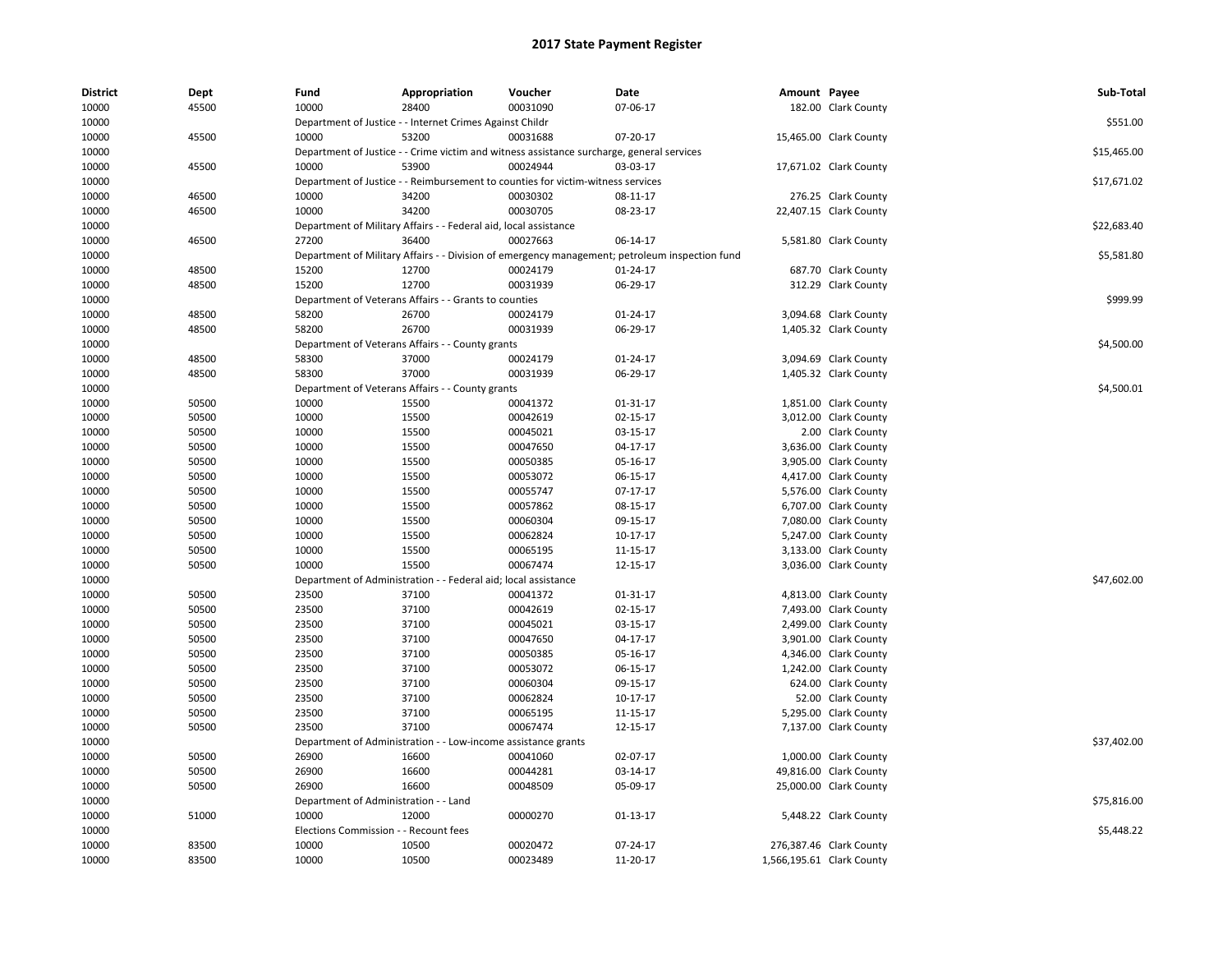| <b>District</b> | Dept  | Fund                                                                  | Appropriation                                                      | <b>Voucher</b>                                                                   | Date     | Amount Pavee |                           | Sub-Total       |
|-----------------|-------|-----------------------------------------------------------------------|--------------------------------------------------------------------|----------------------------------------------------------------------------------|----------|--------------|---------------------------|-----------------|
| 10000           |       |                                                                       | Shared Revenue and Tax Relief - - County and municipal aid account |                                                                                  |          |              |                           | \$1,842,583.07  |
| 10000           | 83500 | 10000                                                                 | 10900                                                              | 00017324                                                                         | 07-24-17 |              | 16,104.00 Clark County    |                 |
| 10000           |       |                                                                       | Shared Revenue and Tax Relief - - State aid; tax exempt property   |                                                                                  |          |              |                           | \$16,104.00     |
| 10000           | 83500 | 10000                                                                 | 11000                                                              | 00020472                                                                         | 07-24-17 |              | 26,561.90 Clark County    |                 |
| 10000           | 83500 | 10000                                                                 | 11000                                                              | 00023489                                                                         | 11-20-17 |              | 157,299.07 Clark County   |                 |
| 10000           |       | Shared Revenue and Tax Relief - - Public utility distribution account |                                                                    | \$183,860.97                                                                     |          |              |                           |                 |
| 10000           | 83500 | 10000                                                                 | 30200                                                              | 00020078                                                                         | 07-24-17 |              | 930,969.06 Clark County   |                 |
| 10000           | 83500 | 10000                                                                 | 30200                                                              | 00022123                                                                         | 07-24-17 |              | 3,093,939.53 Clark County |                 |
| 10000           |       |                                                                       |                                                                    | Shared Revenue and Tax Relief - - School levy tax credit and first dollar credit |          |              |                           | \$4,024,908.59  |
| 10000           | 83500 | 52100                                                                 | 36300                                                              | 00016128                                                                         | 03-27-17 |              | 1,042,164.02 Clark County |                 |
| 10000           |       | Shared Revenue and Tax Relief - - Lottery and gaming credit           |                                                                    | \$1,042,164.02                                                                   |          |              |                           |                 |
| 10000 Total     |       |                                                                       |                                                                    |                                                                                  |          |              |                           | \$12,644,190.35 |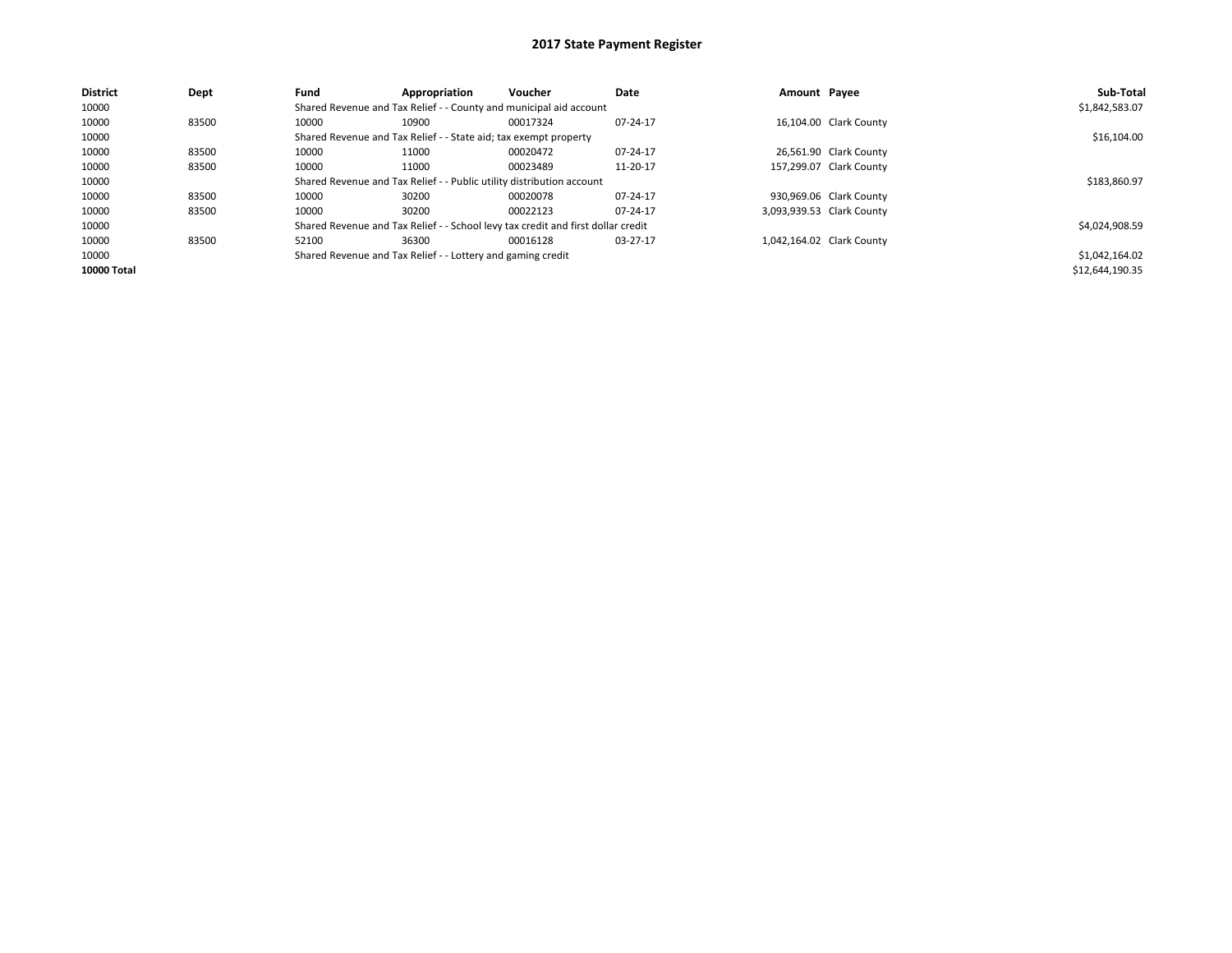| <b>District</b>    | Dept  | Fund                                                                               | Appropriation                                                                    | Voucher    | Date                                                                                                         | Amount Payee |                          | Sub-Total    |
|--------------------|-------|------------------------------------------------------------------------------------|----------------------------------------------------------------------------------|------------|--------------------------------------------------------------------------------------------------------------|--------------|--------------------------|--------------|
| 10002              | 16500 | 10000                                                                              | 22500                                                                            | 00010676   | 06-26-17                                                                                                     |              | 1.772.82 Town Of Beaver  |              |
| 10002              |       |                                                                                    | Dept of Safety & Prof Services - - Fire dues distribution                        |            |                                                                                                              |              |                          | \$1,772.82   |
| 10002              | 37000 | 21200                                                                              | 16600                                                                            | 00157118   | 06-19-17                                                                                                     |              | 224.30 Town Of Beaver    |              |
| 10002              |       |                                                                                    | Dept of Natural Resources - - General program operations - state funds; forestry |            |                                                                                                              |              |                          | \$224.30     |
| 10002              | 37000 | 21200                                                                              | 57100                                                                            | 00157118   | 06-19-17                                                                                                     |              | 102.66 Town Of Beaver    |              |
| 10002              |       |                                                                                    |                                                                                  |            | Dept of Natural Resources - - Resource aids -- county forests, forest croplands and managed forest land aids |              |                          | \$102.66     |
| 10002              | 37000 | 21200                                                                              | 58900                                                                            | 00157118   | 06-19-17                                                                                                     |              | 1.031.80 Town Of Beaver  |              |
| 10002              |       | Dept of Natural Resources - - Resource aids - distribution of closed acreage fees. |                                                                                  | \$1,031.80 |                                                                                                              |              |                          |              |
| 10002              | 39500 | 21100                                                                              | 19100                                                                            | 00065686   | 01-03-17                                                                                                     |              | 34,263.12 Town Of Beaver |              |
| 10002              | 39500 | 21100                                                                              | 19100                                                                            | 00096809   | 04-03-17                                                                                                     |              | 34,263.12 Town Of Beaver |              |
| 10002              | 39500 | 21100                                                                              | 19100                                                                            | 00134235   | 07-03-17                                                                                                     |              | 34,263.12 Town Of Beaver |              |
| 10002              | 39500 | 21100                                                                              | 19100                                                                            | 00169501   | 10-02-17                                                                                                     |              | 34,263.12 Town Of Beaver |              |
| 10002              |       |                                                                                    | WI Dept of Transportation - - Transportation aids to municipalities, state funds |            |                                                                                                              |              |                          | \$137,052.48 |
| 10002              | 83500 | 10000                                                                              | 10500                                                                            | 00020428   | 07-24-17                                                                                                     |              | 11,784.94 Town Of Beaver |              |
| 10002              | 83500 | 10000                                                                              | 10500                                                                            | 00023445   | 11-20-17                                                                                                     |              | 66,781.34 Town Of Beaver |              |
| 10002              |       |                                                                                    | Shared Revenue and Tax Relief - - County and municipal aid account               |            |                                                                                                              |              |                          | \$78,566.28  |
| 10002              | 83500 | 10000                                                                              | 10900                                                                            | 00017594   | 07-24-17                                                                                                     |              | 2.00 Town Of Beaver      |              |
| 10002              |       |                                                                                    | Shared Revenue and Tax Relief - - State aid; tax exempt property                 |            |                                                                                                              |              |                          | \$2.00       |
| <b>10002 Total</b> |       |                                                                                    |                                                                                  |            |                                                                                                              |              |                          | \$218,752.34 |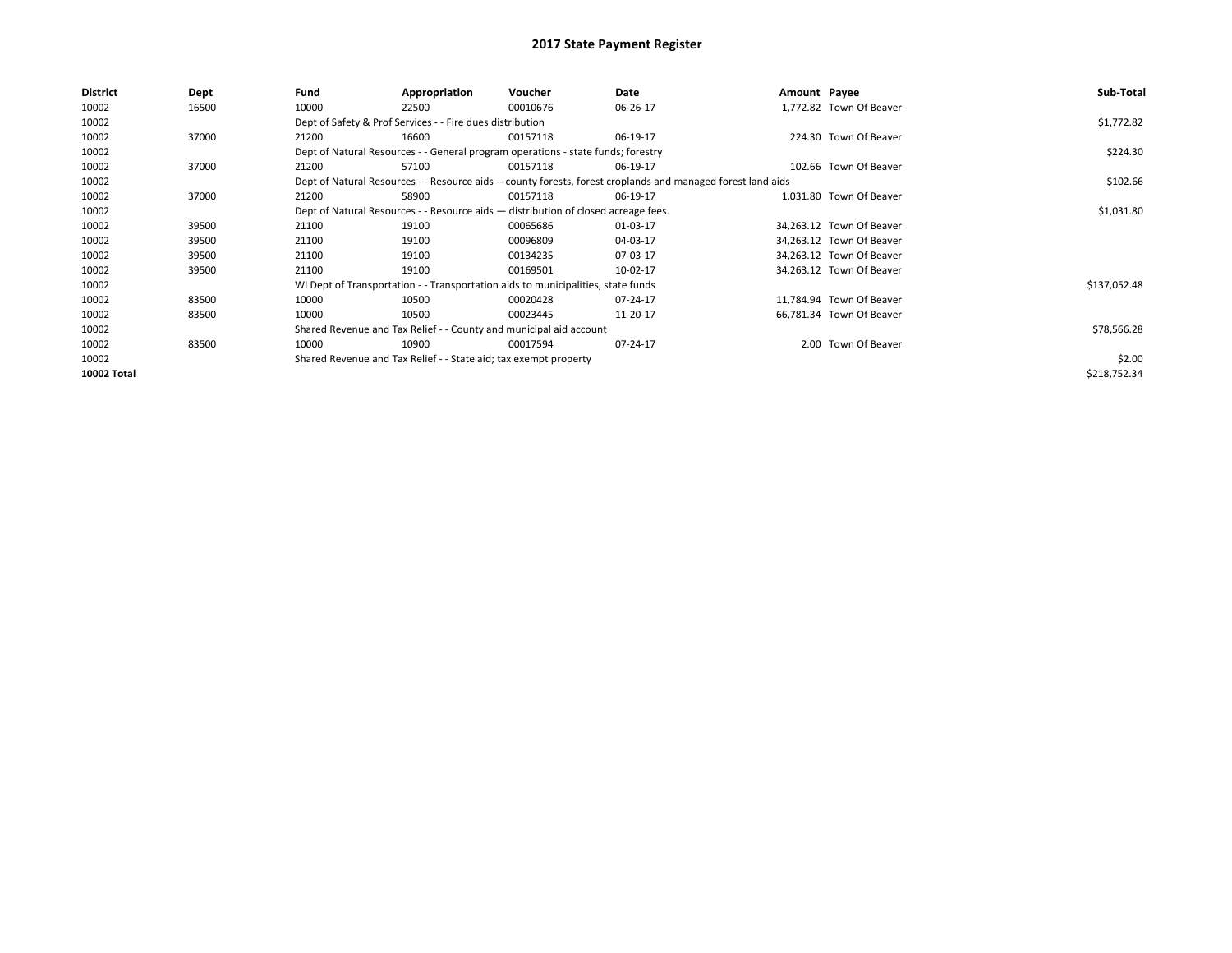| <b>District</b> | Dept  | Fund                                                                               | Appropriation                                                                    | Voucher     | Date                                                                                                         | Amount Payee |                          | Sub-Total    |
|-----------------|-------|------------------------------------------------------------------------------------|----------------------------------------------------------------------------------|-------------|--------------------------------------------------------------------------------------------------------------|--------------|--------------------------|--------------|
| 10004           | 16500 | 10000                                                                              | 22500                                                                            | 00010677    | 06-26-17                                                                                                     |              | 265.39 Town Of Butler    |              |
| 10004           |       |                                                                                    | Dept of Safety & Prof Services - - Fire dues distribution                        |             |                                                                                                              |              |                          | \$265.39     |
| 10004           | 37000 | 10000                                                                              | 50300                                                                            | 00143857    | 04-21-17                                                                                                     |              | 40.00 Town Of Butler     |              |
| 10004           |       |                                                                                    | Dept of Natural Resources - - Aids in lieu of taxes - general fund               |             |                                                                                                              |              |                          | \$40.00      |
| 10004           | 37000 | 21200                                                                              | 16600                                                                            | 00157119    | 06-19-17                                                                                                     |              | 1,283.85 Town Of Butler  |              |
| 10004           |       |                                                                                    | Dept of Natural Resources - - General program operations - state funds; forestry |             |                                                                                                              |              |                          | \$1,283.85   |
| 10004           | 37000 | 21200                                                                              | 57100                                                                            | 00157119    | 06-19-17                                                                                                     |              | 4.725.12 Town Of Butler  |              |
| 10004           |       |                                                                                    |                                                                                  |             | Dept of Natural Resources - - Resource aids -- county forests, forest croplands and managed forest land aids |              |                          | \$4,725.12   |
| 10004           | 37000 | 21200                                                                              | 58900                                                                            | 00157119    | 06-19-17                                                                                                     |              | 5,905.72 Town Of Butler  |              |
| 10004           |       | Dept of Natural Resources - - Resource aids - distribution of closed acreage fees. |                                                                                  | \$5,905.72  |                                                                                                              |              |                          |              |
| 10004           | 37000 | 27400                                                                              | 67000                                                                            | 00154390    | 06-01-17                                                                                                     |              | 335.97 Town Of Butler    |              |
| 10004           |       |                                                                                    | Dept of Natural Resources - - Financial assistance for responsible units         |             |                                                                                                              |              |                          | \$335.97     |
| 10004           | 39500 | 21100                                                                              | 19100                                                                            | 00065687    | 01-03-17                                                                                                     |              | 11,929.33 Town Of Butler |              |
| 10004           | 39500 | 21100                                                                              | 19100                                                                            | 00096810    | 04-03-17                                                                                                     |              | 11.929.33 Town Of Butler |              |
| 10004           | 39500 | 21100                                                                              | 19100                                                                            | 00134236    | 07-03-17                                                                                                     |              | 11,929.33 Town Of Butler |              |
| 10004           | 39500 | 21100                                                                              | 19100                                                                            | 00169502    | 10-02-17                                                                                                     |              | 11,929.35 Town Of Butler |              |
| 10004           |       |                                                                                    | WI Dept of Transportation - - Transportation aids to municipalities, state funds |             |                                                                                                              |              |                          | \$47,717.34  |
| 10004           | 46500 | 10000                                                                              | 30500                                                                            | 00034674    | 11-22-17                                                                                                     |              | 4,893.34 Town Of Butler  |              |
| 10004           |       |                                                                                    |                                                                                  |             | Department of Military Affairs - - Disaster recovery aid; public health emergency quarantine costs           |              |                          | \$4,893.34   |
| 10004           | 46500 | 10000                                                                              | 34200                                                                            | 00034674    | 11-22-17                                                                                                     |              | 29,360.00 Town Of Butler |              |
| 10004           |       |                                                                                    | Department of Military Affairs - - Federal aid, local assistance                 |             |                                                                                                              |              |                          | \$29,360.00  |
| 10004           | 83500 | 10000                                                                              | 10500                                                                            | 00020429    | 07-24-17                                                                                                     |              | 2,796.95 Town Of Butler  |              |
| 10004           | 83500 | 10000                                                                              | 10500                                                                            | 00023446    | 11-20-17                                                                                                     |              | 15,849.37 Town Of Butler |              |
| 10004           |       | Shared Revenue and Tax Relief - - County and municipal aid account                 |                                                                                  | \$18,646.32 |                                                                                                              |              |                          |              |
| 10004           | 83500 | 10000                                                                              | 10900                                                                            | 00017595    | 07-24-17                                                                                                     |              | 1.00 Town Of Butler      |              |
| 10004           |       | Shared Revenue and Tax Relief - - State aid; tax exempt property                   |                                                                                  | \$1.00      |                                                                                                              |              |                          |              |
| 10004 Total     |       |                                                                                    |                                                                                  |             |                                                                                                              |              |                          | \$113,174.05 |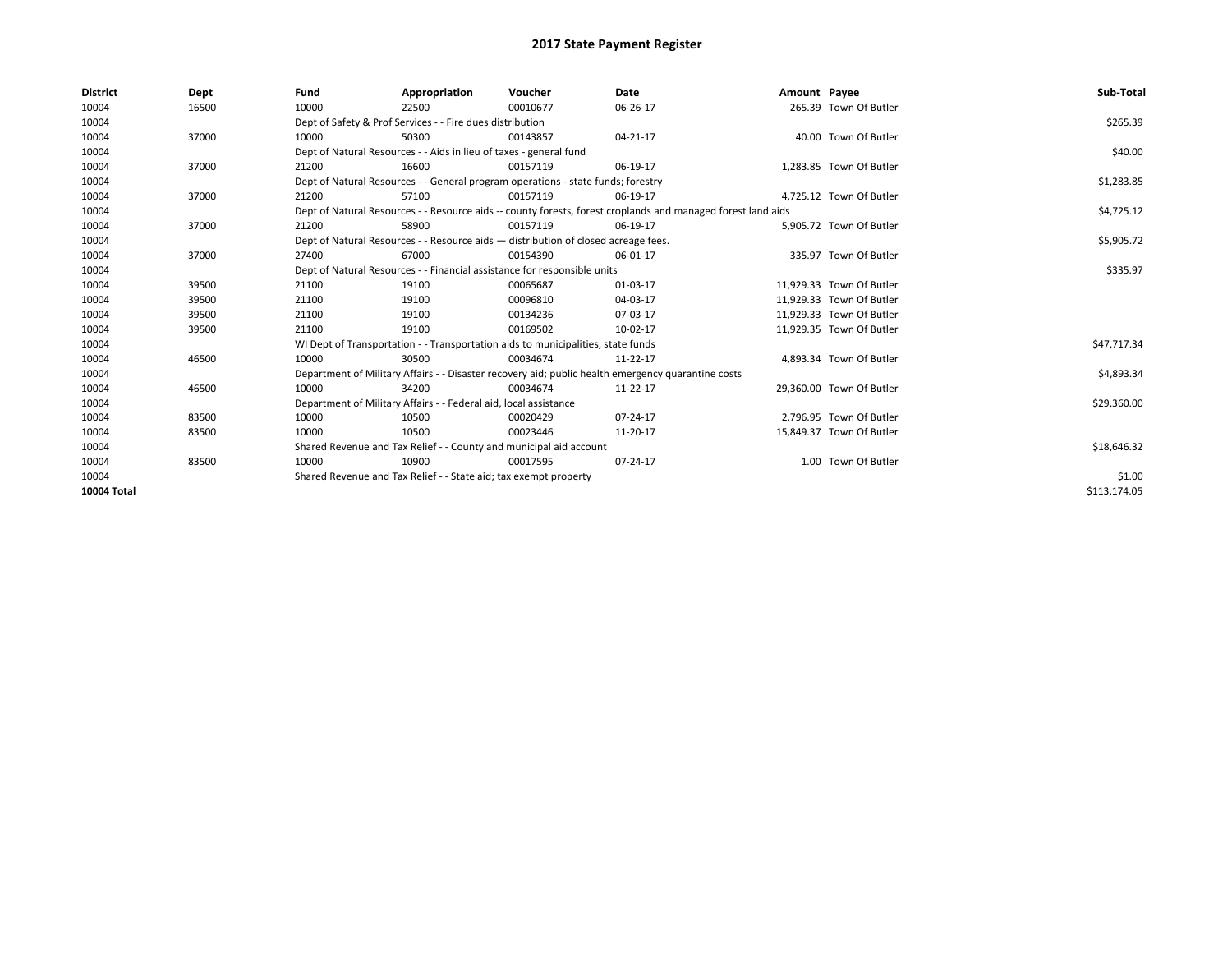| <b>District</b> | Dept  | Fund  | Appropriation                                                                      | Voucher  | Date                                                                                                         | Amount Payee |                         | Sub-Total    |  |
|-----------------|-------|-------|------------------------------------------------------------------------------------|----------|--------------------------------------------------------------------------------------------------------------|--------------|-------------------------|--------------|--|
| 10006           | 16500 | 10000 | 22500                                                                              | 00010678 | 06-26-17                                                                                                     |              | 1,608.83 Town Of Colby  |              |  |
| 10006           |       |       | Dept of Safety & Prof Services - - Fire dues distribution                          |          |                                                                                                              |              |                         | \$1,608.83   |  |
| 10006           | 37000 | 21200 | 16600                                                                              | 00157120 | 06-19-17                                                                                                     |              | 128.04 Town Of Colby    |              |  |
| 10006           |       |       | Dept of Natural Resources - - General program operations - state funds; forestry   |          |                                                                                                              |              |                         | \$128.04     |  |
| 10006           | 37000 | 21200 | 57100                                                                              | 00157120 | 06-19-17                                                                                                     |              | 65.20 Town Of Colby     |              |  |
| 10006           |       |       |                                                                                    |          | Dept of Natural Resources - - Resource aids -- county forests, forest croplands and managed forest land aids |              |                         | \$65.20      |  |
| 10006           | 37000 | 21200 | 58900                                                                              | 00157120 | 06-19-17                                                                                                     |              | 588.97 Town Of Colby    |              |  |
| 10006           |       |       | Dept of Natural Resources - - Resource aids - distribution of closed acreage fees. |          |                                                                                                              |              |                         | \$588.97     |  |
| 10006           | 37000 | 27400 | 67000                                                                              | 00154402 | 06-01-17                                                                                                     |              | 1,563.53 Town Of Colby  |              |  |
| 10006           |       |       | Dept of Natural Resources - - Financial assistance for responsible units           |          | \$1,563.53                                                                                                   |              |                         |              |  |
| 10006           | 39500 | 21100 | 19100                                                                              | 00065688 | 01-03-17                                                                                                     |              | 25,730.37 Town Of Colby |              |  |
| 10006           | 39500 | 21100 | 19100                                                                              | 00096811 | 04-03-17                                                                                                     |              | 25,730.37 Town Of Colby |              |  |
| 10006           | 39500 | 21100 | 19100                                                                              | 00134237 | 07-03-17                                                                                                     |              | 25,730.37 Town Of Colby |              |  |
| 10006           | 39500 | 21100 | 19100                                                                              | 00169503 | 10-02-17                                                                                                     |              | 25,730.37 Town Of Colby |              |  |
| 10006           |       |       | WI Dept of Transportation - - Transportation aids to municipalities, state funds   |          |                                                                                                              |              |                         | \$102,921.48 |  |
| 10006           | 50500 | 10000 | 17400                                                                              | 00047399 | 04-28-17                                                                                                     |              | 30,959.00 Town Of Colby |              |  |
| 10006           |       |       |                                                                                    |          | Department of Administration - - High-voltage transmission line annual impact fee distributions              |              |                         | \$30,959.00  |  |
| 10006           | 83500 | 10000 | 10500                                                                              | 00020430 | 07-24-17                                                                                                     |              | 8,419.00 Town Of Colby  |              |  |
| 10006           | 83500 | 10000 | 10500                                                                              | 00023447 | 11-20-17                                                                                                     |              | 47,707.67 Town Of Colby |              |  |
| 10006           |       |       | Shared Revenue and Tax Relief - - County and municipal aid account                 |          |                                                                                                              |              |                         | \$56,126.67  |  |
| 10006           | 83500 | 10000 | 10900                                                                              | 00017596 | 07-24-17                                                                                                     |              | 13.00 Town Of Colby     |              |  |
| 10006           |       |       | Shared Revenue and Tax Relief - - State aid; tax exempt property                   |          |                                                                                                              |              |                         | \$13.00      |  |
| 10006           | 83500 | 10000 | 11000                                                                              | 00020430 | 07-24-17                                                                                                     |              | 6,314.17 Town Of Colby  |              |  |
| 10006           | 83500 | 10000 | 11000                                                                              | 00023447 | 11-20-17                                                                                                     |              | 38,114.92 Town Of Colby |              |  |
| 10006           |       |       | Shared Revenue and Tax Relief - - Public utility distribution account              |          |                                                                                                              |              |                         |              |  |
| 10006 Total     |       |       |                                                                                    |          |                                                                                                              |              |                         | \$238,403.81 |  |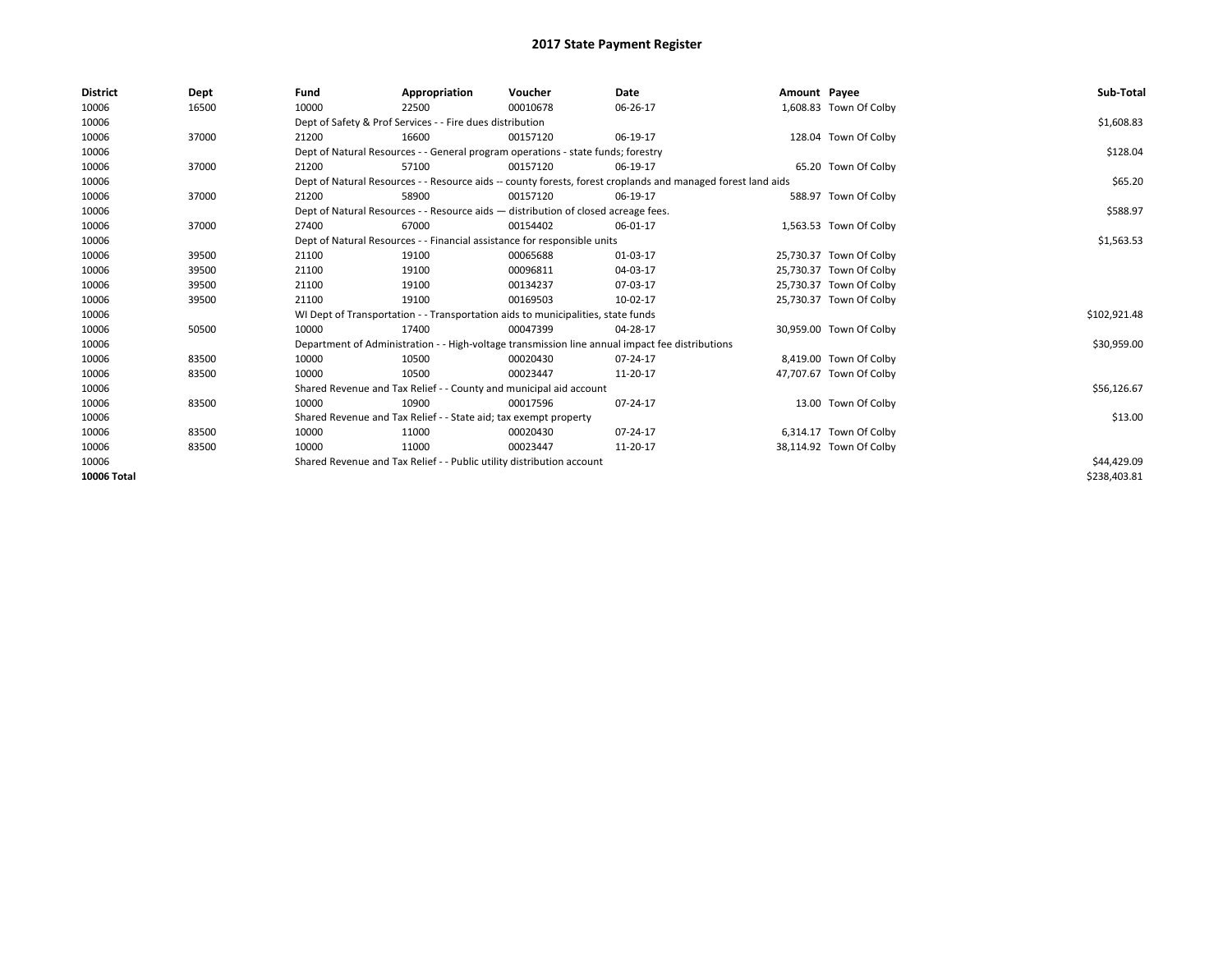| <b>District</b>    | Dept  | Fund  | Appropriation                                                                                                | Voucher  | Date     | Amount Payee |                            | Sub-Total    |  |  |
|--------------------|-------|-------|--------------------------------------------------------------------------------------------------------------|----------|----------|--------------|----------------------------|--------------|--|--|
| 10008              | 16500 | 10000 | 22500                                                                                                        | 00010679 | 06-26-17 |              | 2,689.99 Town Of Dewhurst  |              |  |  |
| 10008              |       |       | Dept of Safety & Prof Services - - Fire dues distribution                                                    |          |          |              |                            | \$2,689.99   |  |  |
| 10008              | 37000 | 10000 | 50300                                                                                                        | 00123973 | 02-02-17 |              | 28,867.02 Town Of Dewhurst |              |  |  |
| 10008              |       |       | Dept of Natural Resources - - Aids in lieu of taxes - general fund                                           |          |          |              |                            | \$28,867.02  |  |  |
| 10008              | 37000 | 21200 | 16600                                                                                                        | 00157121 | 06-19-17 |              | 1,175.79 Town Of Dewhurst  |              |  |  |
| 10008              |       |       | Dept of Natural Resources - - General program operations - state funds; forestry                             |          |          |              |                            | \$1,175.79   |  |  |
| 10008              | 37000 | 21200 | 57100                                                                                                        | 00157121 | 06-19-17 |              | 4.655.97 Town Of Dewhurst  |              |  |  |
| 10008              |       |       | Dept of Natural Resources - - Resource aids -- county forests, forest croplands and managed forest land aids |          |          |              |                            | \$4,655.97   |  |  |
| 10008              | 37000 | 21200 | 58900                                                                                                        | 00157121 | 06-19-17 |              | 5,408.61 Town Of Dewhurst  |              |  |  |
| 10008              |       |       | Dept of Natural Resources - - Resource aids - distribution of closed acreage fees.                           |          |          |              |                            |              |  |  |
| 10008              | 37000 | 27400 | 67000                                                                                                        | 00154241 | 06-01-17 |              | 936.59 Town Of Dewhurst    |              |  |  |
| 10008              |       |       | Dept of Natural Resources - - Financial assistance for responsible units                                     |          |          |              |                            |              |  |  |
| 10008              | 39500 | 21100 | 19100                                                                                                        | 00065689 | 01-03-17 |              | 22,102.57 Town Of Dewhurst |              |  |  |
| 10008              | 39500 | 21100 | 19100                                                                                                        | 00096812 | 04-03-17 |              | 22.102.57 Town Of Dewhurst |              |  |  |
| 10008              | 39500 | 21100 | 19100                                                                                                        | 00134238 | 07-03-17 |              | 22,102.57 Town Of Dewhurst |              |  |  |
| 10008              | 39500 | 21100 | 19100                                                                                                        | 00169504 | 10-02-17 |              | 22.102.59 Town Of Dewhurst |              |  |  |
| 10008              |       |       | WI Dept of Transportation - - Transportation aids to municipalities, state funds                             |          |          |              |                            | \$88,410.30  |  |  |
| 10008              | 83500 | 10000 | 10500                                                                                                        | 00020431 | 07-24-17 |              | 622.96 Town Of Dewhurst    |              |  |  |
| 10008              | 83500 | 10000 | 10500                                                                                                        | 00023448 | 11-20-17 |              | 3,513.68 Town Of Dewhurst  |              |  |  |
| 10008              |       |       | Shared Revenue and Tax Relief - - County and municipal aid account                                           |          |          |              |                            | \$4,136.64   |  |  |
| 10008              | 83500 | 10000 | 10900                                                                                                        | 00017597 | 07-24-17 |              | 1.00 Town Of Dewhurst      |              |  |  |
| 10008              |       |       | Shared Revenue and Tax Relief - - State aid; tax exempt property                                             |          |          |              |                            |              |  |  |
| 10008              | 83500 | 10000 | 11000                                                                                                        | 00020431 | 07-24-17 |              | 16.43 Town Of Dewhurst     |              |  |  |
| 10008              |       |       | Shared Revenue and Tax Relief - - Public utility distribution account                                        |          |          |              |                            |              |  |  |
| <b>10008 Total</b> |       |       |                                                                                                              |          |          |              |                            | \$136,298.34 |  |  |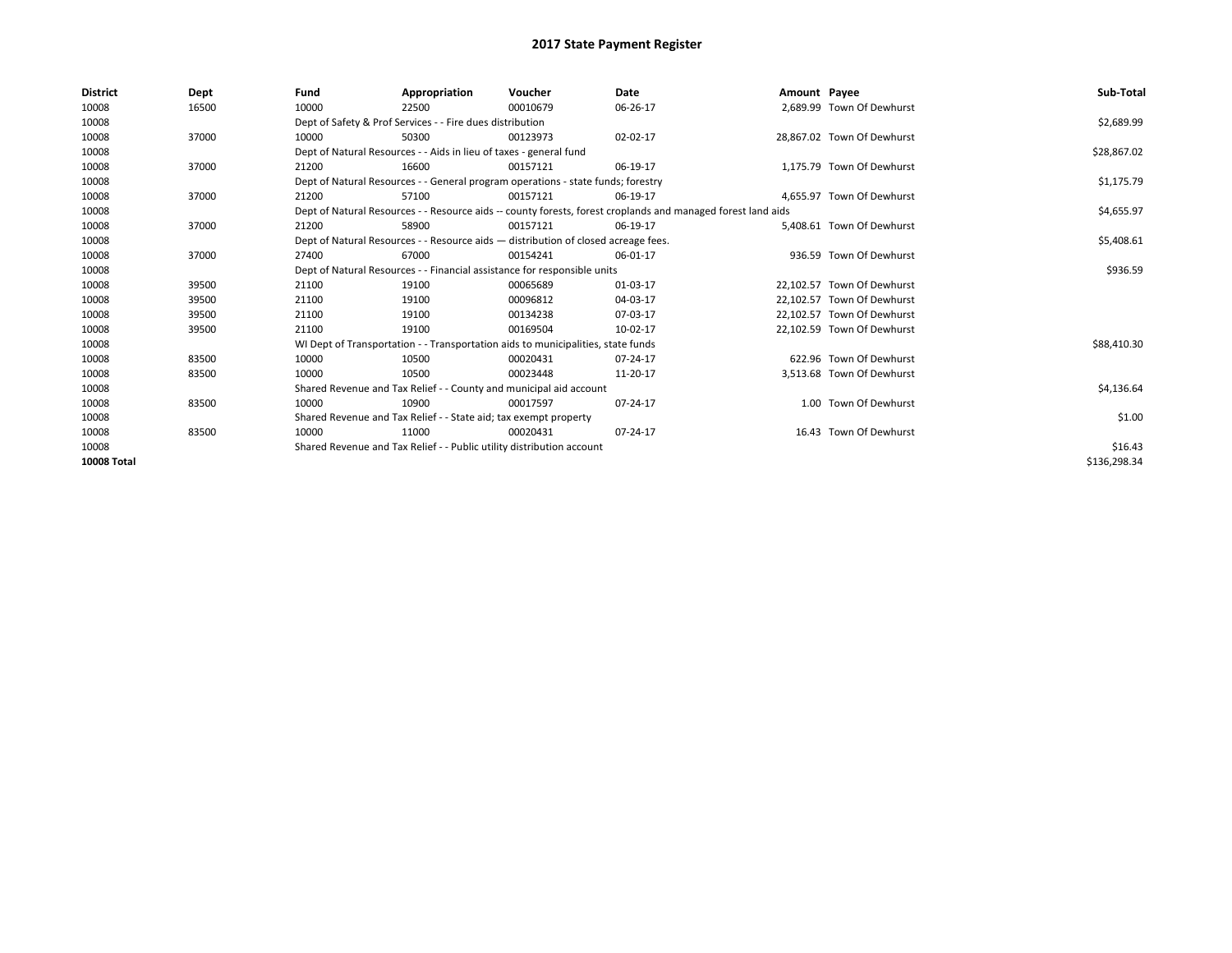| <b>District</b> | Dept  | Fund  | Appropriation                                                                                                | Voucher  | Date       | Amount Payee |                         | Sub-Total    |  |  |
|-----------------|-------|-------|--------------------------------------------------------------------------------------------------------------|----------|------------|--------------|-------------------------|--------------|--|--|
| 10010           | 16500 | 10000 | 22500                                                                                                        | 00010680 | 06-26-17   |              | 2,434.84 Town Of Eaton  |              |  |  |
| 10010           |       |       | Dept of Safety & Prof Services - - Fire dues distribution                                                    |          |            |              |                         | \$2,434.84   |  |  |
| 10010           | 37000 | 21200 | 16600                                                                                                        | 00157122 | 06-19-17   |              | 835.59 Town Of Eaton    |              |  |  |
| 10010           |       |       | Dept of Natural Resources - - General program operations - state funds; forestry                             |          |            |              |                         | \$835.59     |  |  |
| 10010           | 37000 | 21200 | 57100                                                                                                        | 00157122 | 06-19-17   |              | 404.31 Town Of Eaton    |              |  |  |
| 10010           |       |       | Dept of Natural Resources - - Resource aids -- county forests, forest croplands and managed forest land aids |          |            |              |                         | \$404.31     |  |  |
| 10010           | 37000 | 21200 | 58900                                                                                                        | 00157122 | 06-19-17   |              | 3,843.72 Town Of Eaton  |              |  |  |
| 10010           |       |       | Dept of Natural Resources - - Resource aids - distribution of closed acreage fees.                           |          |            |              |                         | \$3,843.72   |  |  |
| 10010           | 37000 | 27400 | 67000                                                                                                        | 00154912 | 06-01-17   |              | 2,152.89 Town Of Eaton  |              |  |  |
| 10010           |       |       | Dept of Natural Resources - - Financial assistance for responsible units                                     |          | \$2,152.89 |              |                         |              |  |  |
| 10010           | 39500 | 21100 | 19100                                                                                                        | 00065690 | 01-03-17   |              | 23,908.21 Town Of Eaton |              |  |  |
| 10010           | 39500 | 21100 | 19100                                                                                                        | 00096813 | 04-03-17   |              | 23,908.21 Town Of Eaton |              |  |  |
| 10010           | 39500 | 21100 | 19100                                                                                                        | 00134239 | 07-03-17   |              | 23,908.21 Town Of Eaton |              |  |  |
| 10010           | 39500 | 21100 | 19100                                                                                                        | 00169505 | 10-02-17   |              | 23,908.23 Town Of Eaton |              |  |  |
| 10010           |       |       | WI Dept of Transportation - - Transportation aids to municipalities, state funds                             |          |            |              |                         |              |  |  |
| 10010           | 46500 | 10000 | 30500                                                                                                        | 00029022 | 07-11-17   |              | 3,115.30 Town Of Eaton  |              |  |  |
| 10010           |       |       | Department of Military Affairs - - Disaster recovery aid; public health emergency quarantine costs           |          |            |              |                         | \$3,115.30   |  |  |
| 10010           | 46500 | 10000 | 34200                                                                                                        | 00029022 | 07-11-17   |              | 18,691.81 Town Of Eaton |              |  |  |
| 10010           |       |       | Department of Military Affairs - - Federal aid, local assistance                                             |          |            |              |                         | \$18,691.81  |  |  |
| 10010           | 83500 | 10000 | 10500                                                                                                        | 00020432 | 07-24-17   |              | 5.829.55 Town Of Eaton  |              |  |  |
| 10010           | 83500 | 10000 | 10500                                                                                                        | 00023449 | 11-20-17   |              | 33,034.11 Town Of Eaton |              |  |  |
| 10010           |       |       | Shared Revenue and Tax Relief - - County and municipal aid account                                           |          |            |              |                         | \$38,863.66  |  |  |
| 10010           | 83500 | 10000 | 10900                                                                                                        | 00017598 | 07-24-17   |              | 92.00 Town Of Eaton     |              |  |  |
| 10010           |       |       | Shared Revenue and Tax Relief - - State aid; tax exempt property                                             |          |            |              |                         | \$92.00      |  |  |
| 10010           | 83500 | 10000 | 11000                                                                                                        | 00020432 | 07-24-17   |              | 1,432.85 Town Of Eaton  |              |  |  |
| 10010           | 83500 | 10000 | 11000                                                                                                        | 00023449 | 11-20-17   |              | 8,282.65 Town Of Eaton  |              |  |  |
| 10010           |       |       | Shared Revenue and Tax Relief - - Public utility distribution account                                        |          |            |              |                         | \$9,715.50   |  |  |
| 10010 Total     |       |       |                                                                                                              |          |            |              |                         | \$175.782.48 |  |  |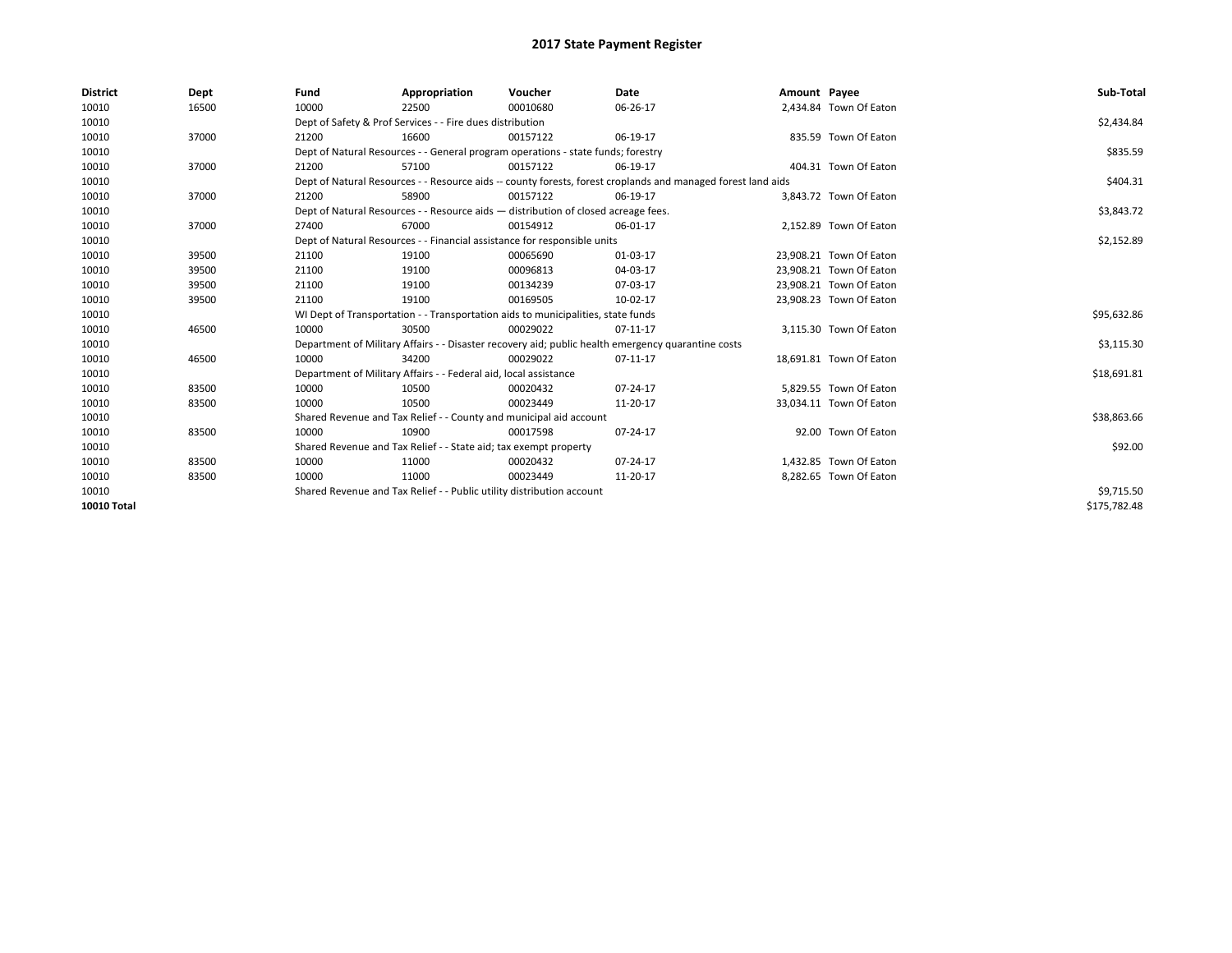| <b>District</b>    | <b>Dept</b> | Fund                                                               | Appropriation                                                                                                | Voucher     | Date     | Amount Payee |                          | Sub-Total   |
|--------------------|-------------|--------------------------------------------------------------------|--------------------------------------------------------------------------------------------------------------|-------------|----------|--------------|--------------------------|-------------|
| 10012              | 16500       | 10000                                                              | 22500                                                                                                        | 00010681    | 06-26-17 |              | 1,095.93 Town Of Foster  |             |
| 10012              |             |                                                                    | Dept of Safety & Prof Services - - Fire dues distribution                                                    |             |          |              |                          | \$1,095.93  |
| 10012              | 37000       | 21200                                                              | 16600                                                                                                        | 00157123    | 06-19-17 |              | 277.15 Town Of Foster    |             |
| 10012              |             |                                                                    | Dept of Natural Resources - - General program operations - state funds; forestry                             |             |          |              |                          | \$277.15    |
| 10012              | 37000       | 21200                                                              | 57100                                                                                                        | 00157123    | 06-19-17 |              | 13.017.27 Town Of Foster |             |
| 10012              |             |                                                                    | Dept of Natural Resources - - Resource aids -- county forests, forest croplands and managed forest land aids |             |          |              |                          | \$13,017.27 |
| 10012              | 37000       | 21200                                                              | 58900                                                                                                        | 00157123    | 06-19-17 |              | 1.274.90 Town Of Foster  |             |
| 10012              |             |                                                                    | Dept of Natural Resources - - Resource aids - distribution of closed acreage fees.                           |             |          |              |                          | \$1,274.90  |
| 10012              | 37000       | 27400                                                              | 67000                                                                                                        | 00154987    | 06-01-17 |              | 300.31 Town Of Foster    |             |
| 10012              |             |                                                                    | Dept of Natural Resources - - Financial assistance for responsible units                                     |             |          |              |                          | \$300.31    |
| 10012              | 39500       | 21100                                                              | 19100                                                                                                        | 00065691    | 01-03-17 |              | 9,826.42 Town Of Foster  |             |
| 10012              | 39500       | 21100                                                              | 19100                                                                                                        | 00096814    | 04-03-17 |              | 9,826.42 Town Of Foster  |             |
| 10012              | 39500       | 21100                                                              | 19100                                                                                                        | 00134240    | 07-03-17 |              | 9.826.42 Town Of Foster  |             |
| 10012              | 39500       | 21100                                                              | 19100                                                                                                        | 00169506    | 10-02-17 |              | 9,826.44 Town Of Foster  |             |
| 10012              |             |                                                                    | WI Dept of Transportation - - Transportation aids to municipalities, state funds                             |             |          |              |                          | \$39,305.70 |
| 10012              | 46500       | 10000                                                              | 30500                                                                                                        | 00028500    | 06-28-17 |              | 2.108.74 Town Of Foster  |             |
| 10012              |             |                                                                    | Department of Military Affairs - - Disaster recovery aid; public health emergency quarantine costs           |             |          |              |                          | \$2,108.74  |
| 10012              | 46500       | 10000                                                              | 34200                                                                                                        | 00028500    | 06-28-17 |              | 12.652.44 Town Of Foster |             |
| 10012              |             |                                                                    | Department of Military Affairs - - Federal aid, local assistance                                             |             |          |              |                          | \$12,652.44 |
| 10012              | 83500       | 10000                                                              | 10500                                                                                                        | 00020433    | 07-24-17 |              | 1,780.61 Town Of Foster  |             |
| 10012              | 83500       | 10000                                                              | 10500                                                                                                        | 00023450    | 11-20-17 |              | 10,090.13 Town Of Foster |             |
| 10012              |             | Shared Revenue and Tax Relief - - County and municipal aid account |                                                                                                              | \$11,870.74 |          |              |                          |             |
| <b>10012 Total</b> |             |                                                                    |                                                                                                              |             |          |              |                          | \$81,903.18 |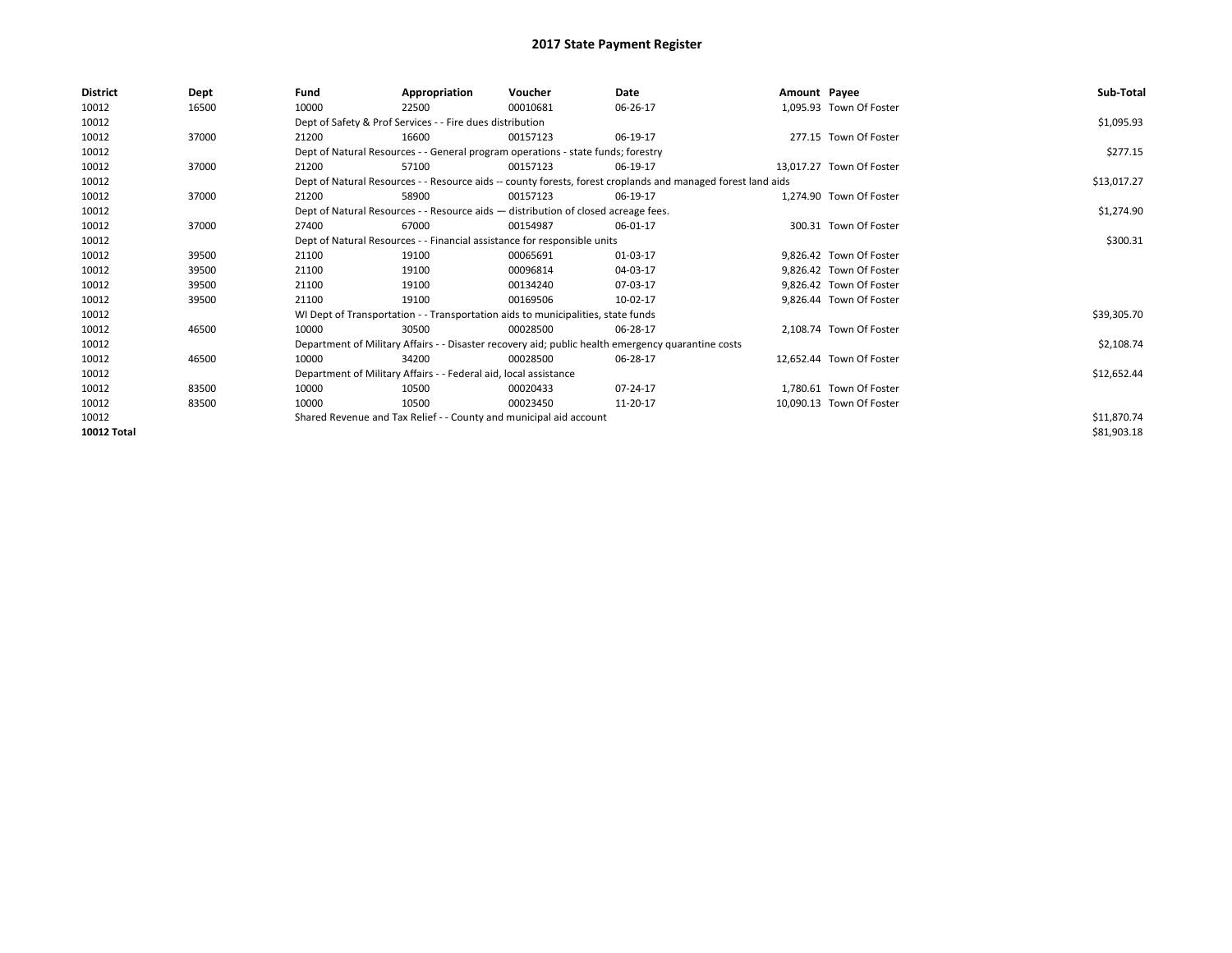| <b>District</b>    | Dept  | Fund  | Appropriation                                                                                                | Voucher  | Date     | Amount Payee |                           | Sub-Total    |  |  |  |
|--------------------|-------|-------|--------------------------------------------------------------------------------------------------------------|----------|----------|--------------|---------------------------|--------------|--|--|--|
| 10014              | 16500 | 10000 | 22500                                                                                                        | 00010682 | 06-26-17 |              | 2,408.59 Town Of Fremont  |              |  |  |  |
| 10014              |       |       | Dept of Safety & Prof Services - - Fire dues distribution                                                    |          |          |              |                           | \$2,408.59   |  |  |  |
| 10014              | 37000 | 21200 | 16600                                                                                                        | 00157124 | 06-19-17 |              | 408.23 Town Of Fremont    |              |  |  |  |
| 10014              |       |       | Dept of Natural Resources - - General program operations - state funds; forestry                             |          |          |              |                           | \$408.23     |  |  |  |
| 10014              | 37000 | 21200 | 57100                                                                                                        | 00157124 | 06-19-17 |              | 186.84 Town Of Fremont    |              |  |  |  |
| 10014              |       |       | Dept of Natural Resources - - Resource aids -- county forests, forest croplands and managed forest land aids |          |          |              |                           | \$186.84     |  |  |  |
| 10014              | 37000 | 21200 | 58900                                                                                                        | 00157124 | 06-19-17 |              | 1,877.86 Town Of Fremont  |              |  |  |  |
| 10014              |       |       | Dept of Natural Resources - - Resource aids - distribution of closed acreage fees.                           |          |          |              |                           | \$1,877.86   |  |  |  |
| 10014              | 37000 | 27400 | 67000                                                                                                        | 00154869 | 06-01-17 |              | 691.75 Town Of Fremont    |              |  |  |  |
| 10014              |       |       | Dept of Natural Resources - - Financial assistance for responsible units                                     |          |          |              |                           |              |  |  |  |
| 10014              | 39500 | 21100 | 19100                                                                                                        | 00065692 | 01-03-17 |              | 34,863.16 Town Of Fremont |              |  |  |  |
| 10014              | 39500 | 21100 | 19100                                                                                                        | 00096815 | 04-03-17 |              | 34,863.16 Town Of Fremont |              |  |  |  |
| 10014              | 39500 | 21100 | 19100                                                                                                        | 00134241 | 07-03-17 |              | 34,863.16 Town Of Fremont |              |  |  |  |
| 10014              | 39500 | 21100 | 19100                                                                                                        | 00169507 | 10-02-17 |              | 34,863.18 Town Of Fremont |              |  |  |  |
| 10014              |       |       | WI Dept of Transportation - - Transportation aids to municipalities, state funds                             |          |          |              |                           | \$139,452.66 |  |  |  |
| 10014              | 46500 | 10000 | 30500                                                                                                        | 00034667 | 11-22-17 |              | 5,492.28 Town Of Fremont  |              |  |  |  |
| 10014              |       |       | Department of Military Affairs - - Disaster recovery aid; public health emergency quarantine costs           |          |          |              |                           | \$5,492.28   |  |  |  |
| 10014              | 46500 | 10000 | 34200                                                                                                        | 00034667 | 11-22-17 |              | 32,953.64 Town Of Fremont |              |  |  |  |
| 10014              |       |       | Department of Military Affairs - - Federal aid, local assistance                                             |          |          |              |                           | \$32,953.64  |  |  |  |
| 10014              | 83500 | 10000 | 10500                                                                                                        | 00020434 | 07-24-17 |              | 9.335.22 Town Of Fremont  |              |  |  |  |
| 10014              | 83500 | 10000 | 10500                                                                                                        | 00023451 | 11-20-17 |              | 52,899.55 Town Of Fremont |              |  |  |  |
| 10014              |       |       | Shared Revenue and Tax Relief - - County and municipal aid account                                           |          |          |              |                           | \$62,234.77  |  |  |  |
| 10014              | 83500 | 10000 | 10900                                                                                                        | 00017599 | 07-24-17 |              | 120.00 Town Of Fremont    |              |  |  |  |
| 10014              |       |       | Shared Revenue and Tax Relief - - State aid; tax exempt property                                             |          |          |              |                           | \$120.00     |  |  |  |
| 10014              | 83500 | 10000 | 11000                                                                                                        | 00020434 | 07-24-17 |              | 159.61 Town Of Fremont    |              |  |  |  |
| 10014              | 83500 | 10000 | 11000                                                                                                        | 00023451 | 11-20-17 |              | 866.22 Town Of Fremont    |              |  |  |  |
| 10014              |       |       | Shared Revenue and Tax Relief - - Public utility distribution account                                        |          |          |              |                           | \$1,025.83   |  |  |  |
| <b>10014 Total</b> |       |       |                                                                                                              |          |          |              |                           | \$246.852.45 |  |  |  |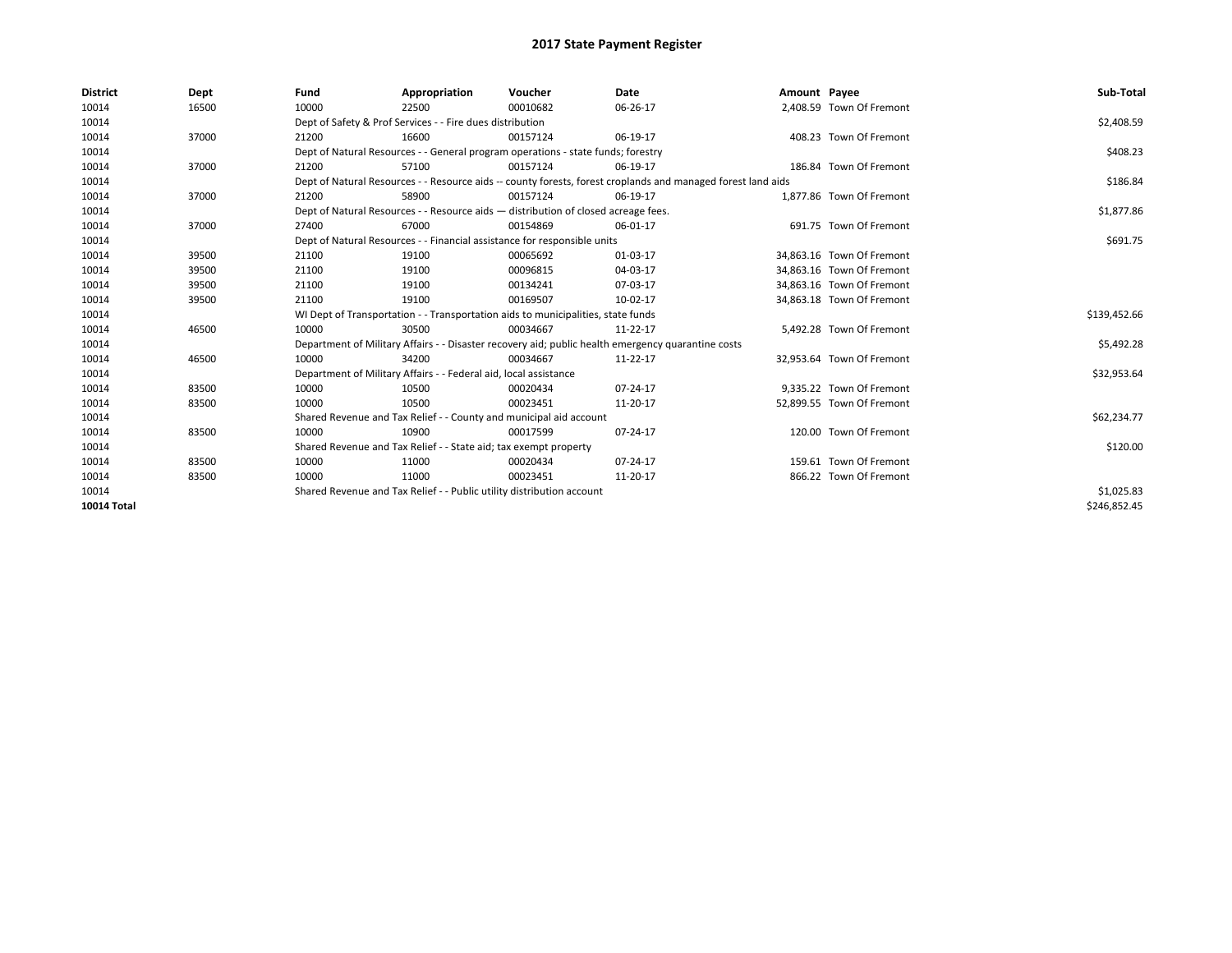| <b>District</b>    | Dept  | Fund                                                                     | Appropriation                                                                      | Voucher  | Date                                                                                                         | Amount Payee |                         | Sub-Total    |
|--------------------|-------|--------------------------------------------------------------------------|------------------------------------------------------------------------------------|----------|--------------------------------------------------------------------------------------------------------------|--------------|-------------------------|--------------|
| 10016              | 16500 | 10000                                                                    | 22500                                                                              | 00010683 | 06-26-17                                                                                                     |              | 1,905.92 Town Of Grant  |              |
| 10016              |       |                                                                          | Dept of Safety & Prof Services - - Fire dues distribution                          |          |                                                                                                              |              |                         | \$1,905.92   |
| 10016              | 37000 | 21200                                                                    | 16600                                                                              | 00157125 | 06-19-17                                                                                                     |              | 572.59 Town Of Grant    |              |
| 10016              |       |                                                                          | Dept of Natural Resources - - General program operations - state funds; forestry   |          |                                                                                                              |              |                         | \$572.59     |
| 10016              | 37000 | 21200                                                                    | 57100                                                                              | 00157125 | 06-19-17                                                                                                     |              | 269.06 Town Of Grant    |              |
| 10016              |       |                                                                          |                                                                                    |          | Dept of Natural Resources - - Resource aids -- county forests, forest croplands and managed forest land aids |              |                         | \$269.06     |
| 10016              | 37000 | 21200                                                                    | 58900                                                                              | 00157125 | 06-19-17                                                                                                     |              | 2,633.89 Town Of Grant  |              |
| 10016              |       |                                                                          | Dept of Natural Resources - - Resource aids - distribution of closed acreage fees. |          |                                                                                                              |              |                         | \$2,633.89   |
| 10016              | 37000 | 27400                                                                    | 67000                                                                              | 00154889 | 06-01-17                                                                                                     |              | 408.07 Town Of Grant    |              |
| 10016              |       | Dept of Natural Resources - - Financial assistance for responsible units |                                                                                    | \$408.07 |                                                                                                              |              |                         |              |
| 10016              | 37000 | 27400                                                                    | 67300                                                                              | 00154889 | 06-01-17                                                                                                     |              | 240.46 Town Of Grant    |              |
| 10016              |       |                                                                          | Dept of Natural Resources - - Recycling consolidation grants                       |          |                                                                                                              |              |                         | \$240.46     |
| 10016              | 39500 | 21100                                                                    | 19100                                                                              | 00065693 | 01-03-17                                                                                                     |              | 34,863.16 Town Of Grant |              |
| 10016              | 39500 | 21100                                                                    | 19100                                                                              | 00096816 | 04-03-17                                                                                                     |              | 34,863.16 Town Of Grant |              |
| 10016              | 39500 | 21100                                                                    | 19100                                                                              | 00134242 | 07-03-17                                                                                                     |              | 34,863.16 Town Of Grant |              |
| 10016              | 39500 | 21100                                                                    | 19100                                                                              | 00169508 | 10-02-17                                                                                                     |              | 34,863.18 Town Of Grant |              |
| 10016              |       |                                                                          | WI Dept of Transportation - - Transportation aids to municipalities, state funds   |          |                                                                                                              |              |                         | \$139,452.66 |
| 10016              | 46500 | 10000                                                                    | 30500                                                                              | 00028519 | 06-29-17                                                                                                     |              | 791.19 Town Of Grant    |              |
| 10016              | 46500 | 10000                                                                    | 30500                                                                              | 00033658 | 10-27-17                                                                                                     |              | 13,383.60 Town Of Grant |              |
| 10016              |       |                                                                          |                                                                                    |          | Department of Military Affairs - - Disaster recovery aid; public health emergency quarantine costs           |              |                         | \$14,174.79  |
| 10016              | 46500 | 10000                                                                    | 34200                                                                              | 00028519 | 06-29-17                                                                                                     |              | 6.329.47 Town Of Grant  |              |
| 10016              | 46500 | 10000                                                                    | 34200                                                                              | 00033658 | 10-27-17                                                                                                     |              | 80,301.59 Town Of Grant |              |
| 10016              |       |                                                                          | Department of Military Affairs - - Federal aid, local assistance                   |          |                                                                                                              |              |                         | \$86,631.06  |
| 10016              | 83500 | 10000                                                                    | 10500                                                                              | 00020435 | $07 - 24 - 17$                                                                                               |              | 12,841.75 Town Of Grant |              |
| 10016              | 83500 | 10000                                                                    | 10500                                                                              | 00023452 | 11-20-17                                                                                                     |              | 72,769.99 Town Of Grant |              |
| 10016              |       |                                                                          | Shared Revenue and Tax Relief - - County and municipal aid account                 |          |                                                                                                              |              |                         | \$85,611.74  |
| 10016              | 83500 | 10000                                                                    | 10900                                                                              | 00017600 | 07-24-17                                                                                                     |              | 8.00 Town Of Grant      |              |
| 10016              |       |                                                                          | Shared Revenue and Tax Relief - - State aid; tax exempt property                   |          |                                                                                                              |              |                         | \$8.00       |
| 10016              | 83500 | 52100                                                                    | 36300                                                                              | 00015704 | 03-27-17                                                                                                     |              | 651.24 Town Of Grant    |              |
| 10016              |       |                                                                          | Shared Revenue and Tax Relief - - Lottery and gaming credit                        |          |                                                                                                              |              |                         | \$651.24     |
| <b>10016 Total</b> |       |                                                                          |                                                                                    |          |                                                                                                              |              |                         | \$332,559.48 |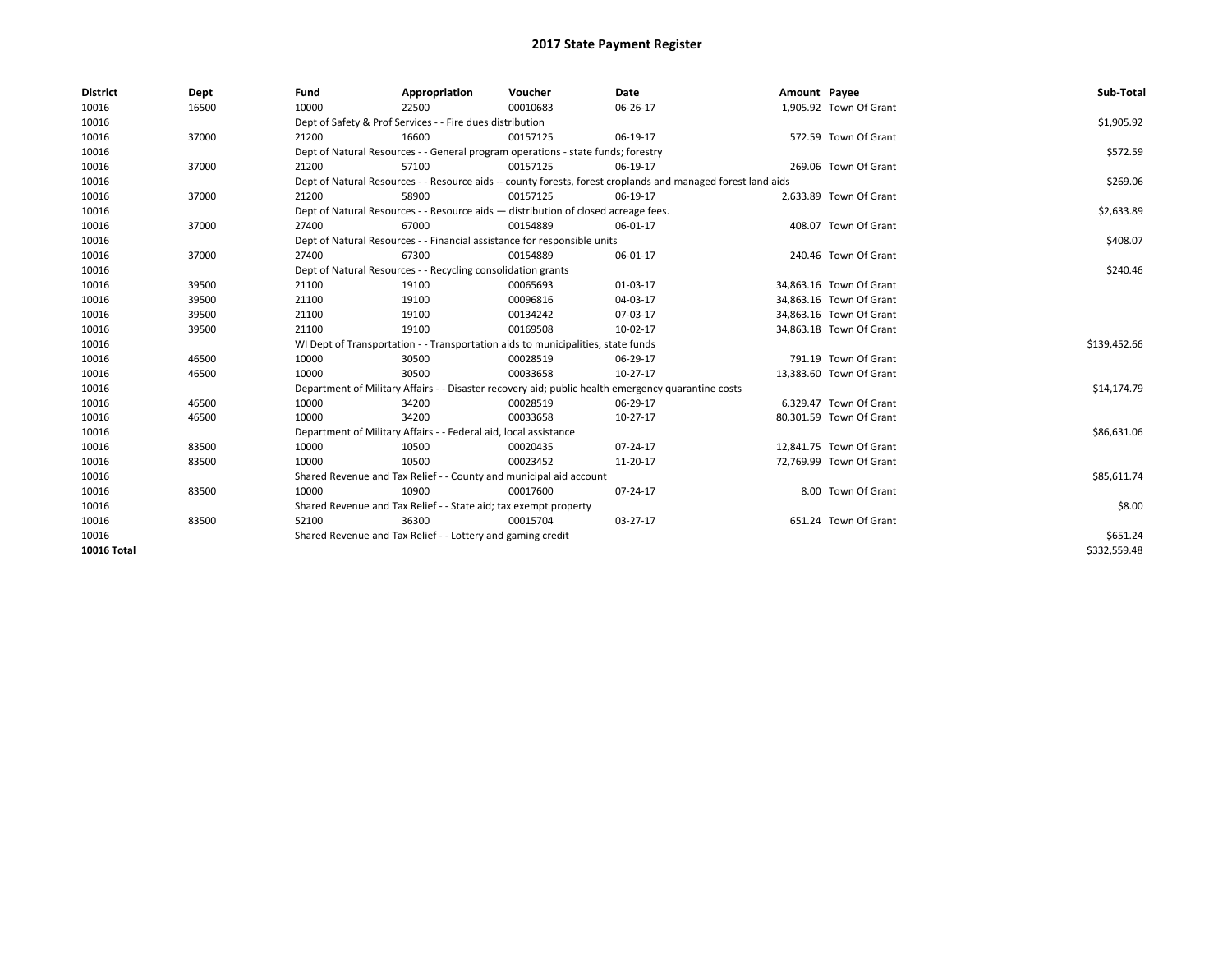| <b>District</b>    | Dept  | Fund  | Appropriation                                                                      | Voucher  | Date                                                                                                         | Amount Payee |                                | Sub-Total    |  |  |
|--------------------|-------|-------|------------------------------------------------------------------------------------|----------|--------------------------------------------------------------------------------------------------------------|--------------|--------------------------------|--------------|--|--|
| 10018              | 16500 | 10000 | 22500                                                                              | 00010684 | 06-27-17                                                                                                     |              | 1,512.13 Green Grove, Town of  |              |  |  |
| 10018              |       |       | Dept of Safety & Prof Services - - Fire dues distribution                          |          |                                                                                                              |              |                                | \$1,512.13   |  |  |
| 10018              | 37000 | 10000 | 50300                                                                              | 00143530 | 04-21-17                                                                                                     |              | 107.94 Green Grove, Town of    |              |  |  |
| 10018              |       |       | Dept of Natural Resources - - Aids in lieu of taxes - general fund                 |          |                                                                                                              |              |                                | \$107.94     |  |  |
| 10018              | 37000 | 21200 | 16600                                                                              | 00157126 | 06-19-17                                                                                                     |              | 241.73 Green Grove, Town of    |              |  |  |
| 10018              |       |       | Dept of Natural Resources - - General program operations - state funds; forestry   |          |                                                                                                              |              |                                | \$241.73     |  |  |
| 10018              | 37000 | 21200 | 57100                                                                              | 00157126 | 06-19-17                                                                                                     |              | 110.64 Green Grove, Town of    |              |  |  |
| 10018              |       |       |                                                                                    |          | Dept of Natural Resources - - Resource aids -- county forests, forest croplands and managed forest land aids |              |                                | \$110.64     |  |  |
| 10018              | 37000 | 21200 | 57900                                                                              | 00143529 | 04-21-17                                                                                                     |              | 45.99 Green Grove, Town of     |              |  |  |
| 10018              |       |       | Dept of Natural Resources - - Aids in lieu of taxes - sum sufficient               |          |                                                                                                              |              |                                |              |  |  |
| 10018              | 37000 | 21200 | 58900                                                                              | 00157126 | 06-19-17                                                                                                     |              | 1,111.96 Green Grove, Town of  |              |  |  |
| 10018              |       |       | Dept of Natural Resources - - Resource aids - distribution of closed acreage fees. |          |                                                                                                              |              |                                | \$1,111.96   |  |  |
| 10018              | 37000 | 27400 | 67000                                                                              | 00154591 | 06-01-17                                                                                                     |              | 2,411.20 Green Grove, Town of  |              |  |  |
| 10018              |       |       | Dept of Natural Resources - - Financial assistance for responsible units           |          |                                                                                                              |              |                                |              |  |  |
| 10018              | 39500 | 21100 | 19100                                                                              | 00065694 | 01-03-17                                                                                                     |              | 26,677.23 Green Grove, Town of |              |  |  |
| 10018              | 39500 | 21100 | 19100                                                                              | 00096817 | 04-03-17                                                                                                     |              | 26,677.23 Green Grove, Town of |              |  |  |
| 10018              | 39500 | 21100 | 19100                                                                              | 00134243 | 07-03-17                                                                                                     |              | 26,677.23 Green Grove, Town of |              |  |  |
| 10018              | 39500 | 21100 | 19100                                                                              | 00169509 | 10-02-17                                                                                                     |              | 26,677.23 Green Grove, Town of |              |  |  |
| 10018              |       |       | WI Dept of Transportation - - Transportation aids to municipalities, state funds   |          |                                                                                                              |              |                                | \$106,708.92 |  |  |
| 10018              | 46500 | 10000 | 30500                                                                              | 00028502 | 06-28-17                                                                                                     |              | 568.65 Green Grove, Town of    |              |  |  |
| 10018              |       |       |                                                                                    |          | Department of Military Affairs - - Disaster recovery aid; public health emergency quarantine costs           |              |                                | \$568.65     |  |  |
| 10018              | 46500 | 10000 | 34200                                                                              | 00028502 | 06-28-17                                                                                                     |              | 3,411.89 Green Grove, Town of  |              |  |  |
| 10018              |       |       | Department of Military Affairs - - Federal aid, local assistance                   |          |                                                                                                              |              |                                | \$3,411.89   |  |  |
| 10018              | 50500 | 10000 | 17400                                                                              | 00047400 | 04-28-17                                                                                                     |              | 30,814.00 Green Grove, Town of |              |  |  |
| 10018              |       |       |                                                                                    |          | Department of Administration - - High-voltage transmission line annual impact fee distributions              |              |                                | \$30,814.00  |  |  |
| 10018              | 83500 | 10000 | 10500                                                                              | 00020436 | 07-24-17                                                                                                     |              | 6,013.37 Green Grove, Town of  |              |  |  |
| 10018              | 83500 | 10000 | 10500                                                                              | 00023453 | 11-20-17                                                                                                     |              | 34,075.73 Green Grove, Town of |              |  |  |
| 10018              |       |       | Shared Revenue and Tax Relief - - County and municipal aid account                 |          |                                                                                                              |              |                                | \$40,089.10  |  |  |
| 10018              | 83500 | 10000 | 10900                                                                              | 00017601 | 07-24-17                                                                                                     |              | 16.00 Green Grove, Town of     |              |  |  |
| 10018              |       |       | Shared Revenue and Tax Relief - - State aid; tax exempt property                   |          |                                                                                                              |              |                                | \$16.00      |  |  |
| 10018              | 83500 | 10000 | 11000                                                                              | 00020436 | 07-24-17                                                                                                     |              | 80.65 Green Grove, Town of     |              |  |  |
| 10018              | 83500 | 10000 | 11000                                                                              | 00023453 | 11-20-17                                                                                                     |              | 562.61 Green Grove, Town of    |              |  |  |
| 10018              |       |       | Shared Revenue and Tax Relief - - Public utility distribution account              |          |                                                                                                              |              |                                | \$643.26     |  |  |
| <b>10018 Total</b> |       |       |                                                                                    |          |                                                                                                              |              |                                | \$187,793.41 |  |  |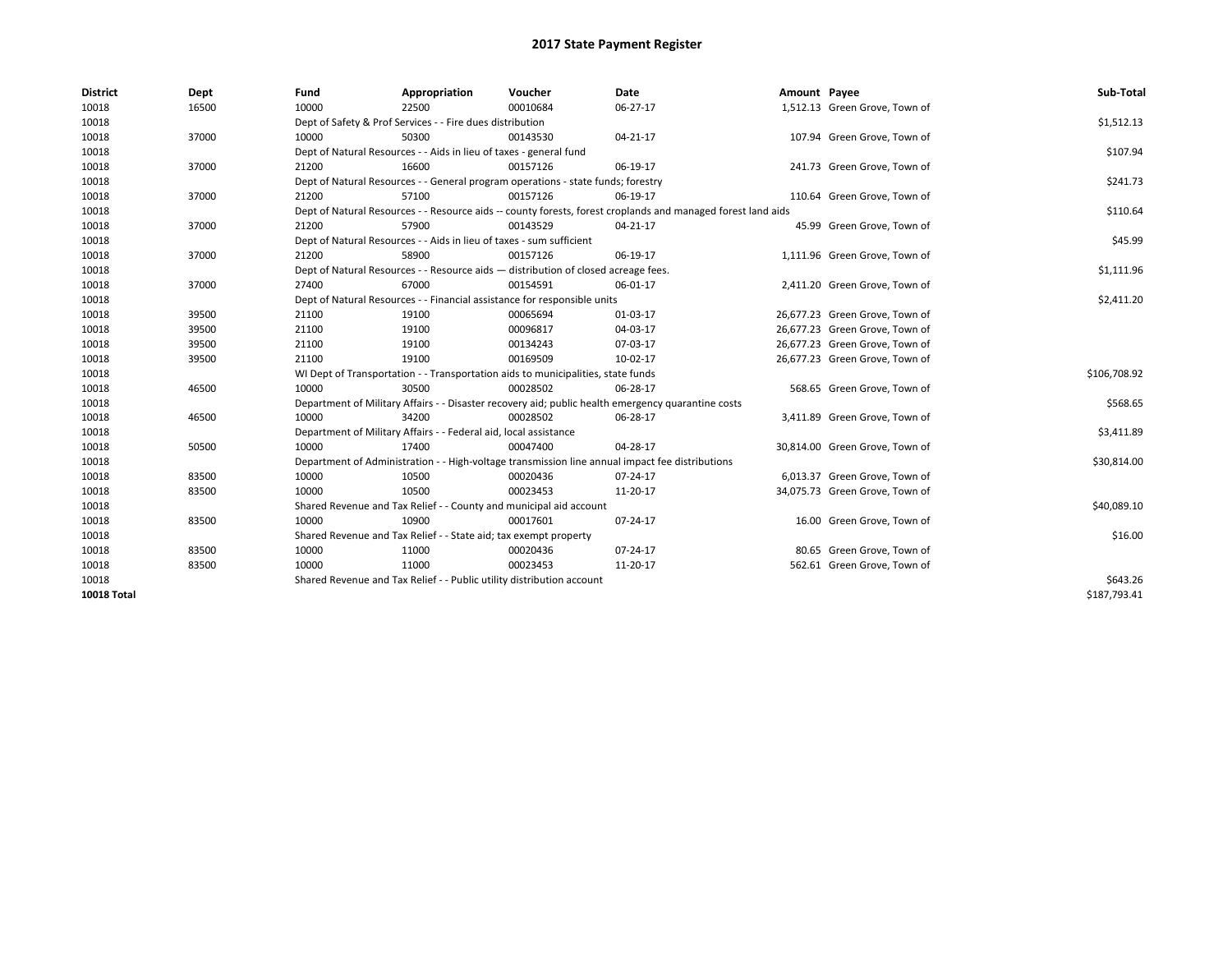| <b>District</b> | Dept  | Fund                                                                     | Appropriation                                                                           | Voucher    | Date                                                                                                         | Amount Payee |                           | Sub-Total    |
|-----------------|-------|--------------------------------------------------------------------------|-----------------------------------------------------------------------------------------|------------|--------------------------------------------------------------------------------------------------------------|--------------|---------------------------|--------------|
| 10020           | 16500 | 10000                                                                    | 22500                                                                                   | 00010685   | 06-27-17                                                                                                     |              | 1,198.02 Town Of Hendren  |              |
| 10020           |       |                                                                          | Dept of Safety & Prof Services - - Fire dues distribution                               |            |                                                                                                              |              |                           | \$1,198.02   |
| 10020           | 37000 | 21200                                                                    | 16600                                                                                   | 00157127   | 06-20-17                                                                                                     |              | 1,856.88 Town Of Hendren  |              |
| 10020           |       |                                                                          | Dept of Natural Resources - - General program operations - state funds; forestry        |            |                                                                                                              |              |                           | \$1,856.88   |
| 10020           | 37000 | 21200                                                                    | 57100                                                                                   | 00157127   | 06-20-17                                                                                                     |              | 995.46 Town Of Hendren    |              |
| 10020           |       |                                                                          |                                                                                         |            | Dept of Natural Resources - - Resource aids -- county forests, forest croplands and managed forest land aids |              |                           | \$995.46     |
| 10020           | 37000 | 21200                                                                    | 58900                                                                                   | 00157127   | 06-20-17                                                                                                     |              | 8.541.66 Town Of Hendren  |              |
| 10020           |       |                                                                          | Dept of Natural Resources - - Resource aids - distribution of closed acreage fees.      |            |                                                                                                              |              |                           | \$8,541.66   |
| 10020           | 37000 | 27400                                                                    | 67000                                                                                   | 00154765   | 06-02-17                                                                                                     |              | 1,595.85 Town Of Hendren  |              |
| 10020           |       | Dept of Natural Resources - - Financial assistance for responsible units |                                                                                         | \$1,595.85 |                                                                                                              |              |                           |              |
| 10020           | 39500 | 21100                                                                    | 19100                                                                                   | 00065695   | 01-03-17                                                                                                     |              | 25,884.51 Town Of Hendren |              |
| 10020           | 39500 | 21100                                                                    | 19100                                                                                   | 00096818   | 04-03-17                                                                                                     |              | 25,884.51 Town Of Hendren |              |
| 10020           | 39500 | 21100                                                                    | 19100                                                                                   | 00134244   | 07-03-17                                                                                                     |              | 25,884.51 Town Of Hendren |              |
| 10020           | 39500 | 21100                                                                    | 19100                                                                                   | 00169510   | 10-02-17                                                                                                     |              | 25,884.51 Town Of Hendren |              |
| 10020           |       |                                                                          | WI Dept of Transportation - - Transportation aids to municipalities, state funds        |            |                                                                                                              |              |                           | \$103,538.04 |
| 10020           | 46500 | 27200                                                                    | 36500                                                                                   | 00034394   | 11-13-17                                                                                                     |              | 61.247.39 Town Of Hendren |              |
| 10020           |       |                                                                          | Department of Military Affairs - - State disaster assistance; petroleum inspection fund |            |                                                                                                              |              |                           | \$61,247.39  |
| 10020           | 83500 | 10000                                                                    | 10500                                                                                   | 00020437   | 07-24-17                                                                                                     |              | 5.684.44 Town Of Hendren  |              |
| 10020           | 83500 | 10000                                                                    | 10500                                                                                   | 00023454   | 11-20-17                                                                                                     |              | 32,298.06 Town Of Hendren |              |
| 10020           |       |                                                                          | Shared Revenue and Tax Relief - - County and municipal aid account                      |            |                                                                                                              |              |                           | \$37,982.50  |
| 10020           | 83500 | 10000                                                                    | 10900                                                                                   | 00017602   | 07-24-17                                                                                                     |              | 8.00 Town Of Hendren      |              |
| 10020           |       | Shared Revenue and Tax Relief - - State aid; tax exempt property         |                                                                                         | \$8.00     |                                                                                                              |              |                           |              |
| 10020           | 83500 | 10000                                                                    | 11000                                                                                   | 00020437   | 07-24-17                                                                                                     |              | 57.30 Town Of Hendren     |              |
| 10020           |       | Shared Revenue and Tax Relief - - Public utility distribution account    |                                                                                         | \$57.30    |                                                                                                              |              |                           |              |
| 10020 Total     |       |                                                                          |                                                                                         |            |                                                                                                              |              |                           | \$217,021.10 |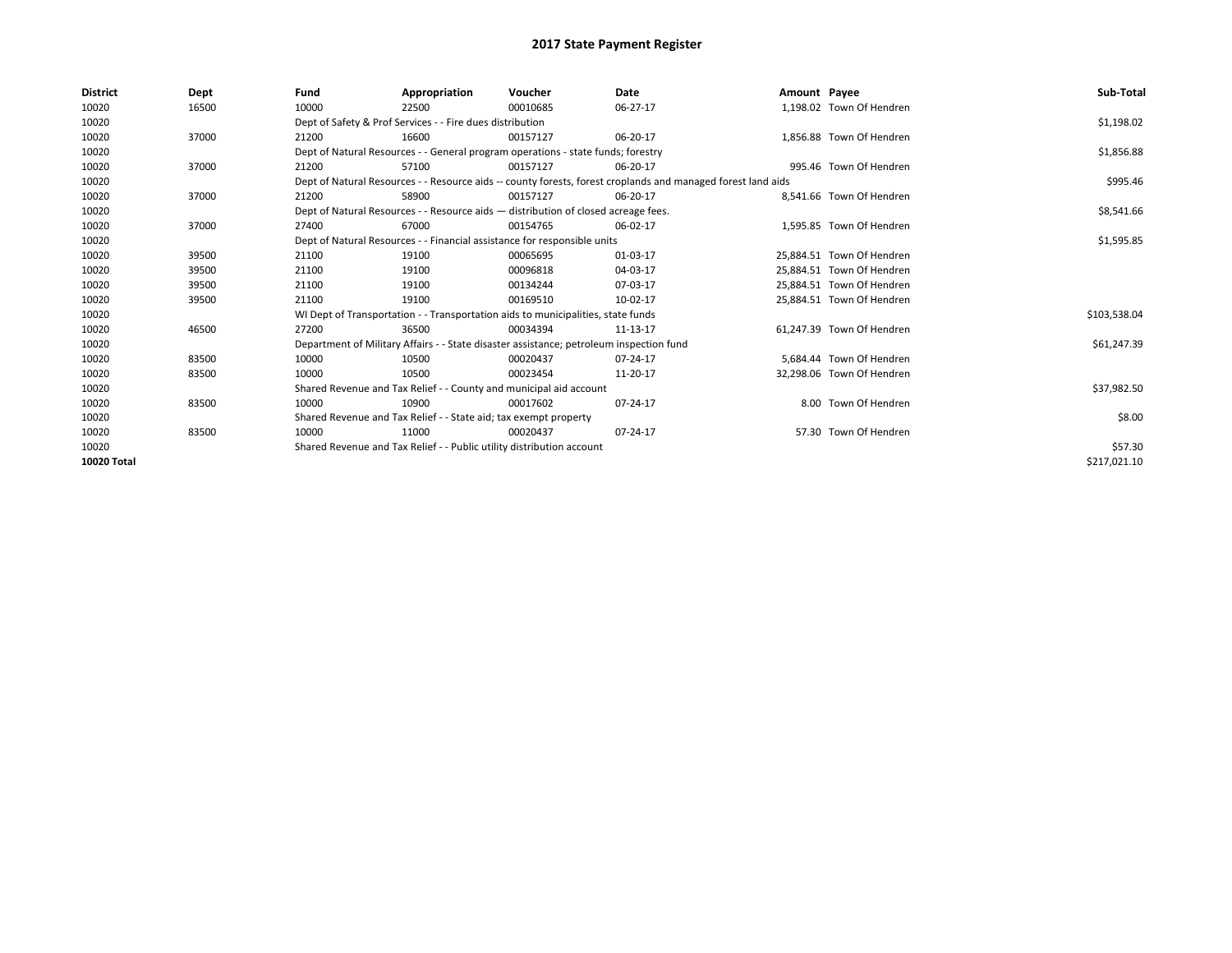| <b>District</b> | Dept  | Fund  | Appropriation                                                                      | Voucher  | Date                                                                                                         | Amount Payee |                          | Sub-Total   |
|-----------------|-------|-------|------------------------------------------------------------------------------------|----------|--------------------------------------------------------------------------------------------------------------|--------------|--------------------------|-------------|
| 10022           | 16500 | 10000 | 22500                                                                              | 00010686 | 06-26-17                                                                                                     |              | 956.64 Town Of Hewett    |             |
| 10022           |       |       | Dept of Safety & Prof Services - - Fire dues distribution                          |          |                                                                                                              |              |                          | \$956.64    |
| 10022           | 37000 | 21200 | 16600                                                                              | 00157128 | 06-19-17                                                                                                     |              | 360.20 Town Of Hewett    |             |
| 10022           |       |       | Dept of Natural Resources - - General program operations - state funds; forestry   |          |                                                                                                              |              |                          | \$360.20    |
| 10022           | 37000 | 21200 | 57100                                                                              | 00157128 | 06-19-17                                                                                                     |              | 5,202.20 Town Of Hewett  |             |
| 10022           |       |       |                                                                                    |          | Dept of Natural Resources - - Resource aids -- county forests, forest croplands and managed forest land aids |              |                          | \$5,202.20  |
| 10022           | 37000 | 21200 | 58900                                                                              | 00157128 | 06-19-17                                                                                                     |              | 1,656.93 Town Of Hewett  |             |
| 10022           |       |       | Dept of Natural Resources - - Resource aids - distribution of closed acreage fees. |          | \$1,656.93                                                                                                   |              |                          |             |
| 10022           | 39500 | 21100 | 19100                                                                              | 00065696 | 01-03-17                                                                                                     |              | 9.367.49 Town Of Hewett  |             |
| 10022           | 39500 | 21100 | 19100                                                                              | 00096819 | 04-03-17                                                                                                     |              | 9,367.49 Town Of Hewett  |             |
| 10022           | 39500 | 21100 | 19100                                                                              | 00134245 | 07-03-17                                                                                                     |              | 9,367.49 Town Of Hewett  |             |
| 10022           | 39500 | 21100 | 19100                                                                              | 00169511 | 10-02-17                                                                                                     |              | 9,367.51 Town Of Hewett  |             |
| 10022           |       |       | WI Dept of Transportation - - Transportation aids to municipalities, state funds   |          |                                                                                                              |              |                          | \$37,469.98 |
| 10022           | 39500 | 21100 | 27800                                                                              | 00178295 | 10-12-17                                                                                                     |              | 20,667.90 Town Of Hewett |             |
| 10022           |       |       | WI Dept of Transportation - - Local roads improvement program, state funds         |          |                                                                                                              |              |                          | \$20,667.90 |
| 10022           | 83500 | 10000 | 10500                                                                              | 00020438 | 07-24-17                                                                                                     |              | 1,400.17 Town Of Hewett  |             |
| 10022           | 83500 | 10000 | 10500                                                                              | 00023455 | 11-20-17                                                                                                     |              | 7,960.70 Town Of Hewett  |             |
| 10022           |       |       | Shared Revenue and Tax Relief - - County and municipal aid account                 |          |                                                                                                              |              |                          | \$9,360.87  |
| 10022 Total     |       |       |                                                                                    |          |                                                                                                              |              |                          | \$75,674.72 |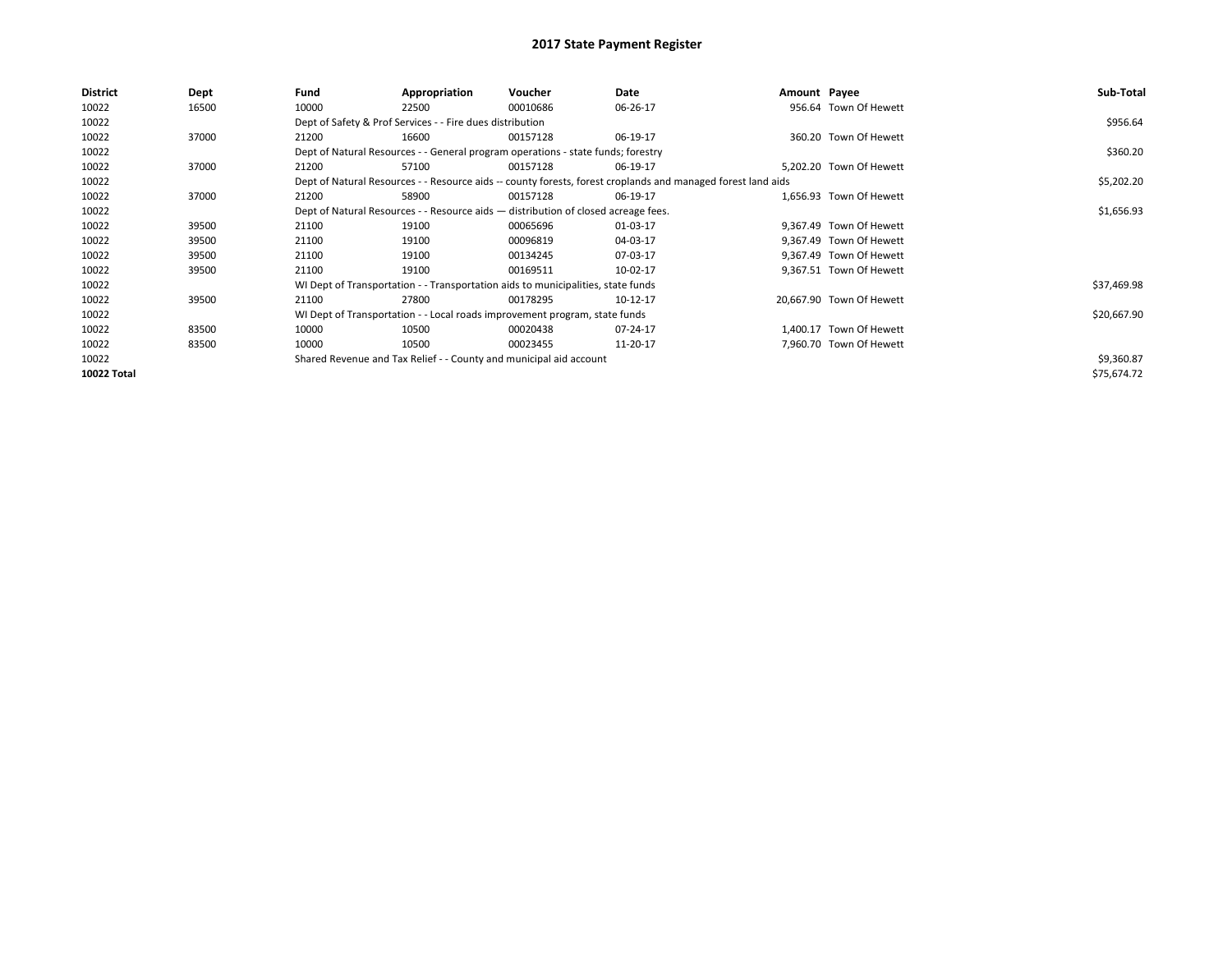| District    | Dept  | Fund                                                             | Appropriation                                                            | Voucher                                                                            | Date                                                                                                         | Amount Payee |                         | Sub-Total    |
|-------------|-------|------------------------------------------------------------------|--------------------------------------------------------------------------|------------------------------------------------------------------------------------|--------------------------------------------------------------------------------------------------------------|--------------|-------------------------|--------------|
| 10024       | 16500 | 10000                                                            | 22500                                                                    | 00010687                                                                           | 06-27-17                                                                                                     |              | 1,667.26 Town of Hixon  |              |
| 10024       |       |                                                                  | Dept of Safety & Prof Services - - Fire dues distribution                |                                                                                    |                                                                                                              |              |                         | \$1,667.26   |
| 10024       | 37000 | 21200                                                            | 16600                                                                    | 00157129                                                                           | 06-19-17                                                                                                     |              | 233.87 Town of Hixon    |              |
| 10024       |       |                                                                  |                                                                          | Dept of Natural Resources - - General program operations - state funds; forestry   |                                                                                                              |              |                         | \$233.87     |
| 10024       | 37000 | 21200                                                            | 57100                                                                    | 00157129                                                                           | 06-19-17                                                                                                     |              | 220.86 Town of Hixon    |              |
| 10024       |       |                                                                  |                                                                          |                                                                                    | Dept of Natural Resources - - Resource aids -- county forests, forest croplands and managed forest land aids |              |                         | \$220.86     |
| 10024       | 37000 | 21200                                                            | 58900                                                                    | 00157129                                                                           | 06-19-17                                                                                                     |              | 1,075.80 Town of Hixon  |              |
| 10024       |       |                                                                  |                                                                          | Dept of Natural Resources - - Resource aids - distribution of closed acreage fees. |                                                                                                              |              |                         | \$1,075.80   |
| 10024       | 37000 | 27400                                                            | 67000                                                                    | 00154942                                                                           | 06-01-17                                                                                                     |              | 1.749.25 Town of Hixon  |              |
| 10024       |       |                                                                  | Dept of Natural Resources - - Financial assistance for responsible units |                                                                                    | \$1,749.25                                                                                                   |              |                         |              |
| 10024       | 39500 | 21100                                                            | 19100                                                                    | 00065697                                                                           | 01-03-17                                                                                                     |              | 23,175.61 Town of Hixon |              |
| 10024       | 39500 | 21100                                                            | 19100                                                                    | 00096820                                                                           | 04-03-17                                                                                                     |              | 23,175.61 Town of Hixon |              |
| 10024       | 39500 | 21100                                                            | 19100                                                                    | 00134246                                                                           | 07-03-17                                                                                                     |              | 23.175.61 Town of Hixon |              |
| 10024       | 39500 | 21100                                                            | 19100                                                                    | 00169512                                                                           | 10-02-17                                                                                                     |              | 23,175.61 Town of Hixon |              |
| 10024       |       |                                                                  |                                                                          | WI Dept of Transportation - - Transportation aids to municipalities, state funds   |                                                                                                              |              |                         | \$92,702.44  |
| 10024       | 39500 | 21100                                                            | 27800                                                                    | 00197623                                                                           | 12-04-17                                                                                                     |              | 76,767.56 Town of Hixon |              |
| 10024       |       |                                                                  |                                                                          | WI Dept of Transportation - - Local roads improvement program, state funds         |                                                                                                              |              |                         | \$76,767.56  |
| 10024       | 50500 | 10000                                                            | 17400                                                                    | 00047401                                                                           | 04-28-17                                                                                                     |              | 31,759.00 Town of Hixon |              |
| 10024       |       |                                                                  |                                                                          |                                                                                    | Department of Administration - - High-voltage transmission line annual impact fee distributions              |              |                         | \$31,759.00  |
| 10024       | 83500 | 10000                                                            | 10500                                                                    | 00020439                                                                           | $07 - 24 - 17$                                                                                               |              | 7,578.16 Town of Hixon  |              |
| 10024       | 83500 | 10000                                                            | 10500                                                                    | 00023456                                                                           | 11-20-17                                                                                                     |              | 42,942.93 Town of Hixon |              |
| 10024       |       |                                                                  | Shared Revenue and Tax Relief - - County and municipal aid account       |                                                                                    |                                                                                                              |              |                         | \$50,521.09  |
| 10024       | 83500 | 10000                                                            | 10900                                                                    | 00017603                                                                           | 07-24-17                                                                                                     |              | 92.00 Town of Hixon     |              |
| 10024       |       | Shared Revenue and Tax Relief - - State aid; tax exempt property |                                                                          | \$92.00                                                                            |                                                                                                              |              |                         |              |
| 10024 Total |       |                                                                  |                                                                          |                                                                                    |                                                                                                              |              |                         | \$256,789.13 |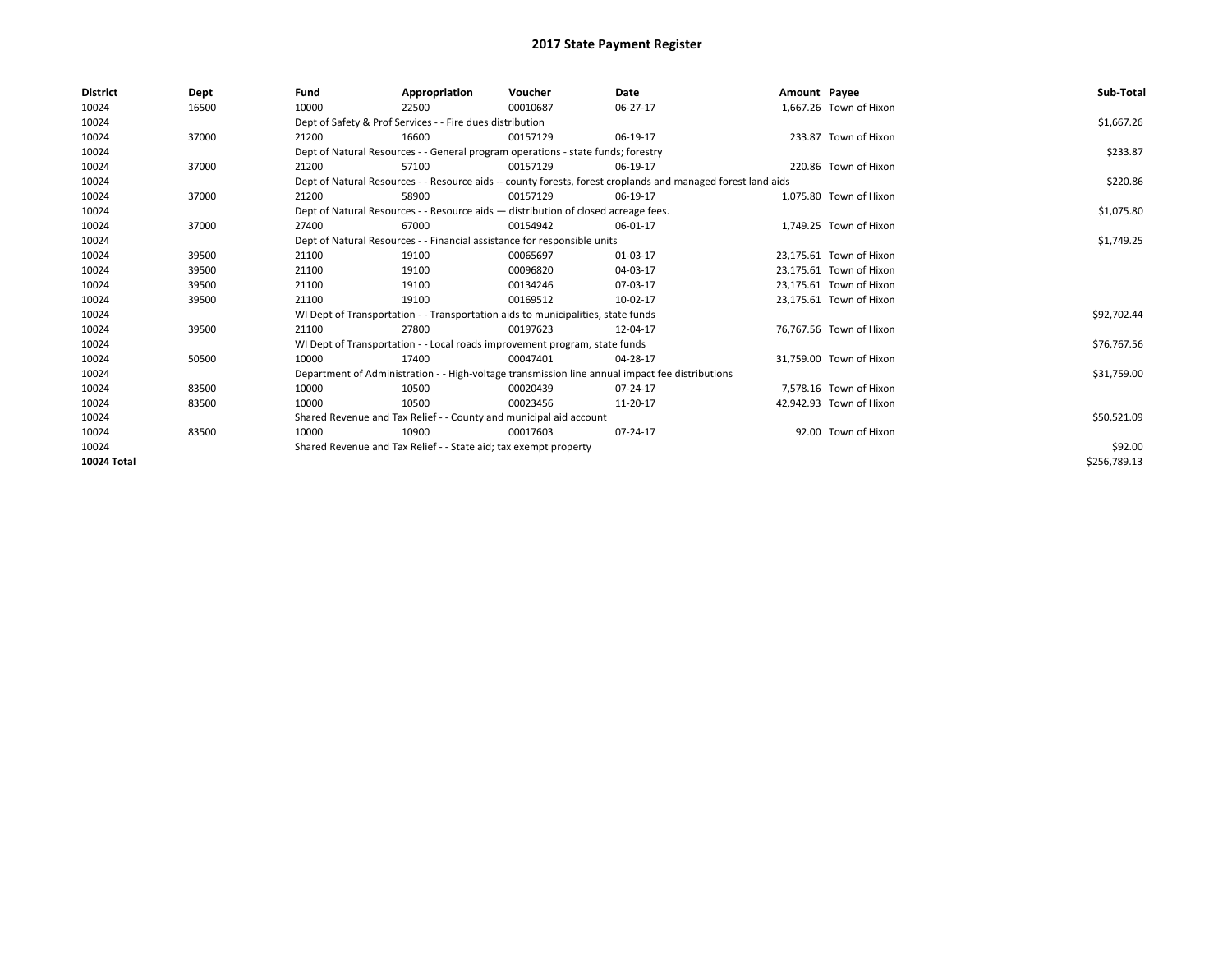| <b>District</b> | Dept  | Fund                                                               | Appropriation                                                                      | Voucher     | Date                                                                                                         | Amount Payee |                         | Sub-Total    |
|-----------------|-------|--------------------------------------------------------------------|------------------------------------------------------------------------------------|-------------|--------------------------------------------------------------------------------------------------------------|--------------|-------------------------|--------------|
| 10026           | 16500 | 10000                                                              | 22500                                                                              | 00010688    | 06-26-17                                                                                                     |              | 1,253.15 Town Of Hoard  |              |
| 10026           |       |                                                                    | Dept of Safety & Prof Services - - Fire dues distribution                          |             |                                                                                                              |              |                         | \$1,253.15   |
| 10026           | 37000 | 21200                                                              | 16600                                                                              | 00157130    | 06-19-17                                                                                                     |              | 479.35 Town Of Hoard    |              |
| 10026           |       |                                                                    | Dept of Natural Resources - - General program operations - state funds; forestry   |             |                                                                                                              |              |                         | \$479.35     |
| 10026           | 37000 | 21200                                                              | 57100                                                                              | 00157130    | 06-19-17                                                                                                     |              | 315.59 Town Of Hoard    |              |
| 10026           |       |                                                                    |                                                                                    |             | Dept of Natural Resources - - Resource aids -- county forests, forest croplands and managed forest land aids |              |                         | \$315.59     |
| 10026           | 37000 | 21200                                                              | 58900                                                                              | 00157130    | 06-19-17                                                                                                     |              | 2.204.99 Town Of Hoard  |              |
| 10026           |       |                                                                    | Dept of Natural Resources - - Resource aids - distribution of closed acreage fees. |             |                                                                                                              |              |                         | \$2,204.99   |
| 10026           | 37000 | 27400                                                              | 67000                                                                              | 00154235    | 06-01-17                                                                                                     |              | 2,465.09 Town Of Hoard  |              |
| 10026           |       |                                                                    | Dept of Natural Resources - - Financial assistance for responsible units           |             | \$2,465.09                                                                                                   |              |                         |              |
| 10026           | 39500 | 21100                                                              | 19100                                                                              | 00065698    | 01-03-17                                                                                                     |              | 31,042.69 Town Of Hoard |              |
| 10026           | 39500 | 21100                                                              | 19100                                                                              | 00096821    | 04-03-17                                                                                                     |              | 31.042.69 Town Of Hoard |              |
| 10026           | 39500 | 21100                                                              | 19100                                                                              | 00134247    | 07-03-17                                                                                                     |              | 31,042.69 Town Of Hoard |              |
| 10026           | 39500 | 21100                                                              | 19100                                                                              | 00169513    | 10-02-17                                                                                                     |              | 31,042.71 Town Of Hoard |              |
| 10026           |       |                                                                    | WI Dept of Transportation - - Transportation aids to municipalities, state funds   |             |                                                                                                              |              |                         | \$124,170.78 |
| 10026           | 46500 | 10000                                                              | 30500                                                                              | 00032216    | 09-26-17                                                                                                     |              | 977.81 Town Of Hoard    |              |
| 10026           |       |                                                                    |                                                                                    |             | Department of Military Affairs - - Disaster recovery aid; public health emergency quarantine costs           |              |                         | \$977.81     |
| 10026           | 46500 | 10000                                                              | 34200                                                                              | 00032216    | 09-26-17                                                                                                     |              | 5,866.86 Town Of Hoard  |              |
| 10026           |       |                                                                    | Department of Military Affairs - - Federal aid, local assistance                   |             |                                                                                                              |              |                         | \$5,866.86   |
| 10026           | 83500 | 10000                                                              | 10500                                                                              | 00020440    | 07-24-17                                                                                                     |              | 7,447.95 Town Of Hoard  |              |
| 10026           | 83500 | 10000                                                              | 10500                                                                              | 00023457    | 11-20-17                                                                                                     |              | 42,205.02 Town Of Hoard |              |
| 10026           |       | Shared Revenue and Tax Relief - - County and municipal aid account |                                                                                    | \$49,652.97 |                                                                                                              |              |                         |              |
| 10026           | 83500 | 10000                                                              | 10900                                                                              | 00017604    | 07-24-17                                                                                                     |              | 2.00 Town Of Hoard      |              |
| 10026           |       | Shared Revenue and Tax Relief - - State aid; tax exempt property   |                                                                                    | \$2.00      |                                                                                                              |              |                         |              |
| 10026 Total     |       |                                                                    |                                                                                    |             |                                                                                                              |              |                         | \$187,388.59 |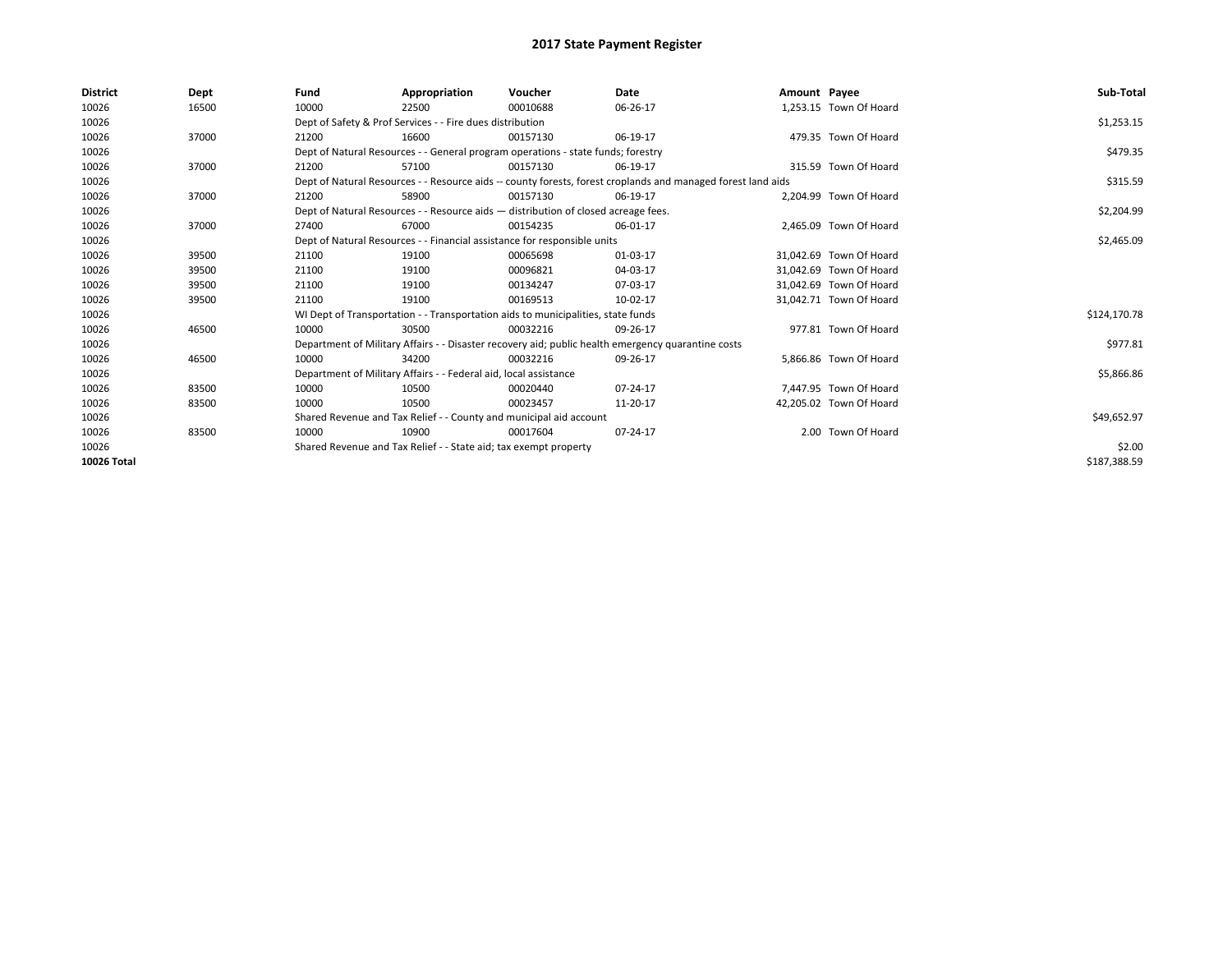| <b>District</b> | Dept  | Fund                                                                               | Appropriation                                                                    | Voucher    | Date                                                                                                         | Amount Payee |                         | Sub-Total    |
|-----------------|-------|------------------------------------------------------------------------------------|----------------------------------------------------------------------------------|------------|--------------------------------------------------------------------------------------------------------------|--------------|-------------------------|--------------|
| 10028           | 16500 | 10000                                                                              | 22500                                                                            | 00010689   | 06-26-17                                                                                                     |              | 1,333.35 Town Of Levis  |              |
| 10028           |       |                                                                                    | Dept of Safety & Prof Services - - Fire dues distribution                        |            |                                                                                                              |              |                         | \$1,333.35   |
| 10028           | 37000 | 10000                                                                              | 50300                                                                            | 00123958   | 02-01-17                                                                                                     |              | 263.82 Town Of Levis    |              |
| 10028           |       |                                                                                    | Dept of Natural Resources - - Aids in lieu of taxes - general fund               |            |                                                                                                              |              |                         | \$263.82     |
| 10028           | 37000 | 21200                                                                              | 16600                                                                            | 00157131   | 06-19-17                                                                                                     |              | 1,591.51 Town Of Levis  |              |
| 10028           |       |                                                                                    | Dept of Natural Resources - - General program operations - state funds; forestry |            |                                                                                                              |              |                         | \$1,591.51   |
| 10028           | 37000 | 21200                                                                              | 57100                                                                            | 00157131   | 06-19-17                                                                                                     |              | 2,187.25 Town Of Levis  |              |
| 10028           |       |                                                                                    |                                                                                  |            | Dept of Natural Resources - - Resource aids -- county forests, forest croplands and managed forest land aids |              |                         | \$2,187.25   |
| 10028           | 37000 | 21200                                                                              | 58900                                                                            | 00157131   | 06-19-17                                                                                                     |              | 7,320.93 Town Of Levis  |              |
| 10028           |       | Dept of Natural Resources - - Resource aids - distribution of closed acreage fees. |                                                                                  | \$7,320.93 |                                                                                                              |              |                         |              |
| 10028           | 37000 | 27400                                                                              | 67000                                                                            | 00154757   | 06-01-17                                                                                                     |              | 2,103.76 Town Of Levis  |              |
| 10028           |       | Dept of Natural Resources - - Financial assistance for responsible units           |                                                                                  | \$2,103.76 |                                                                                                              |              |                         |              |
| 10028           | 39500 | 21100                                                                              | 19100                                                                            | 00065699   | 01-03-17                                                                                                     |              | 26,005.62 Town Of Levis |              |
| 10028           | 39500 | 21100                                                                              | 19100                                                                            | 00096822   | 04-03-17                                                                                                     |              | 26,005.62 Town Of Levis |              |
| 10028           | 39500 | 21100                                                                              | 19100                                                                            | 00134248   | 07-03-17                                                                                                     |              | 26.005.62 Town Of Levis |              |
| 10028           | 39500 | 21100                                                                              | 19100                                                                            | 00169514   | 10-02-17                                                                                                     |              | 26.005.62 Town Of Levis |              |
| 10028           |       |                                                                                    | WI Dept of Transportation - - Transportation aids to municipalities, state funds |            |                                                                                                              |              |                         | \$104,022.48 |
| 10028           | 46500 | 10000                                                                              | 30500                                                                            | 00034681   | 11-22-17                                                                                                     |              | 3,300.87 Town Of Levis  |              |
| 10028           |       |                                                                                    |                                                                                  |            | Department of Military Affairs - - Disaster recovery aid; public health emergency quarantine costs           |              |                         | \$3,300.87   |
| 10028           | 46500 | 10000                                                                              | 34200                                                                            | 00034681   | 11-22-17                                                                                                     |              | 19,805.18 Town Of Levis |              |
| 10028           |       |                                                                                    | Department of Military Affairs - - Federal aid, local assistance                 |            |                                                                                                              |              |                         | \$19,805.18  |
| 10028           | 83500 | 10000                                                                              | 10500                                                                            | 00020441   | 07-24-17                                                                                                     |              | 6.407.27 Town Of Levis  |              |
| 10028           | 83500 | 10000                                                                              | 10500                                                                            | 00023458   | 11-20-17                                                                                                     |              | 36,307.89 Town Of Levis |              |
| 10028           |       |                                                                                    | Shared Revenue and Tax Relief - - County and municipal aid account               |            |                                                                                                              |              |                         | \$42,715.16  |
| 10028           | 83500 | 10000                                                                              | 10900                                                                            | 00017605   | 07-24-17                                                                                                     |              | 1.00 Town Of Levis      |              |
| 10028           |       |                                                                                    | Shared Revenue and Tax Relief - - State aid; tax exempt property                 |            |                                                                                                              |              |                         | \$1.00       |
| 10028 Total     |       |                                                                                    |                                                                                  |            |                                                                                                              |              |                         | \$184,645.31 |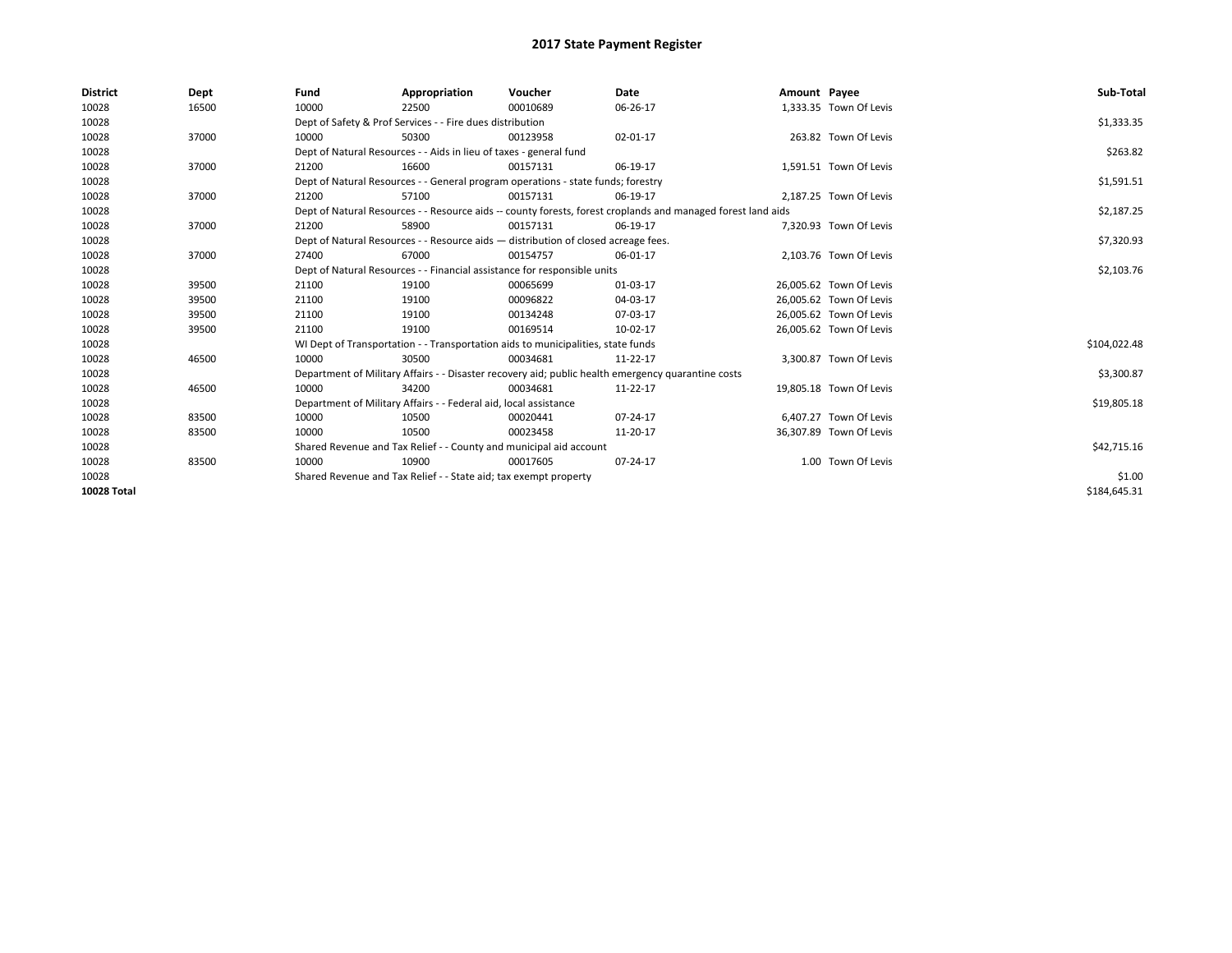| <b>District</b> | Dept  | Fund  | Appropriation                                                                      | Voucher  | Date                                                                                                         | Amount Payee |                            | Sub-Total    |  |  |
|-----------------|-------|-------|------------------------------------------------------------------------------------|----------|--------------------------------------------------------------------------------------------------------------|--------------|----------------------------|--------------|--|--|
| 10030           | 16500 | 10000 | 22500                                                                              | 00010690 | 06-26-17                                                                                                     |              | 1,769.14 Town Of Longwood  |              |  |  |
| 10030           |       |       | Dept of Safety & Prof Services - - Fire dues distribution                          |          |                                                                                                              |              |                            | \$1,769.14   |  |  |
| 10030           | 37000 | 10000 | 50300                                                                              | 00142643 | 04-21-17                                                                                                     |              | 4.00 Town Of Longwood      |              |  |  |
| 10030           |       |       | Dept of Natural Resources - - Aids in lieu of taxes - general fund                 |          |                                                                                                              |              |                            | \$4.00       |  |  |
| 10030           | 37000 | 21200 | 16600                                                                              | 00157132 | 06-19-17                                                                                                     |              | 380.37 Town Of Longwood    |              |  |  |
| 10030           |       |       | Dept of Natural Resources - - General program operations - state funds; forestry   |          |                                                                                                              |              |                            | \$380.37     |  |  |
| 10030           | 37000 | 21200 | 57100                                                                              | 00157132 | 06-19-17                                                                                                     |              | 190.69 Town Of Longwood    |              |  |  |
| 10030           |       |       |                                                                                    |          | Dept of Natural Resources - - Resource aids -- county forests, forest croplands and managed forest land aids |              |                            | \$190.69     |  |  |
| 10030           | 37000 | 21200 | 58900                                                                              | 00157132 | 06-19-17                                                                                                     |              | 1,749.72 Town Of Longwood  |              |  |  |
| 10030           |       |       | Dept of Natural Resources - - Resource aids - distribution of closed acreage fees. |          |                                                                                                              |              |                            | \$1,749.72   |  |  |
| 10030           | 37000 | 27400 | 67000                                                                              | 00154326 | 06-01-17                                                                                                     |              | 514.25 Town Of Longwood    |              |  |  |
| 10030           |       |       | Dept of Natural Resources - - Financial assistance for responsible units           |          |                                                                                                              |              |                            |              |  |  |
| 10030           | 39500 | 21100 | 19100                                                                              | 00065700 | 01-03-17                                                                                                     |              | 22,190.65 Town Of Longwood |              |  |  |
| 10030           | 39500 | 21100 | 19100                                                                              | 00096823 | 04-03-17                                                                                                     |              | 22,190.65 Town Of Longwood |              |  |  |
| 10030           | 39500 | 21100 | 19100                                                                              | 00134249 | 07-03-17                                                                                                     |              | 22,190.65 Town Of Longwood |              |  |  |
| 10030           | 39500 | 21100 | 19100                                                                              | 00169515 | 10-02-17                                                                                                     |              | 22,190.67 Town Of Longwood |              |  |  |
| 10030           |       |       | WI Dept of Transportation - - Transportation aids to municipalities, state funds   |          |                                                                                                              |              |                            | \$88,762.62  |  |  |
| 10030           | 46500 | 10000 | 30500                                                                              | 00028499 | 06-28-17                                                                                                     |              | 723.58 Town Of Longwood    |              |  |  |
| 10030           |       |       |                                                                                    |          | Department of Military Affairs - - Disaster recovery aid; public health emergency quarantine costs           |              |                            | \$723.58     |  |  |
| 10030           | 46500 | 10000 | 34200                                                                              | 00028499 | 06-28-17                                                                                                     |              | 4,341.46 Town Of Longwood  |              |  |  |
| 10030           |       |       | Department of Military Affairs - - Federal aid, local assistance                   |          |                                                                                                              |              |                            | \$4,341.46   |  |  |
| 10030           | 50500 | 10000 | 17400                                                                              | 00047402 | 04-28-17                                                                                                     |              | 37,353.00 Town Of Longwood |              |  |  |
| 10030           |       |       |                                                                                    |          | Department of Administration - - High-voltage transmission line annual impact fee distributions              |              |                            | \$37,353.00  |  |  |
| 10030           | 83500 | 10000 | 10500                                                                              | 00020442 | 07-24-17                                                                                                     |              | 5,621.80 Town Of Longwood  |              |  |  |
| 10030           | 83500 | 10000 | 10500                                                                              | 00023459 | 11-20-17                                                                                                     |              | 31,856.85 Town Of Longwood |              |  |  |
| 10030           |       |       | Shared Revenue and Tax Relief - - County and municipal aid account                 |          |                                                                                                              |              |                            | \$37,478.65  |  |  |
| 10030           | 83500 | 10000 | 10900                                                                              | 00017606 | 07-24-17                                                                                                     |              | 22.00 Town Of Longwood     |              |  |  |
| 10030           |       |       | Shared Revenue and Tax Relief - - State aid; tax exempt property                   |          |                                                                                                              |              |                            | \$22.00      |  |  |
| 10030           | 83500 | 10000 | 11000                                                                              | 00020442 | $07 - 24 - 17$                                                                                               |              | 29.88 Town Of Longwood     |              |  |  |
| 10030           | 83500 | 10000 | 11000                                                                              | 00023459 | 11-20-17                                                                                                     |              | 173.62 Town Of Longwood    |              |  |  |
| 10030           |       |       | Shared Revenue and Tax Relief - - Public utility distribution account              |          |                                                                                                              |              |                            | \$203.50     |  |  |
| 10030 Total     |       |       |                                                                                    |          |                                                                                                              |              |                            | \$173,492.98 |  |  |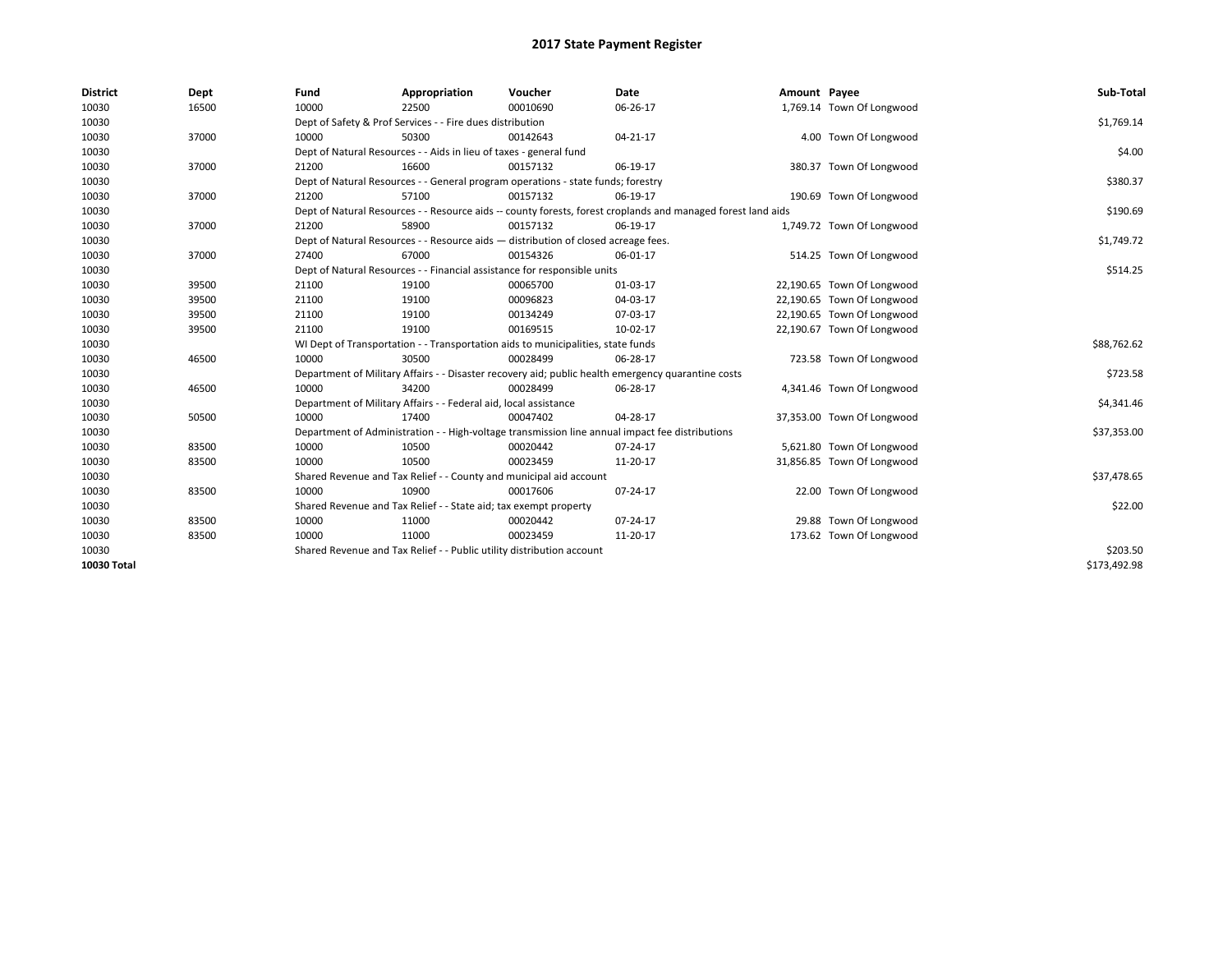| <b>District</b> | Dept  | Fund  | Appropriation                                                                      | Voucher  | Date                                                                                                         | Amount Payee |                         | Sub-Total    |  |  |
|-----------------|-------|-------|------------------------------------------------------------------------------------|----------|--------------------------------------------------------------------------------------------------------------|--------------|-------------------------|--------------|--|--|
| 10032           | 16500 | 10000 | 22500                                                                              | 00010691 | 06-26-17                                                                                                     |              | 1,870.81 Town Of Loyal  |              |  |  |
| 10032           |       |       | Dept of Safety & Prof Services - - Fire dues distribution                          |          |                                                                                                              |              |                         | \$1,870.81   |  |  |
| 10032           | 37000 | 21200 | 16600                                                                              | 00157133 | 06-19-17                                                                                                     |              | 160.22 Town Of Loyal    |              |  |  |
| 10032           |       |       | Dept of Natural Resources - - General program operations - state funds; forestry   |          |                                                                                                              |              |                         | \$160.22     |  |  |
| 10032           | 37000 | 21200 | 57100                                                                              | 00157133 | 06-19-17                                                                                                     |              | 73.33 Town Of Loyal     |              |  |  |
| 10032           |       |       |                                                                                    |          | Dept of Natural Resources - - Resource aids -- county forests, forest croplands and managed forest land aids |              |                         | \$73.33      |  |  |
| 10032           | 37000 | 21200 | 58900                                                                              | 00157133 | 06-19-17                                                                                                     |              | 737.01 Town Of Loyal    |              |  |  |
| 10032           |       |       | Dept of Natural Resources - - Resource aids - distribution of closed acreage fees. |          |                                                                                                              |              |                         | \$737.01     |  |  |
| 10032           | 37000 | 27400 | 67000                                                                              | 00154566 | 06-01-17                                                                                                     |              | 1,630.71 Town Of Loyal  |              |  |  |
| 10032           |       |       | Dept of Natural Resources - - Financial assistance for responsible units           |          | \$1,630.71                                                                                                   |              |                         |              |  |  |
| 10032           | 39500 | 21100 | 19100                                                                              | 00065701 | 01-03-17                                                                                                     |              | 31,037.19 Town Of Loyal |              |  |  |
| 10032           | 39500 | 21100 | 19100                                                                              | 00096824 | 04-03-17                                                                                                     |              | 31,037.19 Town Of Loyal |              |  |  |
| 10032           | 39500 | 21100 | 19100                                                                              | 00134250 | 07-03-17                                                                                                     |              | 31,037.19 Town Of Loyal |              |  |  |
| 10032           | 39500 | 21100 | 19100                                                                              | 00169516 | 10-02-17                                                                                                     |              | 31,037.19 Town Of Loyal |              |  |  |
| 10032           |       |       | WI Dept of Transportation - - Transportation aids to municipalities, state funds   |          |                                                                                                              |              |                         |              |  |  |
| 10032           | 39500 | 21100 | 27800                                                                              | 00104499 | 04-10-17                                                                                                     |              | 12,500.00 Town Of Loyal |              |  |  |
| 10032           |       |       | WI Dept of Transportation - - Local roads improvement program, state funds         |          |                                                                                                              |              |                         | \$12,500.00  |  |  |
| 10032           | 46500 | 10000 | 30500                                                                              | 00033683 | $10-27-17$                                                                                                   |              | 1,250.11 Town Of Loyal  |              |  |  |
| 10032           | 46500 | 10000 | 30500                                                                              | 00034826 | 11-24-17                                                                                                     |              | 315.00 Town Of Loyal    |              |  |  |
| 10032           |       |       |                                                                                    |          | Department of Military Affairs - - Disaster recovery aid; public health emergency quarantine costs           |              |                         | \$1,565.11   |  |  |
| 10032           | 46500 | 10000 | 34200                                                                              | 00033683 | 10-27-17                                                                                                     |              | 7,500.64 Town Of Loyal  |              |  |  |
| 10032           | 46500 | 10000 | 34200                                                                              | 00034826 | 11-24-17                                                                                                     |              | 2,520.00 Town Of Loyal  |              |  |  |
| 10032           |       |       | Department of Military Affairs - - Federal aid, local assistance                   |          |                                                                                                              |              |                         | \$10,020.64  |  |  |
| 10032           | 83500 | 10000 | 10500                                                                              | 00020443 | 07-24-17                                                                                                     |              | 11,573.28 Town Of Loyal |              |  |  |
| 10032           |       |       | Shared Revenue and Tax Relief - - County and municipal aid account                 |          |                                                                                                              |              |                         | \$11,573.28  |  |  |
| 10032           | 83500 | 10000 | 10900                                                                              | 00017607 | 07-24-17                                                                                                     |              | 16.00 Town Of Loyal     |              |  |  |
| 10032           |       |       | Shared Revenue and Tax Relief - - State aid; tax exempt property                   |          |                                                                                                              |              |                         |              |  |  |
| 10032           | 83500 | 10000 | 11000                                                                              | 00020443 | 07-24-17                                                                                                     |              | 514.26 Town Of Loyal    |              |  |  |
| 10032           |       |       | Shared Revenue and Tax Relief - - Public utility distribution account              |          |                                                                                                              |              |                         | \$514.26     |  |  |
| 10032 Total     |       |       |                                                                                    |          |                                                                                                              |              |                         | \$164,810.13 |  |  |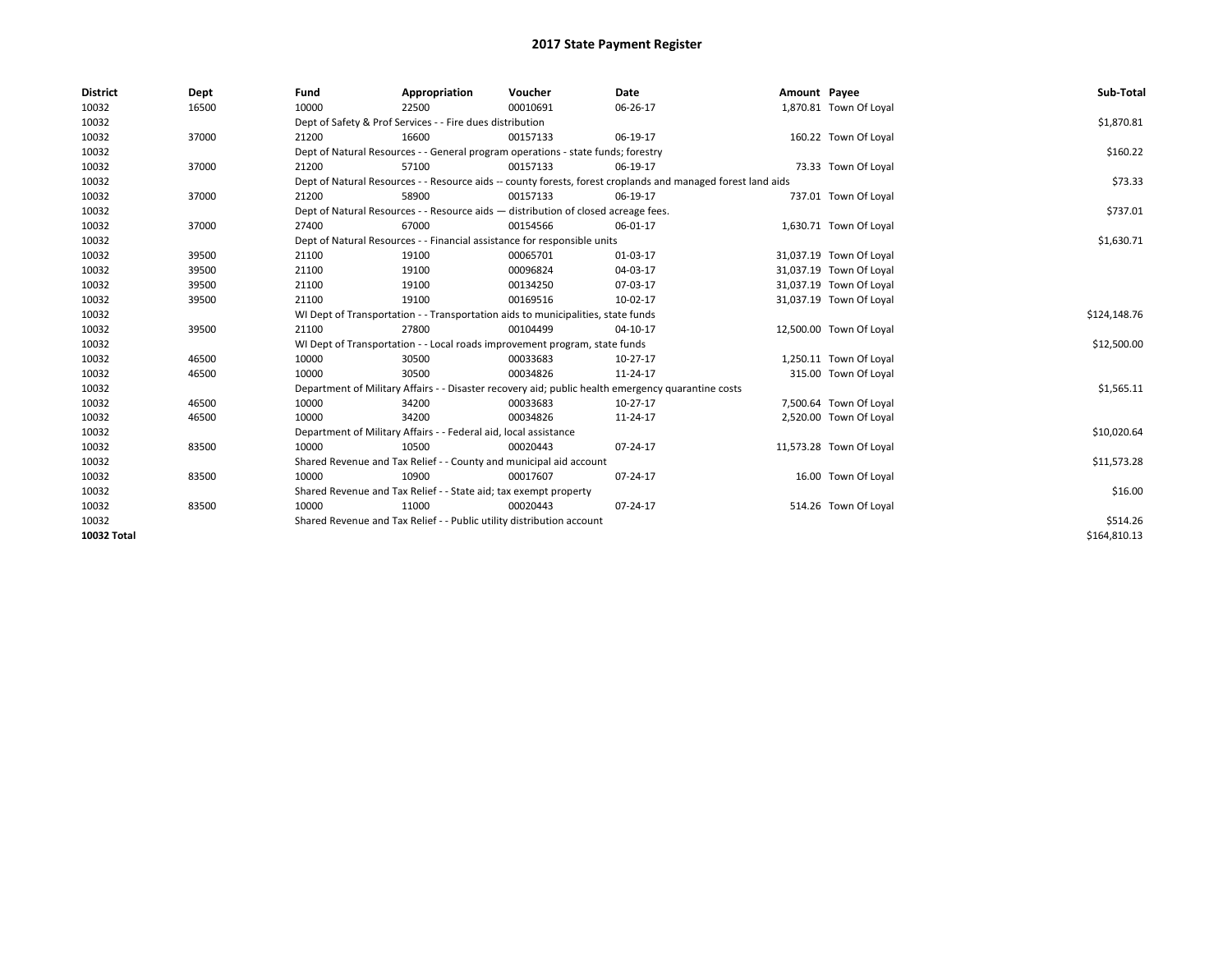| <b>District</b> | Dept  | Fund                                                                  | Appropriation                                                                      | Voucher    | Date                                                                                                         | Amount Payee |                        | Sub-Total    |  |  |  |
|-----------------|-------|-----------------------------------------------------------------------|------------------------------------------------------------------------------------|------------|--------------------------------------------------------------------------------------------------------------|--------------|------------------------|--------------|--|--|--|
| 10034           | 16500 | 10000                                                                 | 22500                                                                              | 00010692   | 06-26-17                                                                                                     |              | 1,794.80 Town Of Lynn  |              |  |  |  |
| 10034           |       |                                                                       | Dept of Safety & Prof Services - - Fire dues distribution                          |            |                                                                                                              |              |                        | \$1,794.80   |  |  |  |
| 10034           | 37000 | 21200                                                                 | 16600                                                                              | 00157134   | 06-19-17                                                                                                     |              | 1,804.59 Town Of Lynn  |              |  |  |  |
| 10034           |       |                                                                       | Dept of Natural Resources - - General program operations - state funds; forestry   |            |                                                                                                              |              |                        | \$1,804.59   |  |  |  |
| 10034           | 37000 | 21200                                                                 | 57100                                                                              | 00157134   | 06-19-17                                                                                                     |              | 1,108.10 Town Of Lynn  |              |  |  |  |
| 10034           |       |                                                                       |                                                                                    |            | Dept of Natural Resources - - Resource aids -- county forests, forest croplands and managed forest land aids |              |                        | \$1,108.10   |  |  |  |
| 10034           | 37000 | 21200                                                                 | 58900                                                                              | 00157134   | 06-19-17                                                                                                     |              | 8,301.12 Town Of Lynn  |              |  |  |  |
| 10034           |       |                                                                       | Dept of Natural Resources - - Resource aids - distribution of closed acreage fees. |            |                                                                                                              |              |                        | \$8,301.12   |  |  |  |
| 10034           | 39500 | 21100                                                                 | 19100                                                                              | 00065702   | 01-03-17                                                                                                     |              | 28,490.23 Town Of Lynn |              |  |  |  |
| 10034           | 39500 | 21100                                                                 | 19100                                                                              | 00096825   | 04-03-17                                                                                                     |              | 28,490.23 Town Of Lynn |              |  |  |  |
| 10034           | 39500 | 21100                                                                 | 19100                                                                              | 00134251   | 07-03-17                                                                                                     |              | 28,490.23 Town Of Lynn |              |  |  |  |
| 10034           | 39500 | 21100                                                                 | 19100                                                                              | 00169517   | 10-02-17                                                                                                     |              | 28,490.23 Town Of Lynn |              |  |  |  |
| 10034           |       |                                                                       | WI Dept of Transportation - - Transportation aids to municipalities, state funds   |            |                                                                                                              |              |                        |              |  |  |  |
| 10034           | 46500 | 10000                                                                 | 30500                                                                              | 00033685   | 10-27-17                                                                                                     |              | 12,529.54 Town Of Lynn |              |  |  |  |
| 10034           |       |                                                                       |                                                                                    |            | Department of Military Affairs - - Disaster recovery aid; public health emergency quarantine costs           |              |                        | \$12,529.54  |  |  |  |
| 10034           | 46500 | 10000                                                                 | 34200                                                                              | 00033685   | $10-27-17$                                                                                                   |              | 75,177.23 Town Of Lynn |              |  |  |  |
| 10034           |       |                                                                       | Department of Military Affairs - - Federal aid, local assistance                   |            |                                                                                                              |              |                        | \$75,177.23  |  |  |  |
| 10034           | 83500 | 10000                                                                 | 10500                                                                              | 00020444   | $07 - 24 - 17$                                                                                               |              | 7,236.94 Town Of Lynn  |              |  |  |  |
| 10034           | 83500 | 10000                                                                 | 10500                                                                              | 00023461   | 11-20-17                                                                                                     |              | 43,358.19 Town Of Lynn |              |  |  |  |
| 10034           |       |                                                                       | Shared Revenue and Tax Relief - - County and municipal aid account                 |            |                                                                                                              |              |                        | \$50,595.13  |  |  |  |
| 10034           | 83500 | 10000                                                                 | 10900                                                                              | 00017608   | 07-24-17                                                                                                     |              | 35.00 Town Of Lynn     |              |  |  |  |
| 10034           |       |                                                                       | Shared Revenue and Tax Relief - - State aid; tax exempt property                   |            |                                                                                                              |              |                        | \$35.00      |  |  |  |
| 10034           | 83500 | 10000                                                                 | 11000                                                                              | 00020444   | 07-24-17                                                                                                     |              | 832.87 Town Of Lynn    |              |  |  |  |
| 10034           | 83500 | 10000                                                                 | 11000                                                                              | 00023461   | 11-20-17                                                                                                     |              | 4,852.45 Town Of Lynn  |              |  |  |  |
| 10034           |       | Shared Revenue and Tax Relief - - Public utility distribution account |                                                                                    | \$5,685.32 |                                                                                                              |              |                        |              |  |  |  |
| 10034 Total     |       |                                                                       |                                                                                    |            |                                                                                                              |              |                        | \$270,991.75 |  |  |  |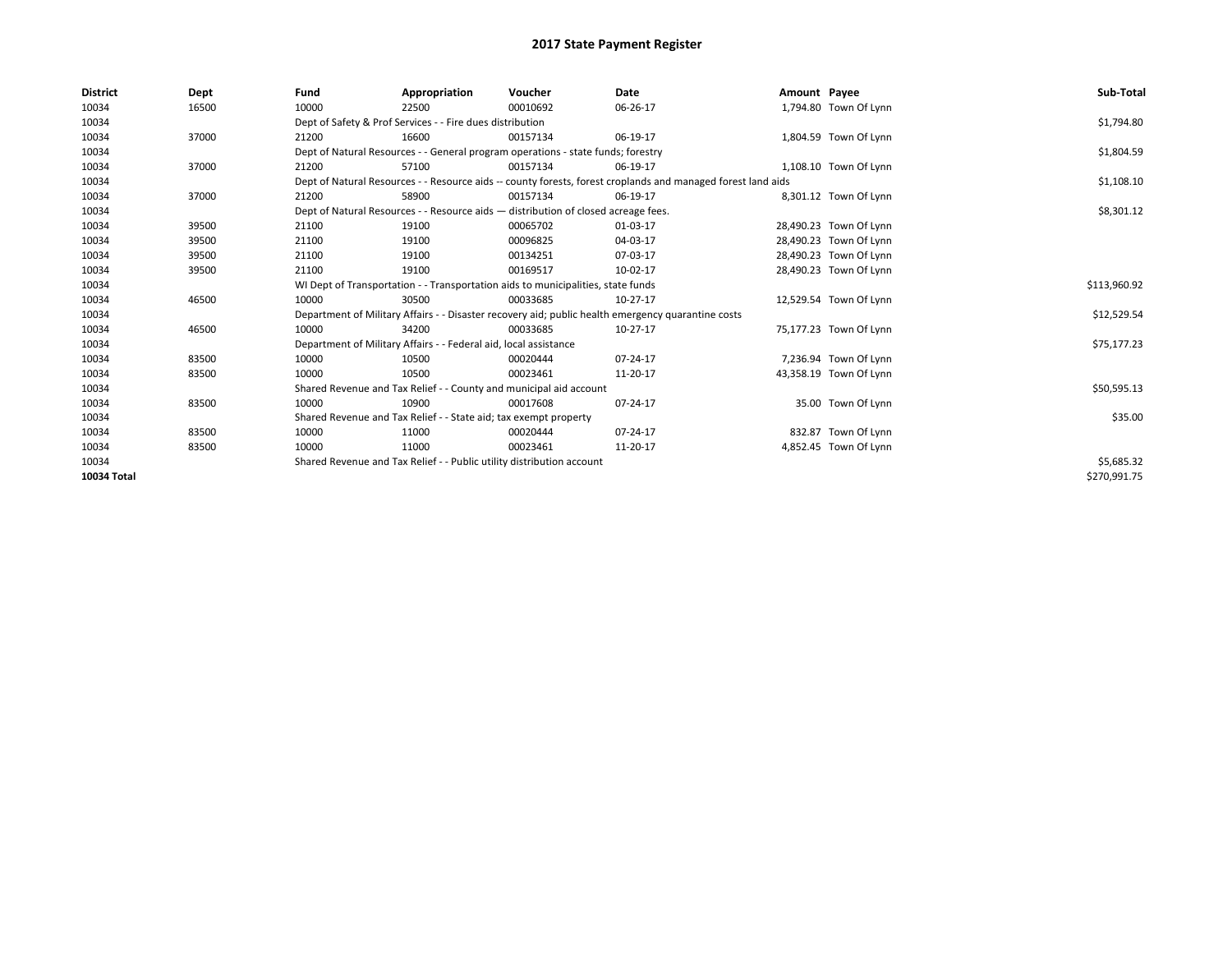| <b>District</b> | Dept  | Fund                                                                     | Appropriation                                                      | Voucher                                                                            | Date                                                                                                         | Amount Payee |                            | Sub-Total    |
|-----------------|-------|--------------------------------------------------------------------------|--------------------------------------------------------------------|------------------------------------------------------------------------------------|--------------------------------------------------------------------------------------------------------------|--------------|----------------------------|--------------|
| 10036           | 16500 | 10000                                                                    | 22500                                                              | 00010693                                                                           | 06-26-17                                                                                                     |              | 2,383.95 Town Of Mayville  |              |
| 10036           |       |                                                                          | Dept of Safety & Prof Services - - Fire dues distribution          |                                                                                    |                                                                                                              |              |                            | \$2,383.95   |
| 10036           | 37000 | 21200                                                                    | 16600                                                              | 00157135                                                                           | 06-19-17                                                                                                     |              | 107.06 Town Of Mayville    |              |
| 10036           |       |                                                                          |                                                                    | Dept of Natural Resources - - General program operations - state funds; forestry   |                                                                                                              |              |                            | \$107.06     |
| 10036           | 37000 | 21200                                                                    | 57100                                                              | 00157135                                                                           | 06-19-17                                                                                                     |              | 68.72 Town Of Mayville     |              |
| 10036           |       |                                                                          |                                                                    |                                                                                    | Dept of Natural Resources - - Resource aids -- county forests, forest croplands and managed forest land aids |              |                            | \$68.72      |
| 10036           | 37000 | 21200                                                                    | 58900                                                              | 00157135                                                                           | 06-19-17                                                                                                     |              | 492.48 Town Of Mayville    |              |
| 10036           |       |                                                                          |                                                                    | Dept of Natural Resources - - Resource aids - distribution of closed acreage fees. |                                                                                                              |              |                            | \$492.48     |
| 10036           | 37000 | 27400                                                                    | 67000                                                              | 00154705                                                                           | 06-01-17                                                                                                     |              | 523.76 Town Of Mayville    |              |
| 10036           |       | Dept of Natural Resources - - Financial assistance for responsible units |                                                                    | \$523.76                                                                           |                                                                                                              |              |                            |              |
| 10036           | 39500 | 21100                                                                    | 19100                                                              | 00065703                                                                           | 01-03-17                                                                                                     |              | 30,288.51 Town Of Mayville |              |
| 10036           | 39500 | 21100                                                                    | 19100                                                              | 00096826                                                                           | 04-03-17                                                                                                     |              | 30,288.51 Town Of Mayville |              |
| 10036           | 39500 | 21100                                                                    | 19100                                                              | 00134252                                                                           | 07-03-17                                                                                                     |              | 30,288.51 Town Of Mayville |              |
| 10036           | 39500 | 21100                                                                    | 19100                                                              | 00169518                                                                           | 10-02-17                                                                                                     |              | 30,288.51 Town Of Mayville |              |
| 10036           |       |                                                                          |                                                                    | WI Dept of Transportation - - Transportation aids to municipalities, state funds   |                                                                                                              |              |                            | \$121,154.04 |
| 10036           | 83500 | 10000                                                                    | 10500                                                              | 00020445                                                                           | 07-24-17                                                                                                     |              | 10,239.88 Town Of Mayville |              |
| 10036           | 83500 | 10000                                                                    | 10500                                                              | 00023462                                                                           | 11-20-17                                                                                                     |              | 58,025.97 Town Of Mayville |              |
| 10036           |       |                                                                          | Shared Revenue and Tax Relief - - County and municipal aid account |                                                                                    |                                                                                                              |              |                            | \$68,265.85  |
| 10036           | 83500 | 10000                                                                    | 10900                                                              | 00017609                                                                           | 07-24-17                                                                                                     |              | 5.00 Town Of Mayville      |              |
| 10036           |       |                                                                          | Shared Revenue and Tax Relief - - State aid; tax exempt property   |                                                                                    |                                                                                                              |              |                            | \$5.00       |
| 10036           | 83500 | 10000                                                                    | 11000                                                              | 00020445                                                                           | 07-24-17                                                                                                     |              | 53.74 Town Of Mayville     |              |
| 10036           | 83500 | 10000                                                                    | 11000                                                              | 00023462                                                                           | 11-20-17                                                                                                     |              | 312.20 Town Of Mayville    |              |
| 10036           |       | Shared Revenue and Tax Relief - - Public utility distribution account    |                                                                    | \$365.94                                                                           |                                                                                                              |              |                            |              |
| 10036           | 83500 | 52100                                                                    | 36300                                                              | 00015705                                                                           | 03-27-17                                                                                                     |              | 49.80 Town Of Mayville     |              |
| 10036           |       | Shared Revenue and Tax Relief - - Lottery and gaming credit              |                                                                    | \$49.80                                                                            |                                                                                                              |              |                            |              |
| 10036 Total     |       |                                                                          |                                                                    |                                                                                    |                                                                                                              |              |                            | \$193,416.60 |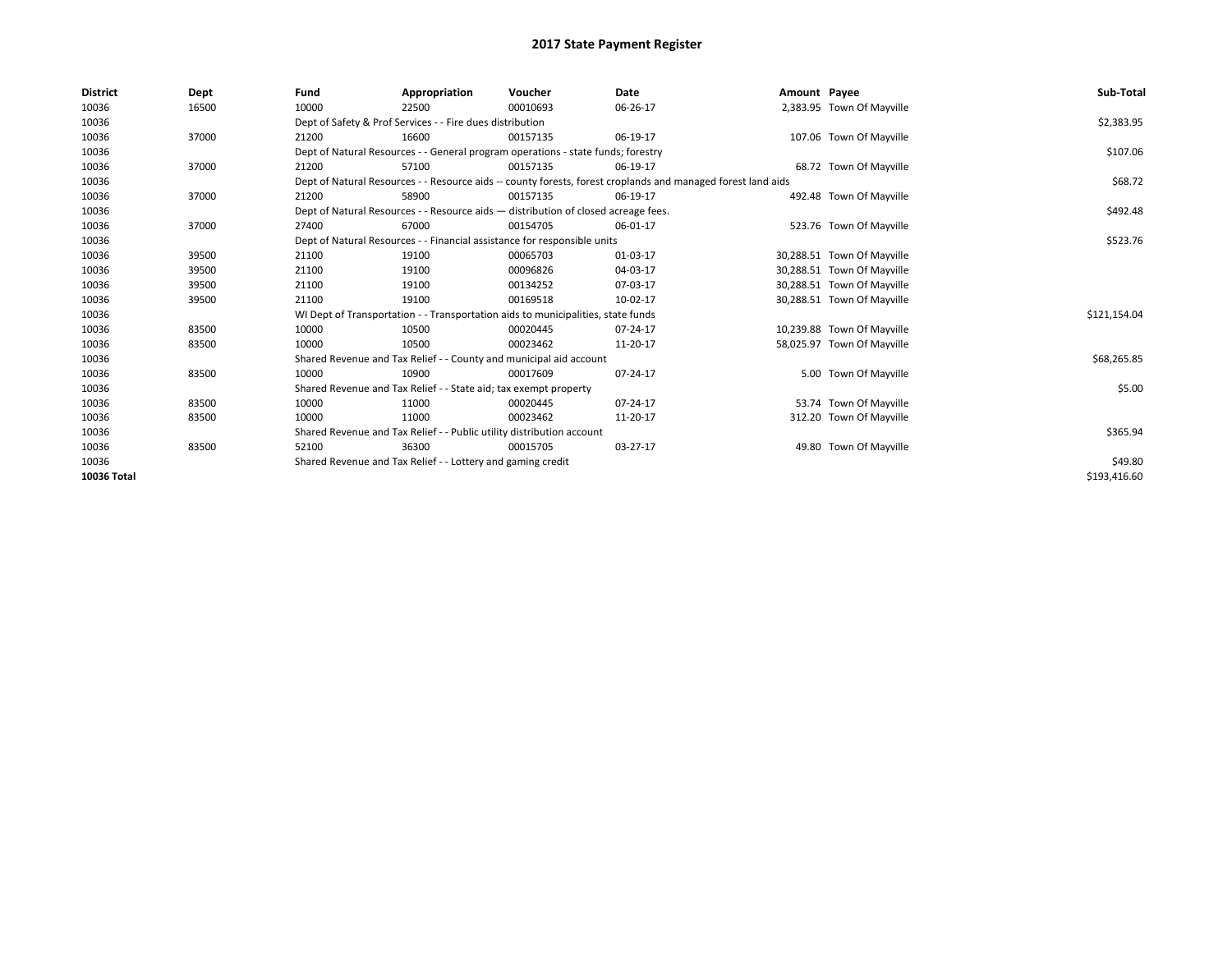| <b>District</b> | Dept  | Fund  | Appropriation                                                                                                | Voucher  | Date     | Amount Payee |                        | Sub-Total    |  |
|-----------------|-------|-------|--------------------------------------------------------------------------------------------------------------|----------|----------|--------------|------------------------|--------------|--|
| 10038           | 16500 | 10000 | 22500                                                                                                        | 00010694 | 06-26-17 |              | 1,216.55 Town Of Mead  |              |  |
| 10038           |       |       | Dept of Safety & Prof Services - - Fire dues distribution                                                    |          |          |              |                        | \$1,216.55   |  |
| 10038           | 37000 | 21200 | 16600                                                                                                        | 00157136 | 06-19-17 |              | 2,209.59 Town Of Mead  |              |  |
| 10038           |       |       | Dept of Natural Resources - - General program operations - state funds; forestry                             |          |          |              |                        | \$2,209.59   |  |
| 10038           | 37000 | 21200 | 57100                                                                                                        | 00157136 | 06-19-17 |              | 2,724.58 Town Of Mead  |              |  |
| 10038           |       |       | Dept of Natural Resources - - Resource aids -- county forests, forest croplands and managed forest land aids |          |          |              |                        | \$2,724.58   |  |
| 10038           | 37000 | 21200 | 58900                                                                                                        | 00157136 | 06-19-17 |              | 10.164.09 Town Of Mead |              |  |
| 10038           |       |       | Dept of Natural Resources - - Resource aids - distribution of closed acreage fees.                           |          |          |              |                        | \$10,164.09  |  |
| 10038           | 37000 | 27400 | 67000                                                                                                        | 00154842 | 06-01-17 |              | 830.41 Town Of Mead    |              |  |
| 10038           |       |       | Dept of Natural Resources - - Financial assistance for responsible units                                     |          |          |              |                        | \$830.41     |  |
| 10038           | 39500 | 21100 | 19100                                                                                                        | 00065704 | 01-03-17 |              | 24.210.99 Town Of Mead |              |  |
| 10038           | 39500 | 21100 | 19100                                                                                                        | 00096827 | 04-03-17 |              | 24,210.99 Town Of Mead |              |  |
| 10038           | 39500 | 21100 | 19100                                                                                                        | 00134253 | 07-03-17 |              | 24.210.99 Town Of Mead |              |  |
| 10038           | 39500 | 21100 | 19100                                                                                                        | 00169519 | 10-02-17 |              | 24,210.99 Town Of Mead |              |  |
| 10038           |       |       | WI Dept of Transportation - - Transportation aids to municipalities, state funds                             |          |          |              |                        | \$96,843.96  |  |
| 10038           | 46500 | 10000 | 30500                                                                                                        | 00031032 | 09-05-17 |              | 10,675.50 Town Of Mead |              |  |
| 10038           |       |       | Department of Military Affairs - - Disaster recovery aid; public health emergency quarantine costs           |          |          |              |                        | \$10,675.50  |  |
| 10038           | 46500 | 10000 | 34200                                                                                                        | 00031032 | 09-05-17 |              | 64,053.00 Town Of Mead |              |  |
| 10038           |       |       | Department of Military Affairs - - Federal aid, local assistance                                             |          |          |              |                        | \$64,053.00  |  |
| 10038           | 83500 | 10000 | 10500                                                                                                        | 00020446 | 07-24-17 |              | 1,356.53 Town Of Mead  |              |  |
| 10038           | 83500 | 10000 | 10500                                                                                                        | 00023463 | 11-20-17 |              | 7,687.01 Town Of Mead  |              |  |
| 10038           |       |       | Shared Revenue and Tax Relief - - County and municipal aid account                                           |          |          |              |                        |              |  |
| 10038 Total     |       |       |                                                                                                              |          |          |              |                        | \$197,761.22 |  |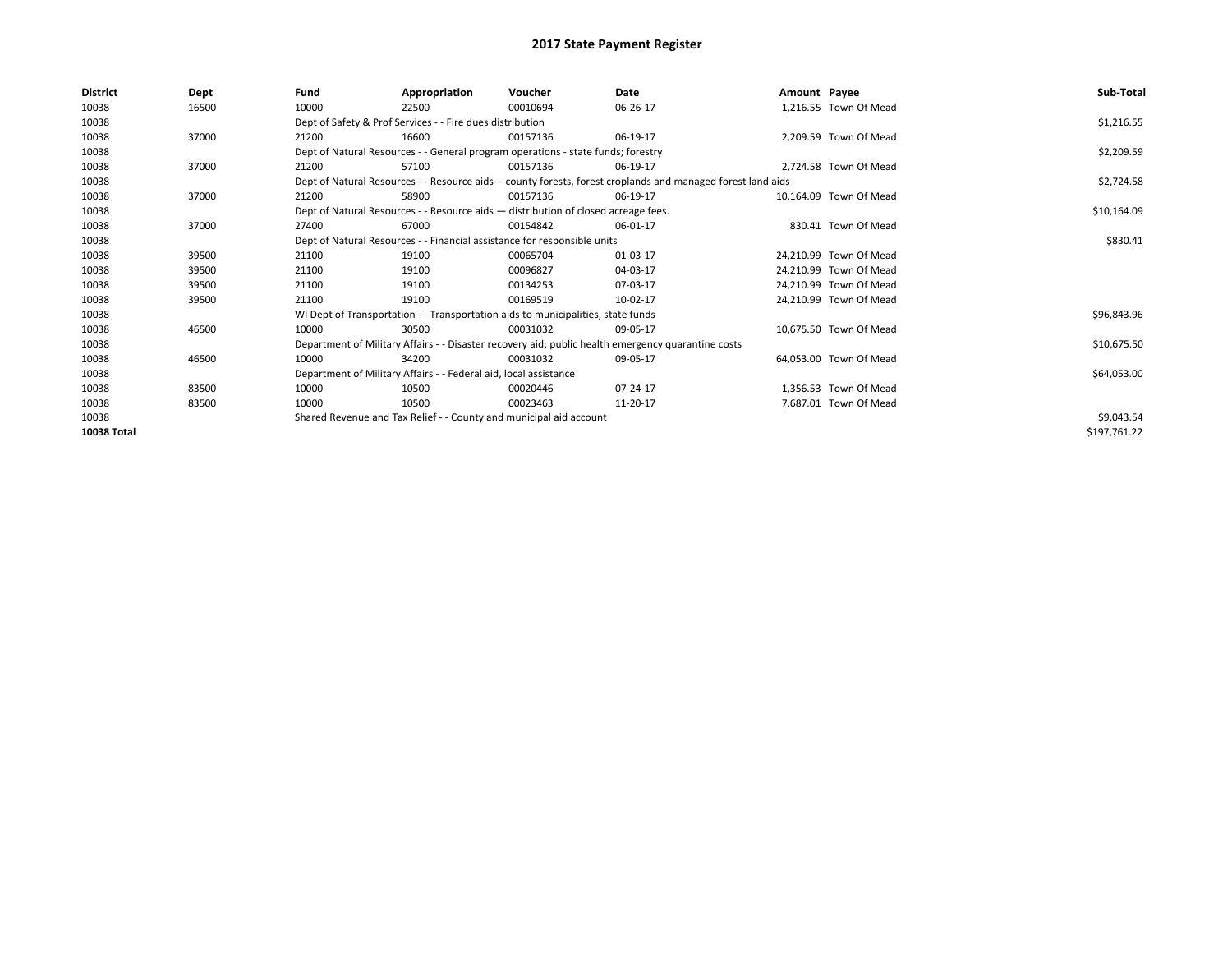| <b>District</b> | Dept  | Fund  | Appropriation                                                                                                | Voucher  | Date     | Amount Payee |                          | Sub-Total    |  |  |
|-----------------|-------|-------|--------------------------------------------------------------------------------------------------------------|----------|----------|--------------|--------------------------|--------------|--|--|
| 10040           | 16500 | 10000 | 22500                                                                                                        | 00010695 | 06-26-17 |              | 1,650.68 Town Of Mentor  |              |  |  |
| 10040           |       |       | Dept of Safety & Prof Services - - Fire dues distribution                                                    |          |          |              |                          | \$1,650.68   |  |  |
| 10040           | 37000 | 21200 | 16600                                                                                                        | 00157137 | 06-19-17 |              | 740.17 Town Of Mentor    |              |  |  |
| 10040           |       |       | Dept of Natural Resources - - General program operations - state funds; forestry                             |          |          |              |                          | \$740.17     |  |  |
| 10040           | 37000 | 21200 | 57100                                                                                                        | 00157137 | 06-19-17 |              | 3.075.55 Town Of Mentor  |              |  |  |
| 10040           |       |       | Dept of Natural Resources - - Resource aids -- county forests, forest croplands and managed forest land aids |          |          |              |                          |              |  |  |
| 10040           | 37000 | 21200 | 58900                                                                                                        | 00157137 | 06-19-17 |              | 3,404.80 Town Of Mentor  |              |  |  |
| 10040           |       |       | Dept of Natural Resources - - Resource aids - distribution of closed acreage fees.                           |          |          |              |                          | \$3,404.80   |  |  |
| 10040           | 37000 | 27400 | 67000                                                                                                        | 00154161 | 06-01-17 |              | 3,651.75 Town Of Mentor  |              |  |  |
| 10040           |       |       | Dept of Natural Resources - - Financial assistance for responsible units                                     |          |          |              |                          | \$3,651.75   |  |  |
| 10040           | 39500 | 21100 | 19100                                                                                                        | 00065705 | 01-03-17 |              | 23.005.39 Town Of Mentor |              |  |  |
| 10040           | 39500 | 21100 | 19100                                                                                                        | 00096828 | 04-03-17 |              | 23.005.39 Town Of Mentor |              |  |  |
| 10040           | 39500 | 21100 | 19100                                                                                                        | 00134254 | 07-03-17 |              | 23,005.39 Town Of Mentor |              |  |  |
| 10040           | 39500 | 21100 | 19100                                                                                                        | 00169520 | 10-02-17 |              | 23,005.41 Town Of Mentor |              |  |  |
| 10040           |       |       | WI Dept of Transportation - - Transportation aids to municipalities, state funds                             |          |          |              |                          | \$92,021.58  |  |  |
| 10040           | 39500 | 21100 | 28700                                                                                                        | 00079998 | 01-30-17 |              | 7.500.00 Town Of Mentor  |              |  |  |
| 10040           |       |       | WI Dept of Transportation - - Railroad crossing improvement, federal funds                                   |          |          |              |                          | \$7,500.00   |  |  |
| 10040           | 83500 | 10000 | 10500                                                                                                        | 00020447 | 07-24-17 |              | 7.499.30 Town Of Mentor  |              |  |  |
| 10040           | 83500 | 10000 | 10500                                                                                                        | 00023464 | 11-20-17 |              | 42,496.03 Town Of Mentor |              |  |  |
| 10040           |       |       | Shared Revenue and Tax Relief - - County and municipal aid account                                           |          |          |              |                          | \$49,995.33  |  |  |
| 10040           | 83500 | 10000 | 10900                                                                                                        | 00017610 | 07-24-17 |              | 3.00 Town Of Mentor      |              |  |  |
| 10040           |       |       | Shared Revenue and Tax Relief - - State aid; tax exempt property                                             |          |          |              |                          | \$3.00       |  |  |
| 10040           | 83500 | 10000 | 11000                                                                                                        | 00020447 | 07-24-17 |              | 286.93 Town Of Mentor    |              |  |  |
| 10040           | 83500 | 10000 | 11000                                                                                                        | 00023464 | 11-20-17 |              | 1,669.15 Town Of Mentor  |              |  |  |
| 10040           |       |       | Shared Revenue and Tax Relief - - Public utility distribution account                                        |          |          |              |                          |              |  |  |
| 10040 Total     |       |       |                                                                                                              |          |          |              |                          | \$163,998.94 |  |  |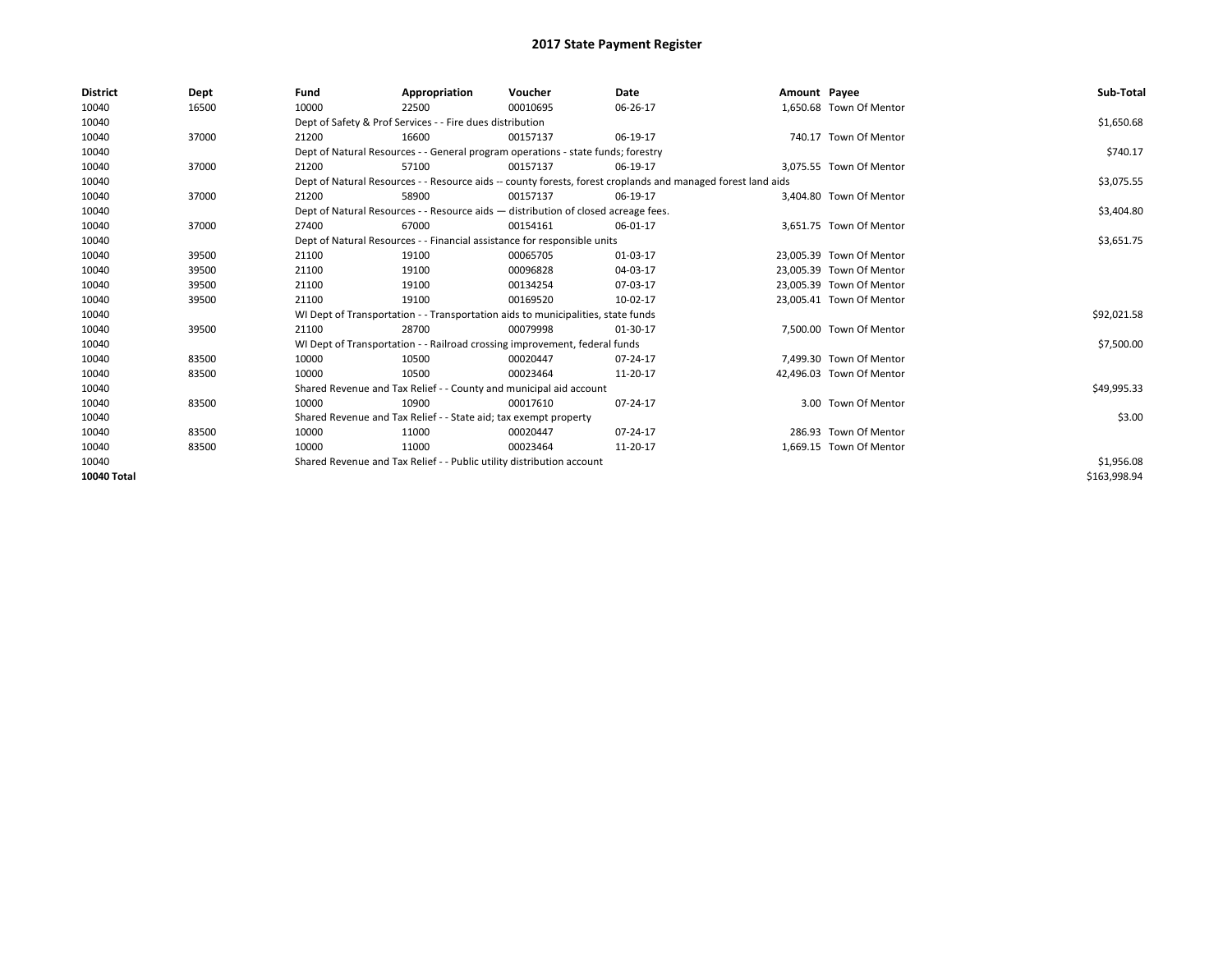| <b>District</b>    | Dept  | Fund  | Appropriation                                                                                                | Voucher  | Date                                                                                               | Amount Payee |                               | Sub-Total    |  |  |
|--------------------|-------|-------|--------------------------------------------------------------------------------------------------------------|----------|----------------------------------------------------------------------------------------------------|--------------|-------------------------------|--------------|--|--|
| 10042              | 16500 | 10000 | 22500                                                                                                        | 00010696 | 06-26-17                                                                                           |              | 3,753.44 Town Of Pine Valley  |              |  |  |
| 10042              |       |       | Dept of Safety & Prof Services - - Fire dues distribution                                                    |          |                                                                                                    |              |                               | \$3,753.44   |  |  |
| 10042              | 37000 | 10000 | 50300                                                                                                        | 00143671 | 04-21-17                                                                                           |              | 1.42 Town Of Pine Valley      |              |  |  |
| 10042              |       |       | Dept of Natural Resources - - Aids in lieu of taxes - general fund                                           |          |                                                                                                    |              |                               | \$1.42       |  |  |
| 10042              | 37000 | 21200 | 16600                                                                                                        | 00157138 | 06-19-17                                                                                           |              | 675.48 Town Of Pine Valley    |              |  |  |
| 10042              |       |       | Dept of Natural Resources - - General program operations - state funds; forestry                             |          |                                                                                                    |              |                               | \$675.48     |  |  |
| 10042              | 37000 | 21200 | 57100                                                                                                        | 00157138 | 06-19-17                                                                                           |              | 316.65 Town Of Pine Valley    |              |  |  |
| 10042              |       |       | Dept of Natural Resources - - Resource aids -- county forests, forest croplands and managed forest land aids |          |                                                                                                    |              |                               |              |  |  |
| 10042              | 37000 | 21200 | 58900                                                                                                        | 00157138 | 06-19-17                                                                                           |              | 3,107.20 Town Of Pine Valley  |              |  |  |
| 10042              |       |       | Dept of Natural Resources - - Resource aids - distribution of closed acreage fees.                           |          |                                                                                                    |              |                               | \$3,107.20   |  |  |
| 10042              | 37000 | 27400 | 67000                                                                                                        | 00154240 | 06-01-17                                                                                           |              | 3,757.46 Town Of Pine Valley  |              |  |  |
| 10042              |       |       | Dept of Natural Resources - - Financial assistance for responsible units                                     |          |                                                                                                    |              |                               | \$3,757.46   |  |  |
| 10042              | 37000 | 27400 | 67300                                                                                                        | 00154240 | 06-01-17                                                                                           |              | 300.44 Town Of Pine Valley    |              |  |  |
| 10042              |       |       | Dept of Natural Resources - - Recycling consolidation grants                                                 |          |                                                                                                    |              |                               |              |  |  |
| 10042              | 39500 | 21100 | 19100                                                                                                        | 00065706 | 01-03-17                                                                                           |              | 31,906.98 Town Of Pine Valley |              |  |  |
| 10042              | 39500 | 21100 | 19100                                                                                                        | 00096829 | 04-03-17                                                                                           |              | 31,906.98 Town Of Pine Valley |              |  |  |
| 10042              | 39500 | 21100 | 19100                                                                                                        | 00134255 | 07-03-17                                                                                           |              | 31,906.98 Town Of Pine Valley |              |  |  |
| 10042              | 39500 | 21100 | 19100                                                                                                        | 00169521 | 10-02-17                                                                                           |              | 31,906.98 Town Of Pine Valley |              |  |  |
| 10042              |       |       | WI Dept of Transportation - - Transportation aids to municipalities, state funds                             |          |                                                                                                    |              |                               | \$127,627.92 |  |  |
| 10042              | 46500 | 10000 | 30500                                                                                                        | 00035828 | 12-20-17                                                                                           |              | 9,267.71 Town Of Pine Valley  |              |  |  |
| 10042              |       |       |                                                                                                              |          | Department of Military Affairs - - Disaster recovery aid; public health emergency quarantine costs |              |                               | \$9,267.71   |  |  |
| 10042              | 46500 | 10000 | 34200                                                                                                        | 00035828 | 12-20-17                                                                                           |              | 55,606.25 Town Of Pine Valley |              |  |  |
| 10042              |       |       | Department of Military Affairs - - Federal aid, local assistance                                             |          |                                                                                                    |              |                               | \$55,606.25  |  |  |
| 10042              | 83500 | 10000 | 10500                                                                                                        | 00020448 | 07-24-17                                                                                           |              | 8,953.60 Town Of Pine Valley  |              |  |  |
| 10042              | 83500 | 10000 | 10500                                                                                                        | 00023465 | 11-20-17                                                                                           |              | 50,737.05 Town Of Pine Valley |              |  |  |
| 10042              |       |       | Shared Revenue and Tax Relief - - County and municipal aid account                                           |          |                                                                                                    |              |                               | \$59,690.65  |  |  |
| 10042              | 83500 | 10000 | 10900                                                                                                        | 00017611 | 07-24-17                                                                                           |              | 20.00 Town Of Pine Valley     |              |  |  |
| 10042              |       |       | Shared Revenue and Tax Relief - - State aid; tax exempt property                                             |          |                                                                                                    |              |                               | \$20.00      |  |  |
| 10042              | 83500 | 10000 | 11000                                                                                                        | 00020448 | $07 - 24 - 17$                                                                                     |              | 85.83 Town Of Pine Valley     |              |  |  |
| 10042              | 83500 | 10000 | 11000                                                                                                        | 00023465 | 11-20-17                                                                                           |              | 498.64 Town Of Pine Valley    |              |  |  |
| 10042              |       |       | Shared Revenue and Tax Relief - - Public utility distribution account                                        |          |                                                                                                    |              |                               | \$584.47     |  |  |
| 10042              | 83500 | 52100 | 36300                                                                                                        | 00015706 | 03-27-17                                                                                           |              | 591.71 Town Of Pine Valley    |              |  |  |
| 10042              |       |       | Shared Revenue and Tax Relief - - Lottery and gaming credit                                                  |          |                                                                                                    |              |                               | \$591.71     |  |  |
| <b>10042 Total</b> |       |       |                                                                                                              |          |                                                                                                    |              |                               | \$265,300.80 |  |  |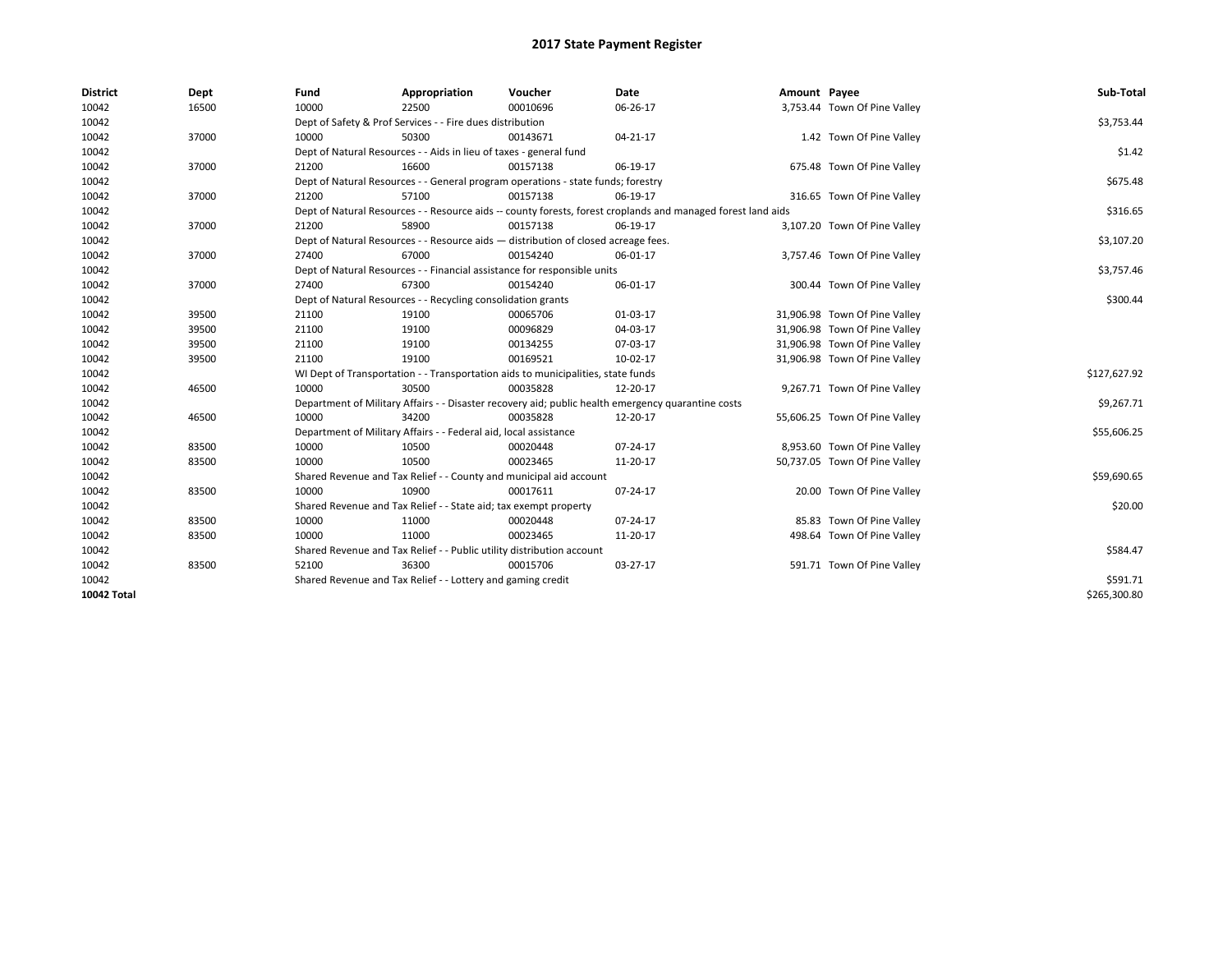| <b>District</b> | Dept  | Fund  | Appropriation                                                                      | Voucher  | Date                                                                                                         | Amount Payee |                            | Sub-Total    |
|-----------------|-------|-------|------------------------------------------------------------------------------------|----------|--------------------------------------------------------------------------------------------------------------|--------------|----------------------------|--------------|
| 10044           | 16500 | 10000 | 22500                                                                              | 00010697 | 06-26-17                                                                                                     |              | 1,637.19 Town Of Reseburg  |              |
| 10044           |       |       | Dept of Safety & Prof Services - - Fire dues distribution                          |          |                                                                                                              |              |                            | \$1,637.19   |
| 10044           | 37000 | 21200 | 16600                                                                              | 00157139 | 06-19-17                                                                                                     |              | 209.97 Town Of Reseburg    |              |
| 10044           |       |       | Dept of Natural Resources - - General program operations - state funds; forestry   |          |                                                                                                              |              |                            | \$209.97     |
| 10044           | 37000 | 21200 | 57100                                                                              | 00157139 | 06-19-17                                                                                                     |              | 96.10 Town Of Reseburg     |              |
| 10044           |       |       |                                                                                    |          | Dept of Natural Resources - - Resource aids -- county forests, forest croplands and managed forest land aids |              |                            | \$96.10      |
| 10044           | 37000 | 21200 | 58900                                                                              | 00157139 | 06-19-17                                                                                                     |              | 965.87 Town Of Reseburg    |              |
| 10044           |       |       | Dept of Natural Resources - - Resource aids - distribution of closed acreage fees. |          |                                                                                                              |              |                            | \$965.87     |
| 10044           | 37000 | 27400 | 67000                                                                              | 00154039 | 06-01-17                                                                                                     |              | 2,467.47 Town Of Reseburg  |              |
| 10044           |       |       | Dept of Natural Resources - - Financial assistance for responsible units           |          |                                                                                                              |              |                            | \$2,467.47   |
| 10044           | 39500 | 21100 | 19100                                                                              | 00065707 | 01-03-17                                                                                                     |              | 30,640.83 Town Of Reseburg |              |
| 10044           | 39500 | 21100 | 19100                                                                              | 00096830 | 04-03-17                                                                                                     |              | 30,640.83 Town Of Reseburg |              |
| 10044           | 39500 | 21100 | 19100                                                                              | 00134256 | 07-03-17                                                                                                     |              | 30,640.83 Town Of Reseburg |              |
| 10044           | 39500 | 21100 | 19100                                                                              | 00169522 | 10-02-17                                                                                                     |              | 30,640.83 Town Of Reseburg |              |
| 10044           |       |       | WI Dept of Transportation - - Transportation aids to municipalities, state funds   |          |                                                                                                              |              |                            | \$122,563.32 |
| 10044           | 46500 | 10000 | 30500                                                                              | 00031027 | 09-05-17                                                                                                     |              | 5,836.65 Town Of Reseburg  |              |
| 10044           |       |       |                                                                                    |          | Department of Military Affairs - - Disaster recovery aid; public health emergency quarantine costs           |              |                            | \$5,836.65   |
| 10044           | 46500 | 10000 | 34200                                                                              | 00031027 | 09-05-17                                                                                                     |              | 35,019.90 Town Of Reseburg |              |
| 10044           |       |       | Department of Military Affairs - - Federal aid, local assistance                   |          |                                                                                                              |              |                            | \$35,019.90  |
| 10044           | 83500 | 10000 | 10500                                                                              | 00020449 | 07-24-17                                                                                                     |              | 6,319.30 Town Of Reseburg  |              |
| 10044           | 83500 | 10000 | 10500                                                                              | 00023466 | 11-20-17                                                                                                     |              | 35,809.37 Town Of Reseburg |              |
| 10044           |       |       | Shared Revenue and Tax Relief - - County and municipal aid account                 |          |                                                                                                              |              |                            | \$42,128.67  |
| 10044           | 83500 | 10000 | 10900                                                                              | 00017612 | 07-24-17                                                                                                     |              | 56.00 Town Of Reseburg     |              |
| 10044           |       |       | Shared Revenue and Tax Relief - - State aid; tax exempt property                   |          |                                                                                                              |              |                            | \$56.00      |
| 10044 Total     |       |       |                                                                                    |          |                                                                                                              |              |                            | \$210,981.14 |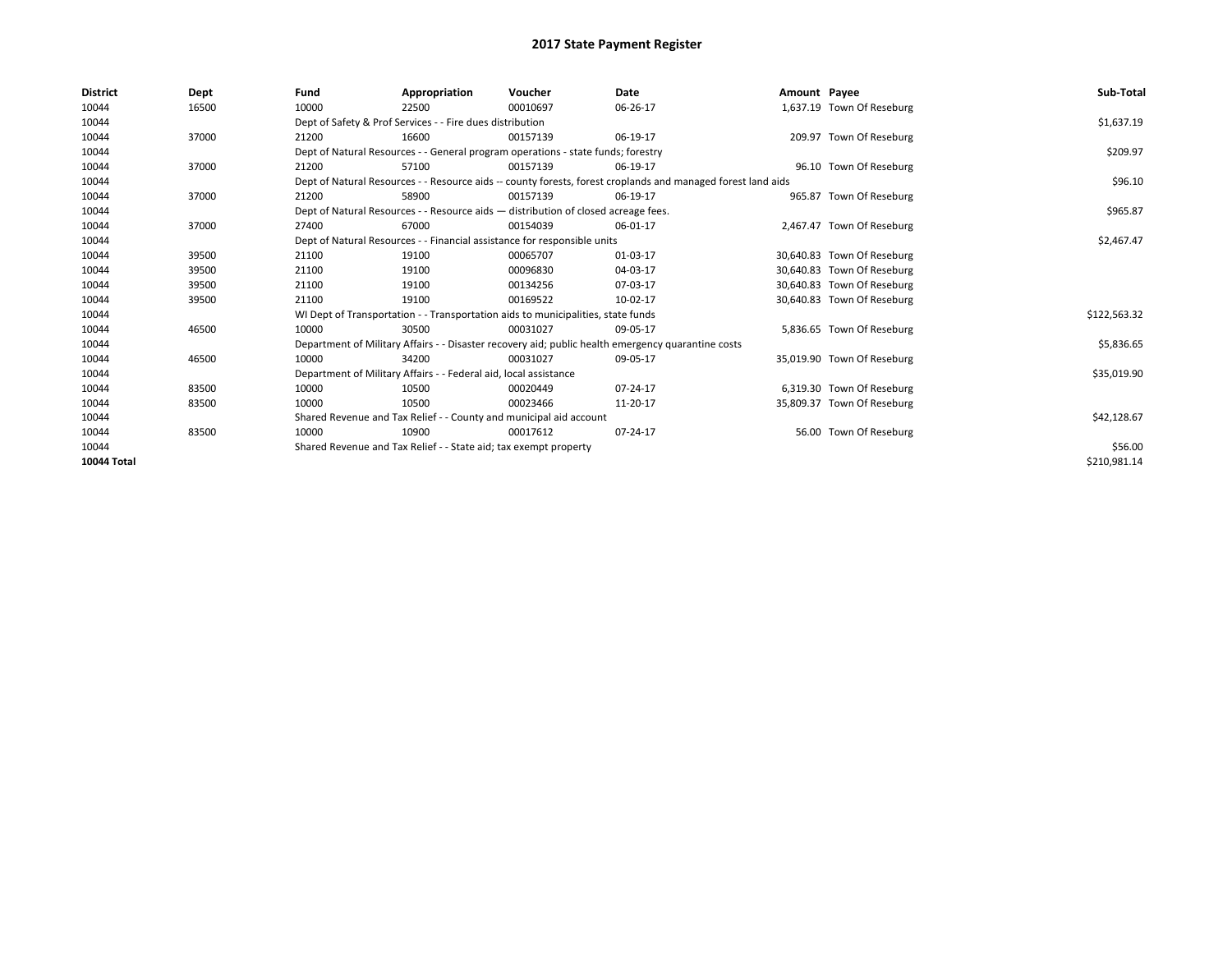| <b>District</b> | Dept  | Fund                                                                                                         | Appropriation                                                                      | Voucher    | Date                                                                                               | Amount Payee |                        | Sub-Total   |
|-----------------|-------|--------------------------------------------------------------------------------------------------------------|------------------------------------------------------------------------------------|------------|----------------------------------------------------------------------------------------------------|--------------|------------------------|-------------|
| 10046           | 16500 | 10000                                                                                                        | 22500                                                                              | 00010698   | 06-26-17                                                                                           |              | 588.62 Town Of Seif    |             |
| 10046           |       |                                                                                                              | Dept of Safety & Prof Services - - Fire dues distribution                          |            |                                                                                                    |              |                        | \$588.62    |
| 10046           | 37000 | 21200                                                                                                        | 16600                                                                              | 00157140   | 06-19-17                                                                                           |              | 1.290.46 Town Of Seif  |             |
| 10046           |       |                                                                                                              | Dept of Natural Resources - - General program operations - state funds; forestry   |            |                                                                                                    |              |                        | \$1,290.46  |
| 10046           | 37000 | 21200                                                                                                        | 57100                                                                              | 00157140   | 06-19-17                                                                                           |              | 4.167.95 Town Of Seif  |             |
| 10046           |       | Dept of Natural Resources - - Resource aids -- county forests, forest croplands and managed forest land aids |                                                                                    | \$4,167.95 |                                                                                                    |              |                        |             |
| 10046           | 37000 | 21200                                                                                                        | 58900                                                                              | 00157140   | 06-19-17                                                                                           |              | 5,936.11 Town Of Seif  |             |
| 10046           |       |                                                                                                              | Dept of Natural Resources - - Resource aids - distribution of closed acreage fees. |            |                                                                                                    |              |                        | \$5,936.11  |
| 10046           | 37000 | 27400                                                                                                        | 67000                                                                              | 00154892   | 06-01-17                                                                                           |              | 703.63 Town Of Seif    |             |
| 10046           |       |                                                                                                              | Dept of Natural Resources - - Financial assistance for responsible units           |            |                                                                                                    |              |                        | \$703.63    |
| 10046           | 39500 | 21100                                                                                                        | 19100                                                                              | 00065708   | 01-03-17                                                                                           |              | 11,885.29 Town Of Seif |             |
| 10046           | 39500 | 21100                                                                                                        | 19100                                                                              | 00096831   | 04-03-17                                                                                           |              | 11,885.29 Town Of Seif |             |
| 10046           | 39500 | 21100                                                                                                        | 19100                                                                              | 00134257   | 07-03-17                                                                                           |              | 11.885.29 Town Of Seif |             |
| 10046           | 39500 | 21100                                                                                                        | 19100                                                                              | 00169523   | 10-02-17                                                                                           |              | 11,885.31 Town Of Seif |             |
| 10046           |       |                                                                                                              | WI Dept of Transportation - - Transportation aids to municipalities, state funds   |            |                                                                                                    |              |                        | \$47,541.18 |
| 10046           | 39500 | 21100                                                                                                        | 27800                                                                              | 00076560   | $01-20-17$                                                                                         |              | 9,959.60 Town Of Seif  |             |
| 10046           |       |                                                                                                              | WI Dept of Transportation - - Local roads improvement program, state funds         |            |                                                                                                    |              |                        | \$9,959.60  |
| 10046           | 46500 | 10000                                                                                                        | 30500                                                                              | 00028503   | 06-28-17                                                                                           |              | 548.19 Town Of Seif    |             |
| 10046           |       |                                                                                                              |                                                                                    |            | Department of Military Affairs - - Disaster recovery aid; public health emergency quarantine costs |              |                        | \$548.19    |
| 10046           | 46500 | 10000                                                                                                        | 34200                                                                              | 00028503   | 06-28-17                                                                                           |              | 3,289.15 Town Of Seif  |             |
| 10046           |       |                                                                                                              | Department of Military Affairs - - Federal aid, local assistance                   |            |                                                                                                    |              |                        | \$3,289.15  |
| 10046           | 83500 | 10000                                                                                                        | 10500                                                                              | 00020450   | 07-24-17                                                                                           |              | 2,913.40 Town Of Seif  |             |
| 10046           | 83500 | 10000                                                                                                        | 10500                                                                              | 00023467   | 11-20-17                                                                                           |              | 16,676.46 Town Of Seif |             |
| 10046           |       |                                                                                                              | Shared Revenue and Tax Relief - - County and municipal aid account                 |            |                                                                                                    |              |                        | \$19,589.86 |
| 10046 Total     |       |                                                                                                              |                                                                                    |            |                                                                                                    |              |                        | \$93,614.75 |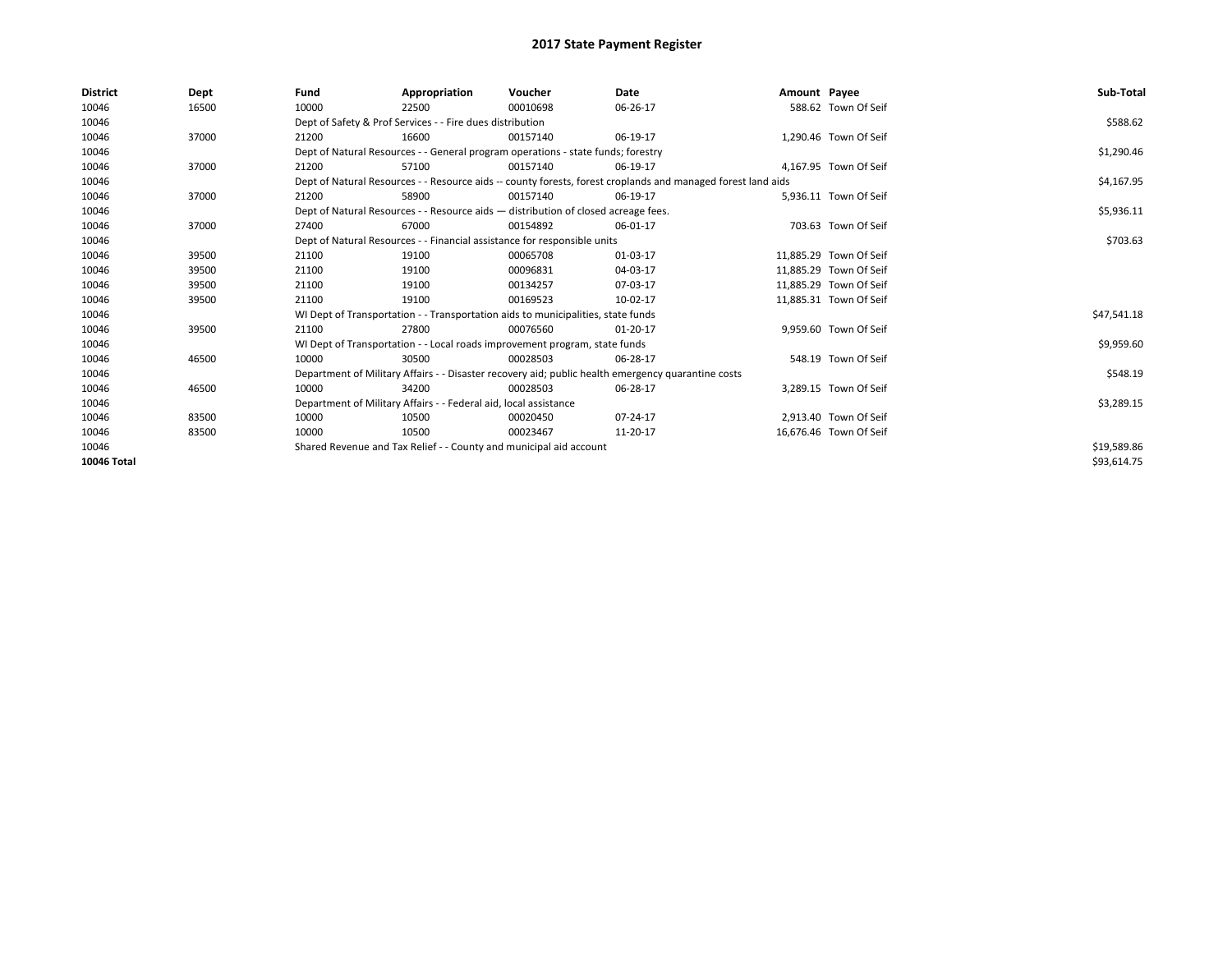| <b>District</b> | Dept  | Fund                                                                     | Appropriation                                                                      | Voucher  | Date                                                                                                         | Amount Payee |                           | Sub-Total    |
|-----------------|-------|--------------------------------------------------------------------------|------------------------------------------------------------------------------------|----------|--------------------------------------------------------------------------------------------------------------|--------------|---------------------------|--------------|
| 10048           | 16500 | 10000                                                                    | 22500                                                                              | 00010699 | 06-26-17                                                                                                     |              | 2,272.81 Town Of Sherman  |              |
| 10048           |       |                                                                          | Dept of Safety & Prof Services - - Fire dues distribution                          |          |                                                                                                              |              |                           | \$2,272.81   |
| 10048           | 37000 | 21200                                                                    | 16600                                                                              | 00157141 | 06-19-17                                                                                                     |              | 369.72 Town Of Sherman    |              |
| 10048           |       |                                                                          | Dept of Natural Resources - - General program operations - state funds; forestry   |          |                                                                                                              |              |                           | \$369.72     |
| 10048           | 37000 | 21200                                                                    | 57100                                                                              | 00157141 | 06-19-17                                                                                                     |              | 186.21 Town Of Sherman    |              |
| 10048           |       |                                                                          |                                                                                    |          | Dept of Natural Resources - - Resource aids -- county forests, forest croplands and managed forest land aids |              |                           | \$186.21     |
| 10048           | 37000 | 21200                                                                    | 58900                                                                              | 00157141 | 06-19-17                                                                                                     |              | 1.700.71 Town Of Sherman  |              |
| 10048           |       |                                                                          | Dept of Natural Resources - - Resource aids - distribution of closed acreage fees. |          |                                                                                                              |              |                           | \$1,700.71   |
| 10048           | 37000 | 27400                                                                    | 67000                                                                              | 00154813 | 06-01-17                                                                                                     |              | 559.42 Town Of Sherman    |              |
| 10048           |       | Dept of Natural Resources - - Financial assistance for responsible units |                                                                                    | \$559.42 |                                                                                                              |              |                           |              |
| 10048           | 39500 | 21100                                                                    | 19100                                                                              | 00065709 | 01-03-17                                                                                                     |              | 29.016.85 Town Of Sherman |              |
| 10048           | 39500 | 21100                                                                    | 19100                                                                              | 00096832 | 04-03-17                                                                                                     |              | 29,016.85 Town Of Sherman |              |
| 10048           | 39500 | 21100                                                                    | 19100                                                                              | 00134258 | 07-03-17                                                                                                     |              | 29.016.85 Town Of Sherman |              |
| 10048           | 39500 | 21100                                                                    | 19100                                                                              | 00169524 | 10-02-17                                                                                                     |              | 29,016.87 Town Of Sherman |              |
| 10048           |       |                                                                          | WI Dept of Transportation - - Transportation aids to municipalities, state funds   |          |                                                                                                              |              |                           | \$116,067.42 |
| 10048           | 83500 | 10000                                                                    | 10500                                                                              | 00020451 | 07-24-17                                                                                                     |              | 8.420.45 Town Of Sherman  |              |
| 10048           | 83500 | 10000                                                                    | 10500                                                                              | 00023468 | 11-20-17                                                                                                     |              | 47,715.87 Town Of Sherman |              |
| 10048           |       |                                                                          | Shared Revenue and Tax Relief - - County and municipal aid account                 |          |                                                                                                              |              |                           | \$56,136.32  |
| 10048           | 83500 | 10000                                                                    | 10900                                                                              | 00017613 | 07-24-17                                                                                                     |              | 3.00 Town Of Sherman      |              |
| 10048           |       |                                                                          | Shared Revenue and Tax Relief - - State aid; tax exempt property                   |          |                                                                                                              |              |                           | \$3.00       |
| 10048           | 83500 | 10000                                                                    | 11000                                                                              | 00020451 | 07-24-17                                                                                                     |              | 155.86 Town Of Sherman    |              |
| 10048           | 83500 | 10000                                                                    | 11000                                                                              | 00023468 | 11-20-17                                                                                                     |              | 883.13 Town Of Sherman    |              |
| 10048           |       |                                                                          | Shared Revenue and Tax Relief - - Public utility distribution account              |          |                                                                                                              |              |                           | \$1,038.99   |
| 10048 Total     |       |                                                                          |                                                                                    |          |                                                                                                              |              |                           | \$178,334.60 |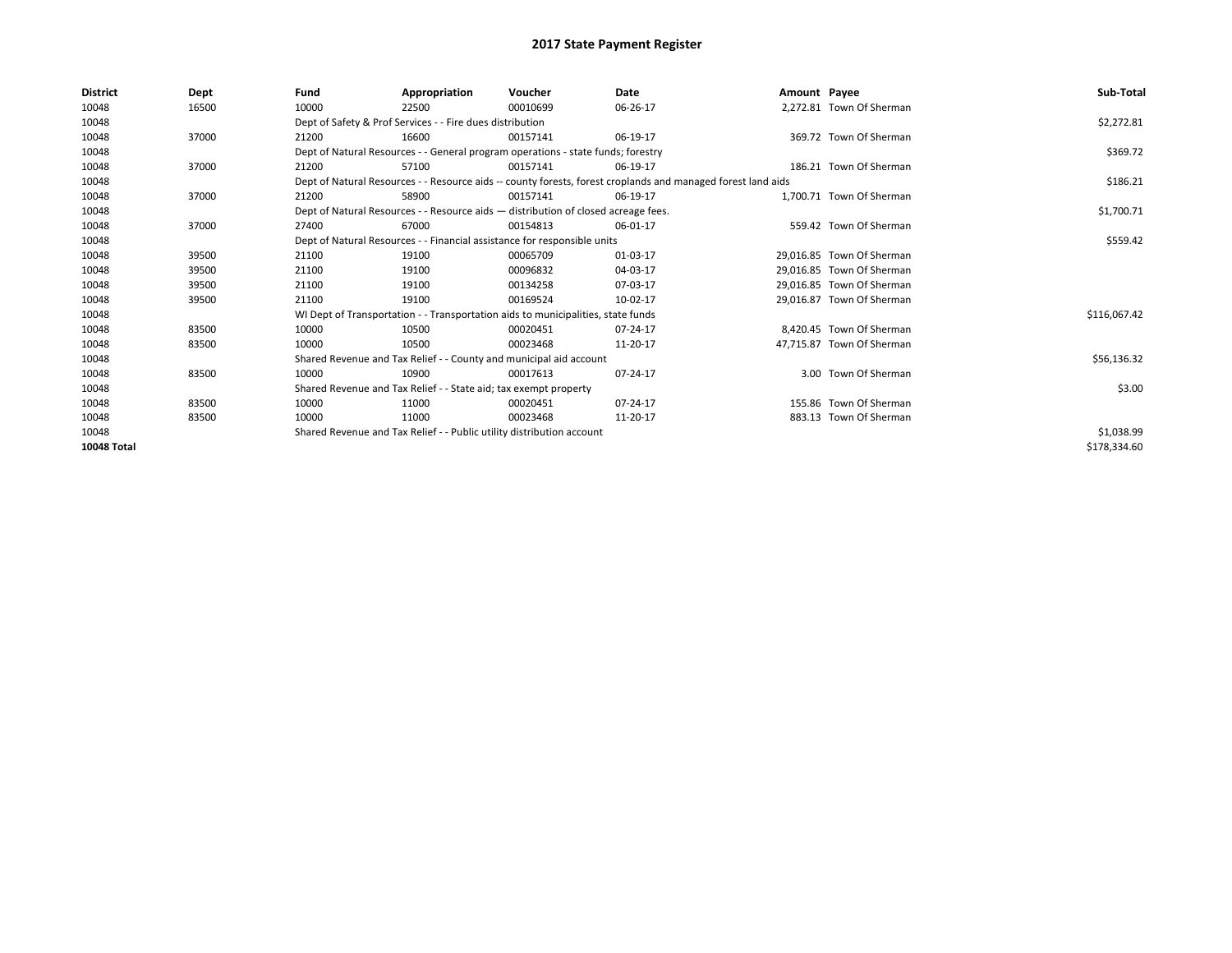| <b>District</b>    | Dept  | Fund  | Appropriation                                                                                                | Voucher  | Date                                                                                               | Amount Payee |                            | Sub-Total    |
|--------------------|-------|-------|--------------------------------------------------------------------------------------------------------------|----------|----------------------------------------------------------------------------------------------------|--------------|----------------------------|--------------|
| 10050              | 16500 | 10000 | 22500                                                                                                        | 00010700 | 06-26-17                                                                                           |              | 611.09 Town Of Sherwood    |              |
| 10050              |       |       | Dept of Safety & Prof Services - - Fire dues distribution                                                    |          |                                                                                                    |              |                            | \$611.09     |
| 10050              | 37000 | 21200 | 16600                                                                                                        | 00157142 | 06-19-17                                                                                           |              | 1,514.19 Town Of Sherwood  |              |
| 10050              |       |       | Dept of Natural Resources - - General program operations - state funds; forestry                             |          |                                                                                                    |              |                            | \$1,514.19   |
| 10050              | 37000 | 21200 | 57100                                                                                                        | 00157142 | 06-19-17                                                                                           |              | 3,367.95 Town Of Sherwood  |              |
| 10050              |       |       | Dept of Natural Resources - - Resource aids -- county forests, forest croplands and managed forest land aids |          | \$3,367.95                                                                                         |              |                            |              |
| 10050              | 37000 | 21200 | 58900                                                                                                        | 00157142 | 06-19-17                                                                                           |              | 6,965.30 Town Of Sherwood  |              |
| 10050              |       |       | Dept of Natural Resources - - Resource aids - distribution of closed acreage fees.                           |          |                                                                                                    |              |                            | \$6,965.30   |
| 10050              | 37000 | 27400 | 67000                                                                                                        | 00154361 | 06-01-17                                                                                           |              | 476.22 Town Of Sherwood    |              |
| 10050              |       |       | Dept of Natural Resources - - Financial assistance for responsible units                                     |          |                                                                                                    |              |                            | \$476.22     |
| 10050              | 37000 | 27400 | 67300                                                                                                        | 00154361 | 06-01-17                                                                                           |              | 57.94 Town Of Sherwood     |              |
| 10050              |       |       | Dept of Natural Resources - - Recycling consolidation grants                                                 |          |                                                                                                    |              |                            | \$57.94      |
| 10050              | 39500 | 21100 | 19100                                                                                                        | 00065710 | 01-03-17                                                                                           |              | 13,092.83 Town Of Sherwood |              |
| 10050              | 39500 | 21100 | 19100                                                                                                        | 00096833 | 04-03-17                                                                                           |              | 13,092.83 Town Of Sherwood |              |
| 10050              | 39500 | 21100 | 19100                                                                                                        | 00134259 | 07-03-17                                                                                           |              | 13,092.83 Town Of Sherwood |              |
| 10050              | 39500 | 21100 | 19100                                                                                                        | 00169525 | 10-02-17                                                                                           |              | 13,092.84 Town Of Sherwood |              |
| 10050              |       |       | WI Dept of Transportation - - Transportation aids to municipalities, state funds                             |          |                                                                                                    |              |                            | \$52,371.33  |
| 10050              | 39500 | 21100 | 27800                                                                                                        | 00072205 | $01 - 10 - 17$                                                                                     |              | 76,767.55 Town Of Sherwood |              |
| 10050              |       |       | WI Dept of Transportation - - Local roads improvement program, state funds                                   |          |                                                                                                    |              |                            | \$76,767.55  |
| 10050              | 46500 | 10000 | 30500                                                                                                        | 00033728 | 10-27-17                                                                                           |              | 986.79 Town Of Sherwood    |              |
| 10050              |       |       |                                                                                                              |          | Department of Military Affairs - - Disaster recovery aid; public health emergency quarantine costs |              |                            | \$986.79     |
| 10050              | 46500 | 10000 | 34200                                                                                                        | 00033728 | 10-27-17                                                                                           |              | 5,920.73 Town Of Sherwood  |              |
| 10050              |       |       | Department of Military Affairs - - Federal aid, local assistance                                             |          |                                                                                                    |              |                            | \$5,920.73   |
| 10050              | 83500 | 10000 | 10500                                                                                                        | 00020452 | 07-24-17                                                                                           |              | 2,311.67 Town Of Sherwood  |              |
| 10050              | 83500 | 10000 | 10500                                                                                                        | 00023469 | 11-20-17                                                                                           |              | 13,099.49 Town Of Sherwood |              |
| 10050              |       |       | Shared Revenue and Tax Relief - - County and municipal aid account                                           |          |                                                                                                    |              |                            | \$15,411.16  |
| 10050              | 83500 | 10000 | 10900                                                                                                        | 00017614 | 07-24-17                                                                                           |              | 1.00 Town Of Sherwood      |              |
| 10050              |       |       | Shared Revenue and Tax Relief - - State aid; tax exempt property                                             |          |                                                                                                    |              |                            | \$1.00       |
| 10050              | 83500 | 10000 | 11000                                                                                                        | 00020452 | $07 - 24 - 17$                                                                                     |              | 31.79 Town Of Sherwood     |              |
| 10050              | 83500 | 10000 | 11000                                                                                                        | 00023469 | 11-20-17                                                                                           |              | 184.66 Town Of Sherwood    |              |
| 10050              |       |       | Shared Revenue and Tax Relief - - Public utility distribution account                                        |          |                                                                                                    |              |                            | \$216.45     |
| <b>10050 Total</b> |       |       |                                                                                                              |          |                                                                                                    |              |                            | \$164,667.70 |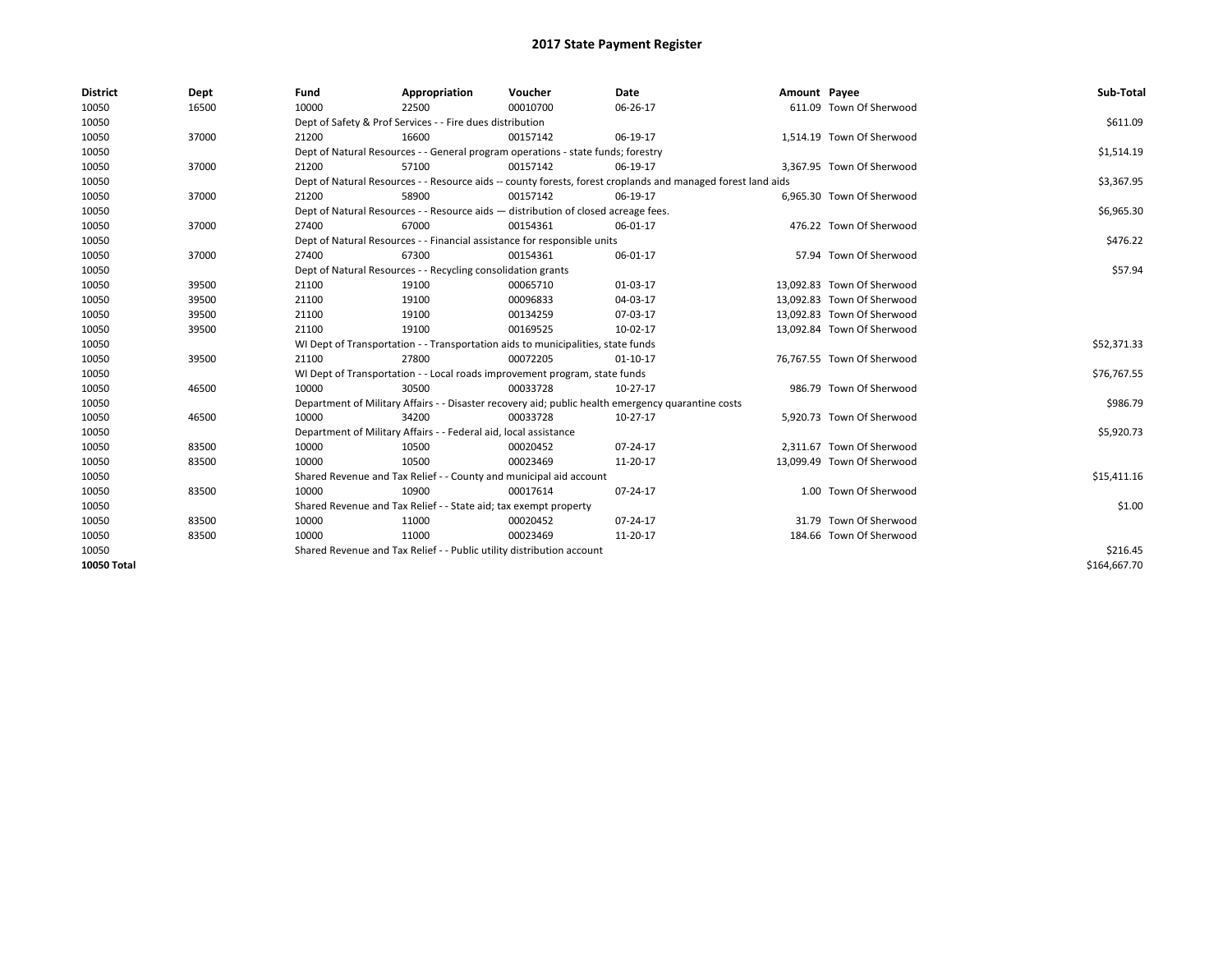| <b>District</b> | Dept  | Fund                                                                                                         | Appropriation                                                         | Voucher                                                                            | Date                                                                                               | Amount Payee |                         | Sub-Total    |
|-----------------|-------|--------------------------------------------------------------------------------------------------------------|-----------------------------------------------------------------------|------------------------------------------------------------------------------------|----------------------------------------------------------------------------------------------------|--------------|-------------------------|--------------|
| 10052           | 16500 | 10000                                                                                                        | 22500                                                                 | 00010701                                                                           | 06-26-17                                                                                           |              | 2,166.96 Town Of Thorp  |              |
| 10052           |       |                                                                                                              | Dept of Safety & Prof Services - - Fire dues distribution             |                                                                                    |                                                                                                    |              |                         | \$2,166.96   |
| 10052           | 37000 | 21200                                                                                                        | 16600                                                                 | 00157143                                                                           | 06-19-17                                                                                           |              | 71.67 Town Of Thorp     |              |
| 10052           |       |                                                                                                              |                                                                       | Dept of Natural Resources - - General program operations - state funds; forestry   |                                                                                                    |              |                         | \$71.67      |
| 10052           | 37000 | 21200                                                                                                        | 57100                                                                 | 00157143                                                                           | 06-19-17                                                                                           |              | 32.80 Town Of Thorp     |              |
| 10052           |       | Dept of Natural Resources - - Resource aids -- county forests, forest croplands and managed forest land aids |                                                                       | \$32.80                                                                            |                                                                                                    |              |                         |              |
| 10052           | 37000 | 21200                                                                                                        | 58900                                                                 | 00157143                                                                           | 06-19-17                                                                                           |              | 329.66 Town Of Thorp    |              |
| 10052           |       |                                                                                                              |                                                                       | Dept of Natural Resources - - Resource aids - distribution of closed acreage fees. |                                                                                                    |              |                         | \$329.66     |
| 10052           | 37000 | 27400                                                                                                        | 67000                                                                 | 00154191                                                                           | 06-01-17                                                                                           |              | 2,783.13 Town Of Thorp  |              |
| 10052           |       |                                                                                                              |                                                                       | Dept of Natural Resources - - Financial assistance for responsible units           |                                                                                                    |              |                         | \$2,783.13   |
| 10052           | 39500 | 21100                                                                                                        | 19100                                                                 | 00065711                                                                           | 01-03-17                                                                                           |              | 35,000.79 Town Of Thorp |              |
| 10052           | 39500 | 21100                                                                                                        | 19100                                                                 | 00096834                                                                           | 04-03-17                                                                                           |              | 35,000.79 Town Of Thorp |              |
| 10052           | 39500 | 21100                                                                                                        | 19100                                                                 | 00134260                                                                           | 07-03-17                                                                                           |              | 35,000.79 Town Of Thorp |              |
| 10052           | 39500 | 21100                                                                                                        | 19100                                                                 | 00169526                                                                           | 10-02-17                                                                                           |              | 35,000.79 Town Of Thorp |              |
| 10052           |       |                                                                                                              |                                                                       | WI Dept of Transportation - - Transportation aids to municipalities, state funds   |                                                                                                    |              |                         | \$140,003.16 |
| 10052           | 46500 | 10000                                                                                                        | 30500                                                                 | 00031865                                                                           | 09-20-17                                                                                           |              | 5,121.59 Town Of Thorp  |              |
| 10052           |       |                                                                                                              |                                                                       |                                                                                    | Department of Military Affairs - - Disaster recovery aid; public health emergency quarantine costs |              |                         | \$5,121.59   |
| 10052           | 46500 | 10000                                                                                                        | 34200                                                                 | 00031865                                                                           | 09-20-17                                                                                           |              | 30,729.55 Town Of Thorp |              |
| 10052           |       |                                                                                                              | Department of Military Affairs - - Federal aid, local assistance      |                                                                                    |                                                                                                    |              |                         | \$30,729.55  |
| 10052           | 83500 | 10000                                                                                                        | 10500                                                                 | 00020453                                                                           | 07-24-17                                                                                           |              | 8,295.87 Town Of Thorp  |              |
| 10052           | 83500 | 10000                                                                                                        | 10500                                                                 | 00023470                                                                           | 11-20-17                                                                                           |              | 47,009.94 Town Of Thorp |              |
| 10052           |       |                                                                                                              |                                                                       | Shared Revenue and Tax Relief - - County and municipal aid account                 |                                                                                                    |              |                         | \$55,305.81  |
| 10052           | 83500 | 10000                                                                                                        | 10900                                                                 | 00017615                                                                           | 07-24-17                                                                                           |              | 45.00 Town Of Thorp     |              |
| 10052           |       |                                                                                                              | Shared Revenue and Tax Relief - - State aid; tax exempt property      |                                                                                    |                                                                                                    |              |                         | \$45.00      |
| 10052           | 83500 | 10000                                                                                                        | 11000                                                                 | 00020453                                                                           | 07-24-17                                                                                           |              | 74.08 Town Of Thorp     |              |
| 10052           | 83500 | 10000                                                                                                        | 11000                                                                 | 00023470                                                                           | 11-20-17                                                                                           |              | 430.36 Town Of Thorp    |              |
| 10052           |       |                                                                                                              | Shared Revenue and Tax Relief - - Public utility distribution account |                                                                                    |                                                                                                    |              |                         | \$504.44     |
| 10052 Total     |       |                                                                                                              |                                                                       |                                                                                    |                                                                                                    |              |                         | \$237.093.77 |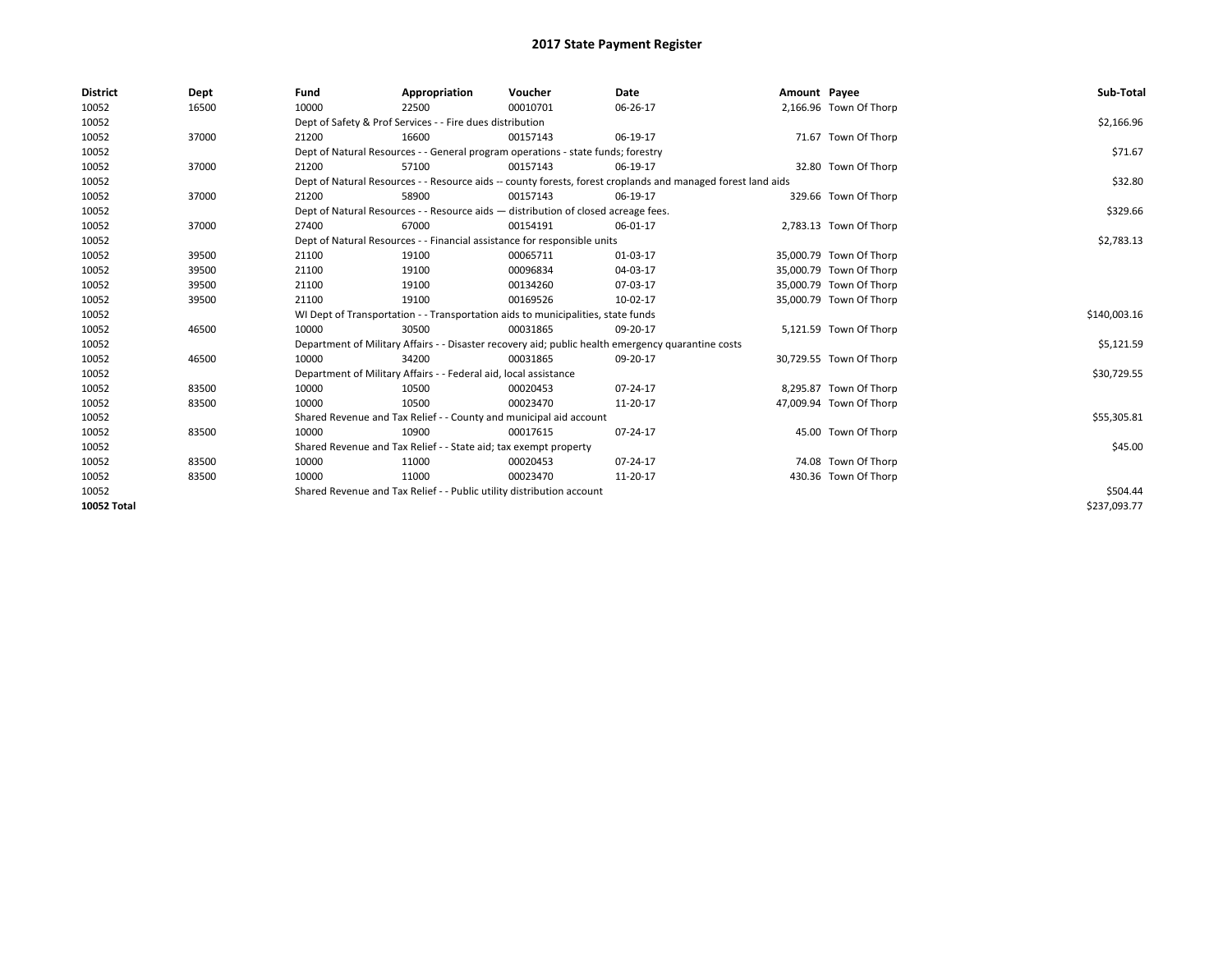| <b>District</b>    | Dept  | Fund                                                                               | Appropriation                                                                    | Voucher    | Date                                                                                                         | Amount Payee |                         | Sub-Total    |
|--------------------|-------|------------------------------------------------------------------------------------|----------------------------------------------------------------------------------|------------|--------------------------------------------------------------------------------------------------------------|--------------|-------------------------|--------------|
| 10054              | 16500 | 10000                                                                              | 22500                                                                            | 00010702   | 06-26-17                                                                                                     |              | 1,712.55 Town Of Unity  |              |
| 10054              |       |                                                                                    | Dept of Safety & Prof Services - - Fire dues distribution                        |            |                                                                                                              |              |                         | \$1,712.55   |
| 10054              | 37000 | 21200                                                                              | 16600                                                                            | 00157144   | 06-19-17                                                                                                     |              | 318.30 Town Of Unity    |              |
| 10054              |       |                                                                                    | Dept of Natural Resources - - General program operations - state funds; forestry |            |                                                                                                              |              |                         | \$318.30     |
| 10054              | 37000 | 21200                                                                              | 57100                                                                            | 00157144   | 06-19-17                                                                                                     |              | 153.68 Town Of Unity    |              |
| 10054              |       |                                                                                    |                                                                                  |            | Dept of Natural Resources - - Resource aids -- county forests, forest croplands and managed forest land aids |              |                         | \$153.68     |
| 10054              | 37000 | 21200                                                                              | 58900                                                                            | 00157144   | 06-19-17                                                                                                     |              | 1,464.20 Town Of Unity  |              |
| 10054              |       | Dept of Natural Resources - - Resource aids - distribution of closed acreage fees. |                                                                                  | \$1,464.20 |                                                                                                              |              |                         |              |
| 10054              | 37000 | 27400                                                                              | 67000                                                                            | 00154703   | 06-01-17                                                                                                     |              | 3,495.34 Town Of Unity  |              |
| 10054              |       |                                                                                    | Dept of Natural Resources - - Financial assistance for responsible units         |            |                                                                                                              |              |                         | \$3,495.34   |
| 10054              | 39500 | 21100                                                                              | 17400                                                                            | 00180705   | 10-19-17                                                                                                     |              | 49,875.03 Town Of Unity |              |
| 10054              |       |                                                                                    | WI Dept of Transportation - - Disaster damage aids, state funds                  |            |                                                                                                              |              |                         | \$49,875.03  |
| 10054              | 39500 | 21100                                                                              | 19100                                                                            | 00065712   | 01-03-17                                                                                                     |              | 33,453.88 Town Of Unity |              |
| 10054              | 39500 | 21100                                                                              | 19100                                                                            | 00096835   | 04-03-17                                                                                                     |              | 33,453.88 Town Of Unity |              |
| 10054              | 39500 | 21100                                                                              | 19100                                                                            | 00134261   | 07-03-17                                                                                                     |              | 33,453.88 Town Of Unity |              |
| 10054              | 39500 | 21100                                                                              | 19100                                                                            | 00169527   | 10-02-17                                                                                                     |              | 33,453.90 Town Of Unity |              |
| 10054              |       |                                                                                    | WI Dept of Transportation - - Transportation aids to municipalities, state funds |            |                                                                                                              |              |                         | \$133,815.54 |
| 10054              | 39500 | 21100                                                                              | 27800                                                                            | 00172311   | 10-01-17                                                                                                     |              | 39,661.50 Town Of Unity |              |
| 10054              |       |                                                                                    | WI Dept of Transportation - - Local roads improvement program, state funds       |            |                                                                                                              |              |                         | \$39,661.50  |
| 10054              | 46500 | 10000                                                                              | 30500                                                                            | 00032156   | 09-26-17                                                                                                     |              | 1,444.06 Town Of Unity  |              |
| 10054              |       |                                                                                    |                                                                                  |            | Department of Military Affairs - - Disaster recovery aid; public health emergency quarantine costs           |              |                         | \$1,444.06   |
| 10054              | 46500 | 10000                                                                              | 34200                                                                            | 00032156   | 09-26-17                                                                                                     |              | 8,664.37 Town Of Unity  |              |
| 10054              |       |                                                                                    | Department of Military Affairs - - Federal aid, local assistance                 |            |                                                                                                              |              |                         | \$8,664.37   |
| 10054              | 83500 | 10000                                                                              | 10500                                                                            | 00020454   | 07-24-17                                                                                                     |              | 13,330.39 Town Of Unity |              |
| 10054              | 83500 | 10000                                                                              | 10500                                                                            | 00023471   | 11-20-17                                                                                                     |              | 75,541.33 Town Of Unity |              |
| 10054              |       |                                                                                    | Shared Revenue and Tax Relief - - County and municipal aid account               |            |                                                                                                              |              |                         | \$88,871.72  |
| 10054              | 83500 | 10000                                                                              | 10900                                                                            | 00017616   | 07-24-17                                                                                                     |              | 12.00 Town Of Unity     |              |
| 10054              |       |                                                                                    | Shared Revenue and Tax Relief - - State aid; tax exempt property                 |            |                                                                                                              |              |                         | \$12.00      |
| <b>10054 Total</b> |       |                                                                                    |                                                                                  |            |                                                                                                              |              |                         | \$329,488.29 |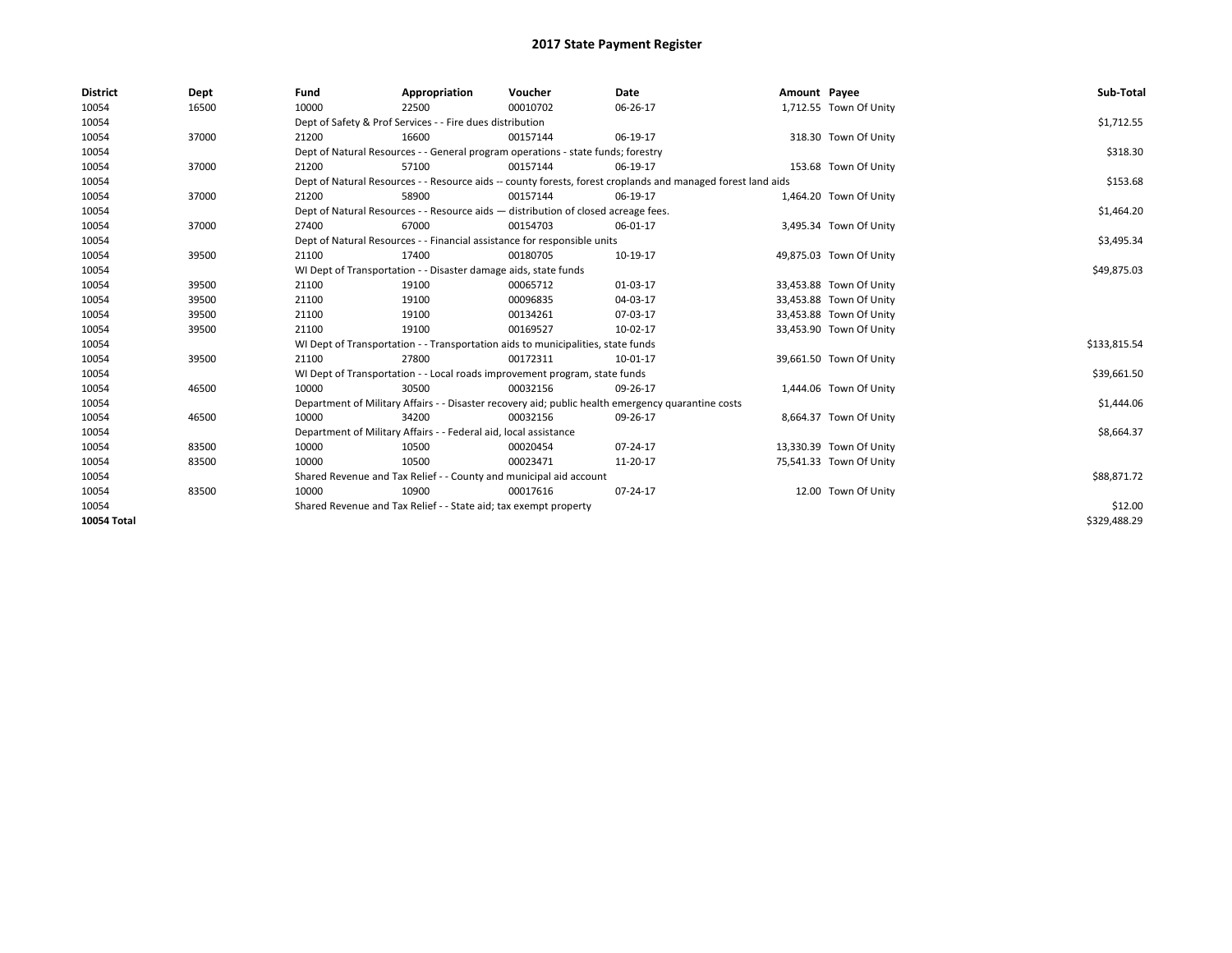| <b>District</b> | Dept  | Fund  | Appropriation                                                                      | Voucher  | Date                                                                                                         | Amount Payee |                          | Sub-Total    |  |  |  |
|-----------------|-------|-------|------------------------------------------------------------------------------------|----------|--------------------------------------------------------------------------------------------------------------|--------------|--------------------------|--------------|--|--|--|
| 10056           | 16500 | 10000 | 22500                                                                              | 00010703 | 06-26-17                                                                                                     |              | 1,259.53 Town Of Warner  |              |  |  |  |
| 10056           |       |       | Dept of Safety & Prof Services - - Fire dues distribution                          |          |                                                                                                              |              |                          | \$1,259.53   |  |  |  |
| 10056           | 37000 | 21200 | 16600                                                                              | 00157145 | 06-19-17                                                                                                     |              | 1,238.22 Town Of Warner  |              |  |  |  |
| 10056           |       |       | Dept of Natural Resources - - General program operations - state funds; forestry   |          |                                                                                                              |              |                          | \$1,238.22   |  |  |  |
| 10056           | 37000 | 21200 | 57100                                                                              | 00157145 | 06-19-17                                                                                                     |              | 575.05 Town Of Warner    |              |  |  |  |
| 10056           |       |       |                                                                                    |          | Dept of Natural Resources - - Resource aids -- county forests, forest croplands and managed forest land aids |              |                          | \$575.05     |  |  |  |
| 10056           | 37000 | 21200 | 58900                                                                              | 00157145 | 06-19-17                                                                                                     |              | 5.695.80 Town Of Warner  |              |  |  |  |
| 10056           |       |       | Dept of Natural Resources - - Resource aids - distribution of closed acreage fees. |          |                                                                                                              |              |                          |              |  |  |  |
| 10056           | 37000 | 27400 | 67000                                                                              | 00154101 | 06-01-17                                                                                                     |              | 2,282.84 Town Of Warner  |              |  |  |  |
| 10056           |       |       | Dept of Natural Resources - - Financial assistance for responsible units           |          |                                                                                                              |              |                          | \$2,282.84   |  |  |  |
| 10056           | 39500 | 21100 | 19100                                                                              | 00065713 | 01-03-17                                                                                                     |              | 26,693.74 Town Of Warner |              |  |  |  |
| 10056           | 39500 | 21100 | 19100                                                                              | 00096836 | 04-03-17                                                                                                     |              | 26.693.74 Town Of Warner |              |  |  |  |
| 10056           | 39500 | 21100 | 19100                                                                              | 00134262 | 07-03-17                                                                                                     |              | 26.693.74 Town Of Warner |              |  |  |  |
| 10056           | 39500 | 21100 | 19100                                                                              | 00169528 | 10-02-17                                                                                                     |              | 26,693.76 Town Of Warner |              |  |  |  |
| 10056           |       |       | WI Dept of Transportation - - Transportation aids to municipalities, state funds   |          |                                                                                                              |              |                          | \$106,774.98 |  |  |  |
| 10056           | 46500 | 10000 | 30500                                                                              | 00028498 | 06-28-17                                                                                                     |              | 1.284.11 Town Of Warner  |              |  |  |  |
| 10056           |       |       |                                                                                    |          | Department of Military Affairs - - Disaster recovery aid; public health emergency quarantine costs           |              |                          | \$1,284.11   |  |  |  |
| 10056           | 46500 | 10000 | 34200                                                                              | 00028498 | 06-28-17                                                                                                     |              | 7,704.66 Town Of Warner  |              |  |  |  |
| 10056           |       |       | Department of Military Affairs - - Federal aid, local assistance                   |          |                                                                                                              |              |                          | \$7,704.66   |  |  |  |
| 10056           | 83500 | 10000 | 10500                                                                              | 00020455 | 07-24-17                                                                                                     |              | 7,782.72 Town Of Warner  |              |  |  |  |
| 10056           | 83500 | 10000 | 10500                                                                              | 00023472 | 11-20-17                                                                                                     |              | 44,343.22 Town Of Warner |              |  |  |  |
| 10056           |       |       | Shared Revenue and Tax Relief - - County and municipal aid account                 |          |                                                                                                              |              |                          | \$52,125.94  |  |  |  |
| 10056           | 83500 | 10000 | 10900                                                                              | 00017617 | 07-24-17                                                                                                     |              | 5.00 Town Of Warner      |              |  |  |  |
| 10056           |       |       | Shared Revenue and Tax Relief - - State aid; tax exempt property                   |          |                                                                                                              |              |                          | \$5.00       |  |  |  |
| 10056 Total     |       |       |                                                                                    |          |                                                                                                              |              |                          | \$178,946.13 |  |  |  |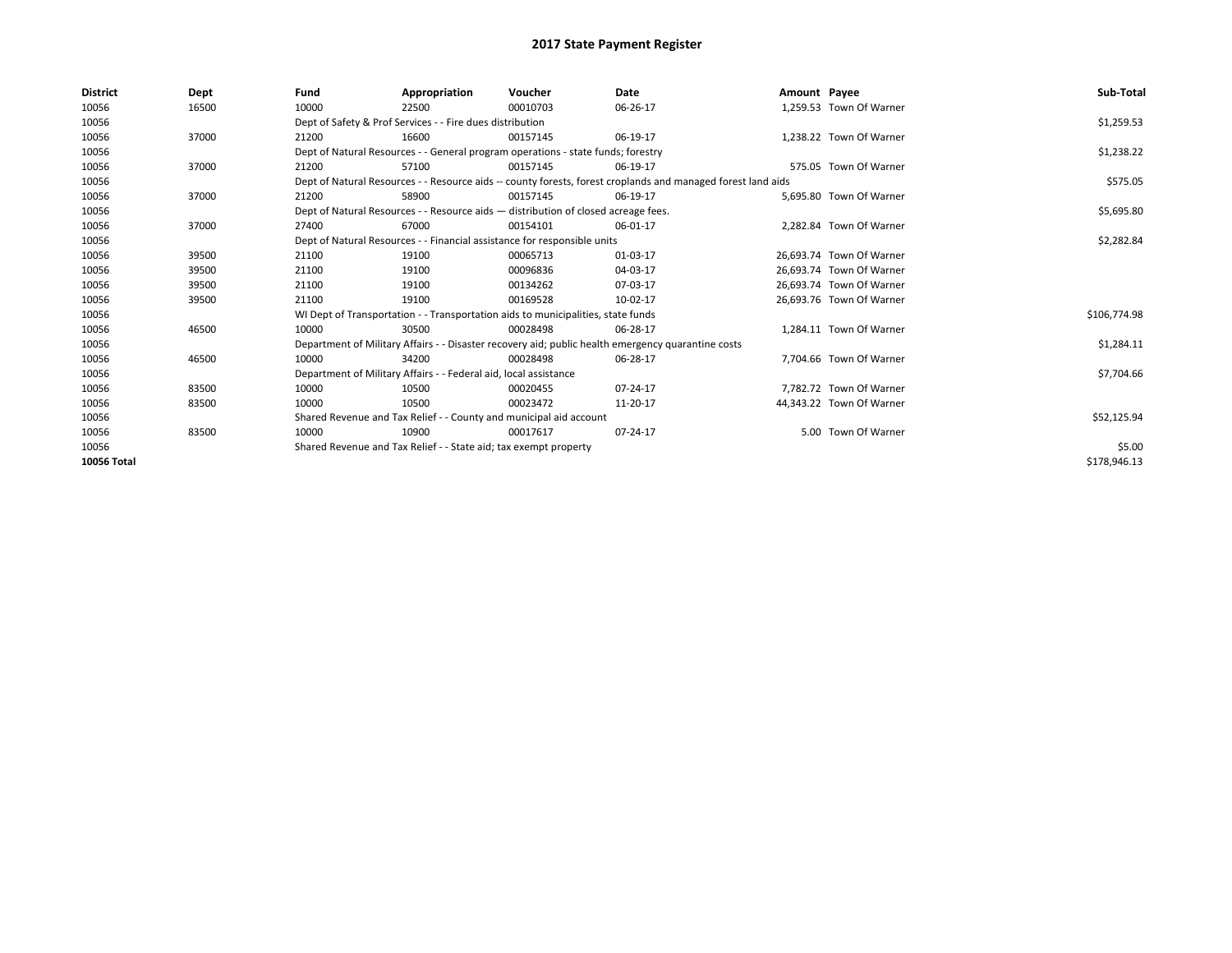| <b>District</b>    | Dept  | Fund  | Appropriation                                                                                                | Voucher  | Date           | Amount Payee |                            | Sub-Total    |  |  |  |
|--------------------|-------|-------|--------------------------------------------------------------------------------------------------------------|----------|----------------|--------------|----------------------------|--------------|--|--|--|
| 10058              | 16500 | 10000 | 22500                                                                                                        | 00010704 | 06-26-17       |              | 705.07 Town Of Washburn    |              |  |  |  |
| 10058              |       |       | Dept of Safety & Prof Services - - Fire dues distribution                                                    |          |                |              |                            | \$705.07     |  |  |  |
| 10058              | 37000 | 21200 | 16600                                                                                                        | 00157146 | 06-19-17       |              | 963.69 Town Of Washburn    |              |  |  |  |
| 10058              |       |       | Dept of Natural Resources - - General program operations - state funds; forestry                             |          |                |              |                            | \$963.69     |  |  |  |
| 10058              | 37000 | 21200 | 57100                                                                                                        | 00157146 | 06-19-17       |              | 3.199.27 Town Of Washburn  |              |  |  |  |
| 10058              |       |       | Dept of Natural Resources - - Resource aids -- county forests, forest croplands and managed forest land aids |          |                |              |                            | \$3,199.27   |  |  |  |
| 10058              | 37000 | 21200 | 58900                                                                                                        | 00157146 | 06-19-17       |              | 4.432.98 Town Of Washburn  |              |  |  |  |
| 10058              |       |       | Dept of Natural Resources - - Resource aids - distribution of closed acreage fees.                           |          |                |              |                            | \$4,432.98   |  |  |  |
| 10058              | 37000 | 27400 | 67000                                                                                                        | 00154676 | 06-01-17       |              | 1.047.52 Town Of Washburn  |              |  |  |  |
| 10058              |       |       | Dept of Natural Resources - - Financial assistance for responsible units                                     |          |                |              |                            | \$1,047.52   |  |  |  |
| 10058              | 37000 | 27400 | 67300                                                                                                        | 00154676 | 06-01-17       |              | 73.83 Town Of Washburn     |              |  |  |  |
| 10058              |       |       | Dept of Natural Resources - - Recycling consolidation grants                                                 |          |                |              |                            |              |  |  |  |
| 10058              | 39500 | 21100 | 19100                                                                                                        | 00065714 | 01-03-17       |              | 21.909.90 Town Of Washburn |              |  |  |  |
| 10058              | 39500 | 21100 | 19100                                                                                                        | 00096837 | 04-03-17       |              | 21.909.90 Town Of Washburn |              |  |  |  |
| 10058              | 39500 | 21100 | 19100                                                                                                        | 00134263 | 07-03-17       |              | 21,909.90 Town Of Washburn |              |  |  |  |
| 10058              | 39500 | 21100 | 19100                                                                                                        | 00169529 | 10-02-17       |              | 21,909.90 Town Of Washburn |              |  |  |  |
| 10058              |       |       | WI Dept of Transportation - - Transportation aids to municipalities, state funds                             |          |                |              |                            | \$87,639.60  |  |  |  |
| 10058              | 46500 | 10000 | 30500                                                                                                        | 00031028 | 09-05-17       |              | 2.051.49 Town Of Washburn  |              |  |  |  |
| 10058              |       |       | Department of Military Affairs - - Disaster recovery aid; public health emergency quarantine costs           |          |                |              |                            | \$2,051.49   |  |  |  |
| 10058              | 46500 | 10000 | 34200                                                                                                        | 00031028 | 09-05-17       |              | 12,308.91 Town Of Washburn |              |  |  |  |
| 10058              |       |       | Department of Military Affairs - - Federal aid, local assistance                                             |          |                |              |                            | \$12,308.91  |  |  |  |
| 10058              | 83500 | 10000 | 10500                                                                                                        | 00020456 | $07 - 24 - 17$ |              | 4,388.47 Town Of Washburn  |              |  |  |  |
| 10058              | 83500 | 10000 | 10500                                                                                                        | 00023473 | 11-20-17       |              | 24,868.01 Town Of Washburn |              |  |  |  |
| 10058              |       |       | Shared Revenue and Tax Relief - - County and municipal aid account                                           |          |                |              |                            | \$29,256.48  |  |  |  |
| <b>10058 Total</b> |       |       |                                                                                                              |          |                |              |                            | \$141,678.84 |  |  |  |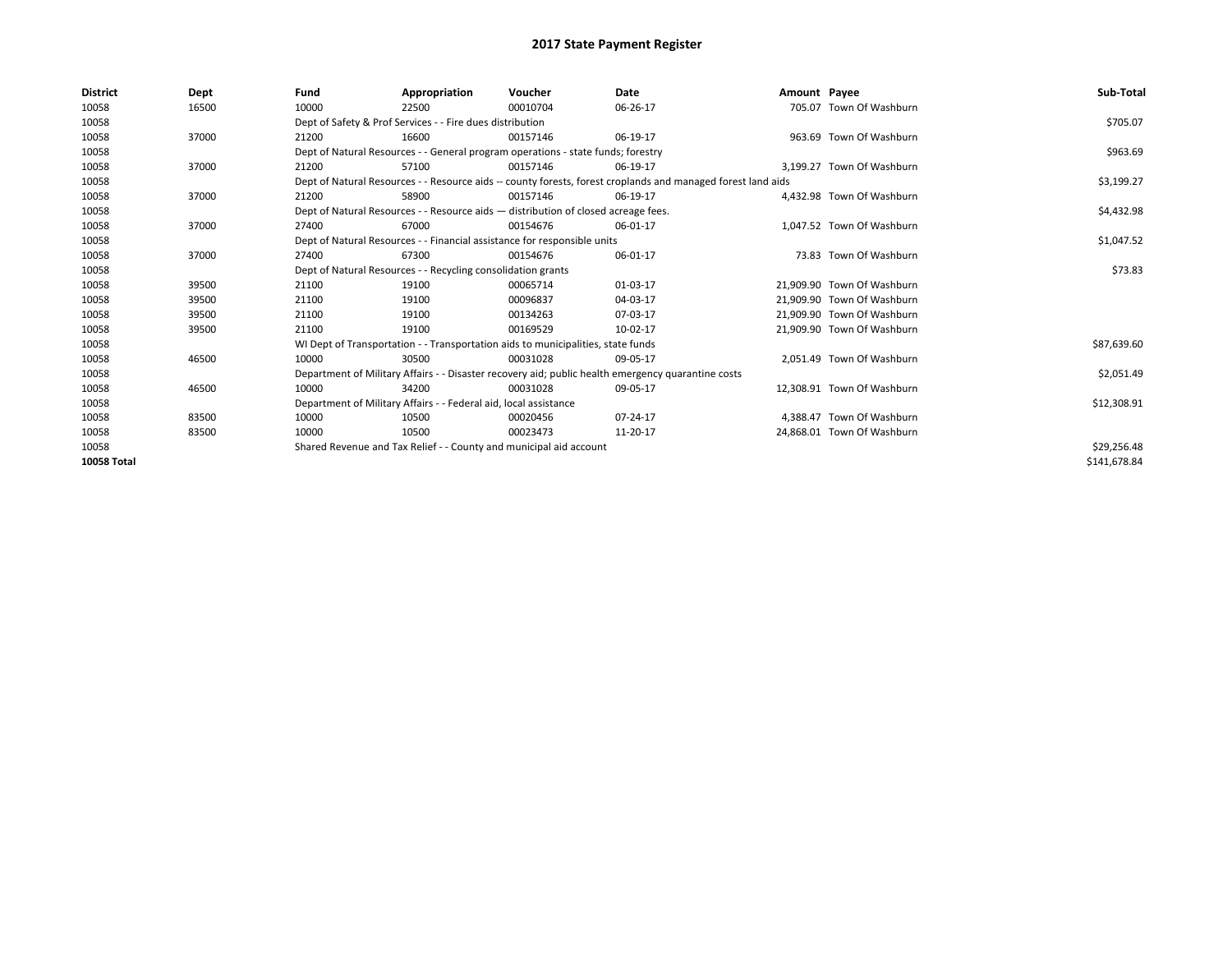| <b>District</b> | Dept  | Fund  | Appropriation                                                                      | Voucher  | Date                                                                                                         | Amount Payee |                          | Sub-Total    |
|-----------------|-------|-------|------------------------------------------------------------------------------------|----------|--------------------------------------------------------------------------------------------------------------|--------------|--------------------------|--------------|
| 10060           | 16500 | 10000 | 22500                                                                              | 00010705 | 06-26-17                                                                                                     |              | 1,585.38 Town Of Weston  |              |
| 10060           |       |       | Dept of Safety & Prof Services - - Fire dues distribution                          |          |                                                                                                              |              |                          | \$1,585.38   |
| 10060           | 37000 | 21200 | 16600                                                                              | 00157147 | 06-19-17                                                                                                     |              | 860.92 Town Of Weston    |              |
| 10060           |       |       | Dept of Natural Resources - - General program operations - state funds; forestry   |          |                                                                                                              |              |                          | \$860.92     |
| 10060           | 37000 | 21200 | 57100                                                                              | 00157147 | 06-19-17                                                                                                     |              | 449.51 Town Of Weston    |              |
| 10060           |       |       |                                                                                    |          | Dept of Natural Resources - - Resource aids -- county forests, forest croplands and managed forest land aids |              |                          | \$449.51     |
| 10060           | 37000 | 21200 | 58900                                                                              | 00157147 | 06-19-17                                                                                                     |              | 3,960.25 Town Of Weston  |              |
| 10060           |       |       | Dept of Natural Resources - - Resource aids - distribution of closed acreage fees. |          | \$3,960.25                                                                                                   |              |                          |              |
| 10060           | 37000 | 27400 | 67000                                                                              | 00154527 | 06-01-17                                                                                                     |              | 2.332.76 Town Of Weston  |              |
| 10060           |       |       | Dept of Natural Resources - - Financial assistance for responsible units           |          |                                                                                                              |              |                          | \$2,332.76   |
| 10060           | 39500 | 21100 | 19100                                                                              | 00065715 | 01-03-17                                                                                                     |              | 22.564.99 Town Of Weston |              |
| 10060           | 39500 | 21100 | 19100                                                                              | 00096838 | 04-03-17                                                                                                     |              | 22,564.99 Town Of Weston |              |
| 10060           | 39500 | 21100 | 19100                                                                              | 00134264 | 07-03-17                                                                                                     |              | 22.564.99 Town Of Weston |              |
| 10060           | 39500 | 21100 | 19100                                                                              | 00169530 | 10-02-17                                                                                                     |              | 22,565.01 Town Of Weston |              |
| 10060           |       |       | WI Dept of Transportation - - Transportation aids to municipalities, state funds   |          |                                                                                                              |              |                          | \$90,259.98  |
| 10060           | 46500 | 10000 | 30500                                                                              | 00028501 | 06-28-17                                                                                                     |              | 1.716.89 Town Of Weston  |              |
| 10060           |       |       |                                                                                    |          | Department of Military Affairs - - Disaster recovery aid; public health emergency quarantine costs           |              |                          | \$1,716.89   |
| 10060           | 46500 | 10000 | 34200                                                                              | 00028501 | 06-28-17                                                                                                     |              | 10,301.31 Town Of Weston |              |
| 10060           |       |       | Department of Military Affairs - - Federal aid, local assistance                   |          |                                                                                                              |              |                          | \$10,301.31  |
| 10060           | 83500 | 10000 | 10500                                                                              | 00020457 | 07-24-17                                                                                                     |              | 6,839.95 Town Of Weston  |              |
| 10060           | 83500 | 10000 | 10500                                                                              | 00023474 | 11-20-17                                                                                                     |              | 38,759.71 Town Of Weston |              |
| 10060           |       |       | Shared Revenue and Tax Relief - - County and municipal aid account                 |          |                                                                                                              |              |                          | \$45,599.66  |
| 10060           | 83500 | 10000 | 10900                                                                              | 00017618 | 07-24-17                                                                                                     |              | 5.00 Town Of Weston      |              |
| 10060           |       |       | Shared Revenue and Tax Relief - - State aid; tax exempt property                   |          |                                                                                                              |              |                          | \$5.00       |
| 10060 Total     |       |       |                                                                                    |          |                                                                                                              |              |                          | \$157,071.66 |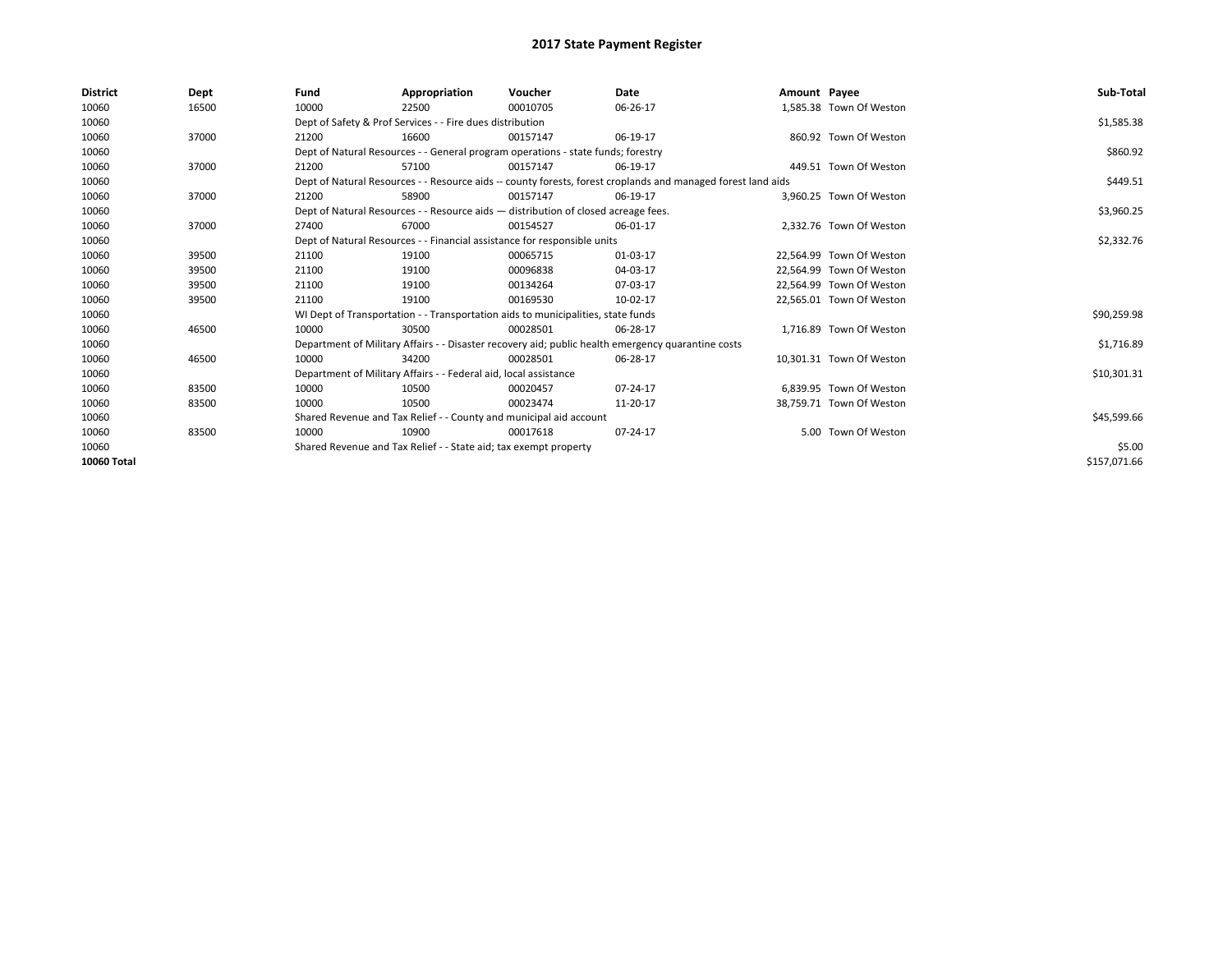| <b>District</b> | Dept  | Fund                                                                  | Appropriation                                                                      | Voucher    | Date                                                                                                         | Amount Payee |                          | Sub-Total    |
|-----------------|-------|-----------------------------------------------------------------------|------------------------------------------------------------------------------------|------------|--------------------------------------------------------------------------------------------------------------|--------------|--------------------------|--------------|
| 10062           | 16500 | 10000                                                                 | 22500                                                                              | 00010706   | 06-26-17                                                                                                     |              | 2.124.01 Town Of Withee  |              |
| 10062           |       |                                                                       | Dept of Safety & Prof Services - - Fire dues distribution                          |            |                                                                                                              |              |                          | \$2,124.01   |
| 10062           | 37000 | 21200                                                                 | 16600                                                                              | 00157148   | 06-19-17                                                                                                     |              | 155.13 Town Of Withee    |              |
| 10062           |       |                                                                       | Dept of Natural Resources - - General program operations - state funds; forestry   |            |                                                                                                              |              |                          | \$155.13     |
| 10062           | 37000 | 21200                                                                 | 57100                                                                              | 00157148   | 06-19-17                                                                                                     |              | 71.00 Town Of Withee     |              |
| 10062           |       |                                                                       |                                                                                    |            | Dept of Natural Resources - - Resource aids -- county forests, forest croplands and managed forest land aids |              |                          | \$71.00      |
| 10062           | 37000 | 21200                                                                 | 58900                                                                              | 00157148   | 06-19-17                                                                                                     |              | 713.60 Town Of Withee    |              |
| 10062           |       |                                                                       | Dept of Natural Resources - - Resource aids - distribution of closed acreage fees. |            |                                                                                                              |              |                          | \$713.60     |
| 10062           | 37000 | 27400                                                                 | 67000                                                                              | 00154826   | 06-01-17                                                                                                     |              | 1.359.72 Town Of Withee  |              |
| 10062           |       |                                                                       | Dept of Natural Resources - - Financial assistance for responsible units           |            |                                                                                                              |              |                          | \$1,359.72   |
| 10062           | 39500 | 21100                                                                 | 19100                                                                              | 00065716   | 01-03-17                                                                                                     |              | 31,763.85 Town Of Withee |              |
| 10062           | 39500 | 21100                                                                 | 19100                                                                              | 00096839   | 04-03-17                                                                                                     |              | 31,763.85 Town Of Withee |              |
| 10062           | 39500 | 21100                                                                 | 19100                                                                              | 00134265   | 07-03-17                                                                                                     |              | 31,763.85 Town Of Withee |              |
| 10062           | 39500 | 21100                                                                 | 19100                                                                              | 00169531   | 10-02-17                                                                                                     |              | 31,763.85 Town Of Withee |              |
| 10062           |       |                                                                       | WI Dept of Transportation - - Transportation aids to municipalities, state funds   |            |                                                                                                              |              |                          | \$127,055.40 |
| 10062           | 83500 | 10000                                                                 | 10500                                                                              | 00020458   | 07-24-17                                                                                                     |              | 7.451.59 Town Of Withee  |              |
| 10062           | 83500 | 10000                                                                 | 10500                                                                              | 00023475   | 11-20-17                                                                                                     |              | 42,225.67 Town Of Withee |              |
| 10062           |       |                                                                       | Shared Revenue and Tax Relief - - County and municipal aid account                 |            |                                                                                                              |              |                          | \$49,677.26  |
| 10062           | 83500 | 10000                                                                 | 10900                                                                              | 00017619   | 07-24-17                                                                                                     |              | 101.00 Town Of Withee    |              |
| 10062           |       |                                                                       | Shared Revenue and Tax Relief - - State aid; tax exempt property                   |            |                                                                                                              |              |                          | \$101.00     |
| 10062           | 83500 | 10000                                                                 | 11000                                                                              | 00020458   | 07-24-17                                                                                                     |              | 1.239.01 Town Of Withee  |              |
| 10062           | 83500 | 10000                                                                 | 11000                                                                              | 00023475   | 11-20-17                                                                                                     |              | 7,664.60 Town Of Withee  |              |
| 10062           |       | Shared Revenue and Tax Relief - - Public utility distribution account |                                                                                    | \$8,903.61 |                                                                                                              |              |                          |              |
| 10062 Total     |       |                                                                       |                                                                                    |            |                                                                                                              |              |                          | \$190,160.73 |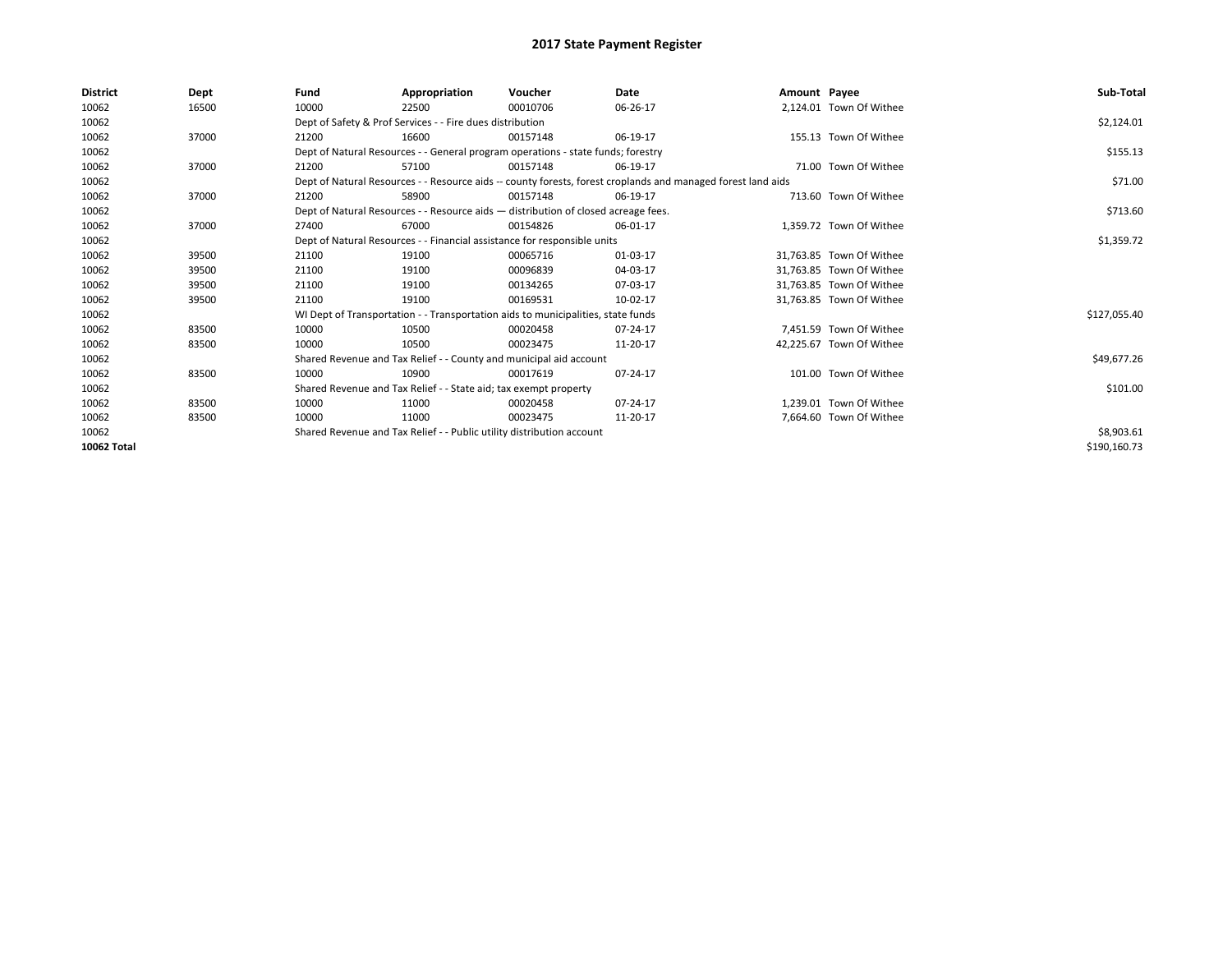| <b>District</b> | Dept  | Fund  | Appropriation                                                                                                | Voucher  | Date       | Amount Payee |                           | Sub-Total    |  |
|-----------------|-------|-------|--------------------------------------------------------------------------------------------------------------|----------|------------|--------------|---------------------------|--------------|--|
| 10064           | 16500 | 10000 | 22500                                                                                                        | 00010707 | 06-26-17   |              | 1,717.87 Worden, Town of  |              |  |
| 10064           |       |       | Dept of Safety & Prof Services - - Fire dues distribution                                                    |          |            |              |                           | \$1,717.87   |  |
| 10064           | 37000 | 21200 | 16600                                                                                                        | 00157149 | 06-19-17   |              | 552.79 Worden, Town of    |              |  |
| 10064           |       |       | Dept of Natural Resources - - General program operations - state funds; forestry                             |          |            |              |                           | \$552.79     |  |
| 10064           | 37000 | 21200 | 57100                                                                                                        | 00157149 | 06-19-17   |              | 285.00 Worden, Town of    |              |  |
| 10064           |       |       | Dept of Natural Resources - - Resource aids -- county forests, forest croplands and managed forest land aids |          |            |              |                           | \$285.00     |  |
| 10064           | 37000 | 21200 | 58900                                                                                                        | 00157149 | 06-19-17   |              | 2,542.83 Worden, Town of  |              |  |
| 10064           |       |       | Dept of Natural Resources - - Resource aids - distribution of closed acreage fees.                           |          | \$2,542.83 |              |                           |              |  |
| 10064           | 37000 | 27400 | 67000                                                                                                        | 00154552 | 06-01-17   |              | 1,988.08 Worden, Town of  |              |  |
| 10064           |       |       | Dept of Natural Resources - - Financial assistance for responsible units                                     |          | \$1,988.08 |              |                           |              |  |
| 10064           | 39500 | 21100 | 19100                                                                                                        | 00065717 | 01-03-17   |              | 29,886.64 Worden, Town of |              |  |
| 10064           | 39500 | 21100 | 19100                                                                                                        | 00096840 | 04-03-17   |              | 29,886.64 Worden, Town of |              |  |
| 10064           | 39500 | 21100 | 19100                                                                                                        | 00134266 | 07-03-17   |              | 29,886.64 Worden, Town of |              |  |
| 10064           | 39500 | 21100 | 19100                                                                                                        | 00169532 | 10-02-17   |              | 29,886.66 Worden, Town of |              |  |
| 10064           |       |       | WI Dept of Transportation - - Transportation aids to municipalities, state funds                             |          |            |              |                           | \$119,546.58 |  |
| 10064           | 46500 | 10000 | 30500                                                                                                        | 00033650 | $10-27-17$ |              | 10,312.79 Worden, Town of |              |  |
| 10064           |       |       | Department of Military Affairs - - Disaster recovery aid; public health emergency quarantine costs           |          |            |              |                           | \$10,312.79  |  |
| 10064           | 46500 | 10000 | 34200                                                                                                        | 00033650 | 10-27-17   |              | 61.876.70 Worden, Town of |              |  |
| 10064           |       |       | Department of Military Affairs - - Federal aid, local assistance                                             |          |            |              |                           | \$61,876.70  |  |
| 10064           | 83500 | 10000 | 10500                                                                                                        | 00020459 | 07-24-17   |              | 7,447.84 Worden, Town of  |              |  |
| 10064           | 83500 | 10000 | 10500                                                                                                        | 00023476 | 11-20-17   |              | 42,204.42 Worden, Town of |              |  |
| 10064           |       |       | Shared Revenue and Tax Relief - - County and municipal aid account                                           |          |            |              |                           |              |  |
| 10064           | 83500 | 10000 | 10900                                                                                                        | 00017620 | 07-24-17   |              | 27.00 Worden, Town of     |              |  |
| 10064           |       |       | Shared Revenue and Tax Relief - - State aid; tax exempt property                                             |          | \$27.00    |              |                           |              |  |
| 10064 Total     |       |       |                                                                                                              |          |            |              |                           | \$248,501.90 |  |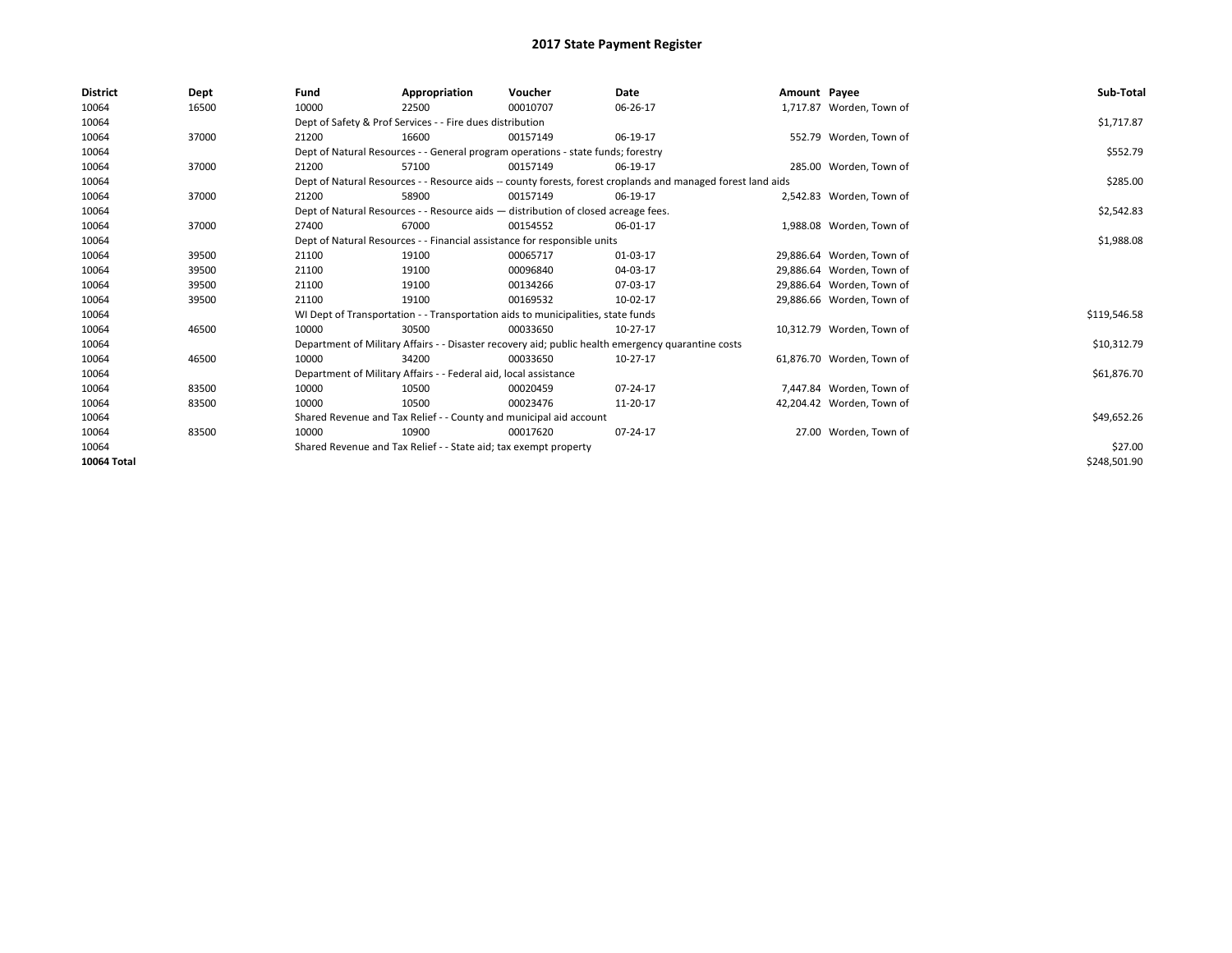| <b>District</b> | Dept  | Fund                                                                     | Appropriation                                                                      | Voucher    | Date                                                                                                         | Amount Payee |                        | Sub-Total    |
|-----------------|-------|--------------------------------------------------------------------------|------------------------------------------------------------------------------------|------------|--------------------------------------------------------------------------------------------------------------|--------------|------------------------|--------------|
| 10066           | 16500 | 10000                                                                    | 22500                                                                              | 00010708   | 06-26-17                                                                                                     |              | 1,611.40 Town Of York  |              |
| 10066           |       |                                                                          | Dept of Safety & Prof Services - - Fire dues distribution                          |            |                                                                                                              |              |                        | \$1,611.40   |
| 10066           | 37000 | 21200                                                                    | 16600                                                                              | 00157150   | 06-19-17                                                                                                     |              | 70.79 Town Of York     |              |
| 10066           |       |                                                                          | Dept of Natural Resources - - General program operations - state funds; forestry   |            |                                                                                                              |              |                        | \$70.79      |
| 10066           | 37000 | 21200                                                                    | 57100                                                                              | 00157150   | 06-19-17                                                                                                     |              | 32.40 Town Of York     |              |
| 10066           |       |                                                                          |                                                                                    |            | Dept of Natural Resources - - Resource aids -- county forests, forest croplands and managed forest land aids |              |                        | \$32.40      |
| 10066           | 37000 | 21200                                                                    | 58900                                                                              | 00157150   | 06-19-17                                                                                                     |              | 325.64 Town Of York    |              |
| 10066           |       |                                                                          | Dept of Natural Resources - - Resource aids - distribution of closed acreage fees. |            |                                                                                                              |              |                        | \$325.64     |
| 10066           | 37000 | 27400                                                                    | 67000                                                                              | 00154596   | 06-01-17                                                                                                     |              | 1,968.27 Town Of York  |              |
| 10066           |       | Dept of Natural Resources - - Financial assistance for responsible units |                                                                                    | \$1,968.27 |                                                                                                              |              |                        |              |
| 10066           | 39500 | 21100                                                                    | 19100                                                                              | 00065718   | 01-03-17                                                                                                     |              | 31,059.21 Town Of York |              |
| 10066           | 39500 | 21100                                                                    | 19100                                                                              | 00096841   | 04-03-17                                                                                                     |              | 31,059.21 Town Of York |              |
| 10066           | 39500 | 21100                                                                    | 19100                                                                              | 00134267   | 07-03-17                                                                                                     |              | 31,059.21 Town Of York |              |
| 10066           | 39500 | 21100                                                                    | 19100                                                                              | 00169533   | 10-02-17                                                                                                     |              | 31,059.21 Town Of York |              |
| 10066           |       |                                                                          | WI Dept of Transportation - - Transportation aids to municipalities, state funds   |            |                                                                                                              |              |                        | \$124,236.84 |
| 10066           | 46500 | 10000                                                                    | 30500                                                                              | 00033687   | 10-27-17                                                                                                     |              | 2,806.89 Town Of York  |              |
| 10066           |       |                                                                          |                                                                                    |            | Department of Military Affairs - - Disaster recovery aid; public health emergency quarantine costs           |              |                        | \$2,806.89   |
| 10066           | 46500 | 10000                                                                    | 34200                                                                              | 00033687   | 10-27-17                                                                                                     |              | 16.841.33 Town Of York |              |
| 10066           |       |                                                                          | Department of Military Affairs - - Federal aid, local assistance                   |            |                                                                                                              |              |                        | \$16,841.33  |
| 10066           | 83500 | 10000                                                                    | 10500                                                                              | 00020460   | 07-24-17                                                                                                     |              | 12.697.01 Town Of York |              |
| 10066           | 83500 | 10000                                                                    | 10500                                                                              | 00023477   | 11-20-17                                                                                                     |              | 71,949.71 Town Of York |              |
| 10066           |       |                                                                          | Shared Revenue and Tax Relief - - County and municipal aid account                 |            |                                                                                                              |              |                        | \$84,646.72  |
| 10066           | 83500 | 10000                                                                    | 10900                                                                              | 00017621   | 07-24-17                                                                                                     |              | 1.00 Town Of York      |              |
| 10066           |       |                                                                          | Shared Revenue and Tax Relief - - State aid; tax exempt property                   |            |                                                                                                              |              |                        | \$1.00       |
| 10066           | 83500 | 10000                                                                    | 11000                                                                              | 00020460   | 07-24-17                                                                                                     |              | 77.98 Town Of York     |              |
| 10066           | 83500 | 10000                                                                    | 11000                                                                              | 00023477   | 11-20-17                                                                                                     |              | 453.05 Town Of York    |              |
| 10066           |       | Shared Revenue and Tax Relief - - Public utility distribution account    |                                                                                    | \$531.03   |                                                                                                              |              |                        |              |
| 10066 Total     |       |                                                                          |                                                                                    |            |                                                                                                              |              |                        | \$233.072.31 |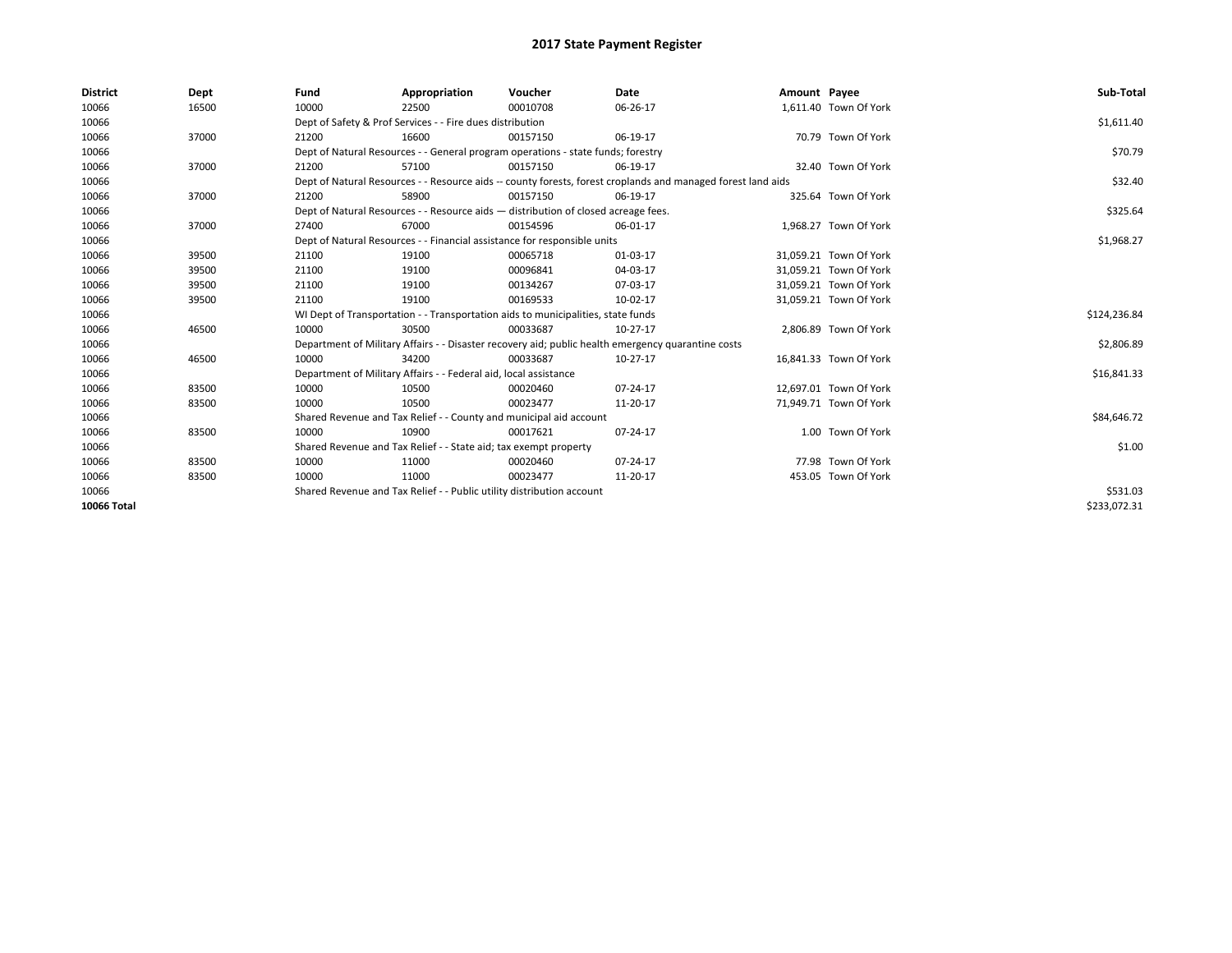| <b>District</b>    | Dept  | Fund  | Appropriation                                                    | <b>Voucher</b>                                                                   | Date     | Amount Payee |                               | Sub-Total   |
|--------------------|-------|-------|------------------------------------------------------------------|----------------------------------------------------------------------------------|----------|--------------|-------------------------------|-------------|
| 10111              | 16500 | 10000 | 22500                                                            | 00010709                                                                         | 06-26-17 |              | 763.45 Curtiss, Village of    |             |
| 10111              |       |       | Dept of Safety & Prof Services - - Fire dues distribution        |                                                                                  |          |              |                               | \$763.45    |
| 10111              | 37000 | 27400 | 67000                                                            | 00154065                                                                         | 06-01-17 |              | 629.15 Curtiss, Village of    |             |
| 10111              |       |       |                                                                  | Dept of Natural Resources - - Financial assistance for responsible units         |          |              |                               | \$629.15    |
| 10111              | 39500 | 21100 | 19100                                                            | 00065719                                                                         | 01-03-17 |              | 3,105.67 Curtiss, Village of  |             |
| 10111              | 39500 | 21100 | 19100                                                            | 00096842                                                                         | 04-03-17 |              | 3,105.67 Curtiss, Village of  |             |
| 10111              | 39500 | 21100 | 19100                                                            | 00134268                                                                         | 07-03-17 |              | 3,105.67 Curtiss, Village of  |             |
| 10111              | 39500 | 21100 | 19100                                                            | 00169534                                                                         | 10-02-17 |              | 3,105.70 Curtiss, Village of  |             |
| 10111              |       |       |                                                                  | WI Dept of Transportation - - Transportation aids to municipalities, state funds |          |              |                               | \$12,422.71 |
| 10111              | 83500 | 10000 | 10500                                                            | 00020461                                                                         | 07-24-17 |              | 9,527.15 Curtiss, Village of  |             |
| 10111              | 83500 | 10000 | 10500                                                            | 00023478                                                                         | 11-20-17 |              | 53,987.19 Curtiss, Village of |             |
| 10111              |       |       |                                                                  | Shared Revenue and Tax Relief - - County and municipal aid account               |          |              |                               | \$63,514.34 |
| 10111              | 83500 | 10000 | 10900                                                            | 00017622                                                                         | 07-24-17 |              | 264.00 Curtiss, Village of    |             |
| 10111              |       |       | Shared Revenue and Tax Relief - - State aid; tax exempt property |                                                                                  |          |              |                               | \$264.00    |
| 10111              | 83500 | 52100 | 36300                                                            | 00015707                                                                         | 03-27-17 |              | 610.00 Curtiss, Village of    |             |
| 10111              |       |       | Shared Revenue and Tax Relief - - Lottery and gaming credit      |                                                                                  |          |              |                               | \$610.00    |
| <b>10111 Total</b> |       |       |                                                                  |                                                                                  |          |              |                               | \$78,203.65 |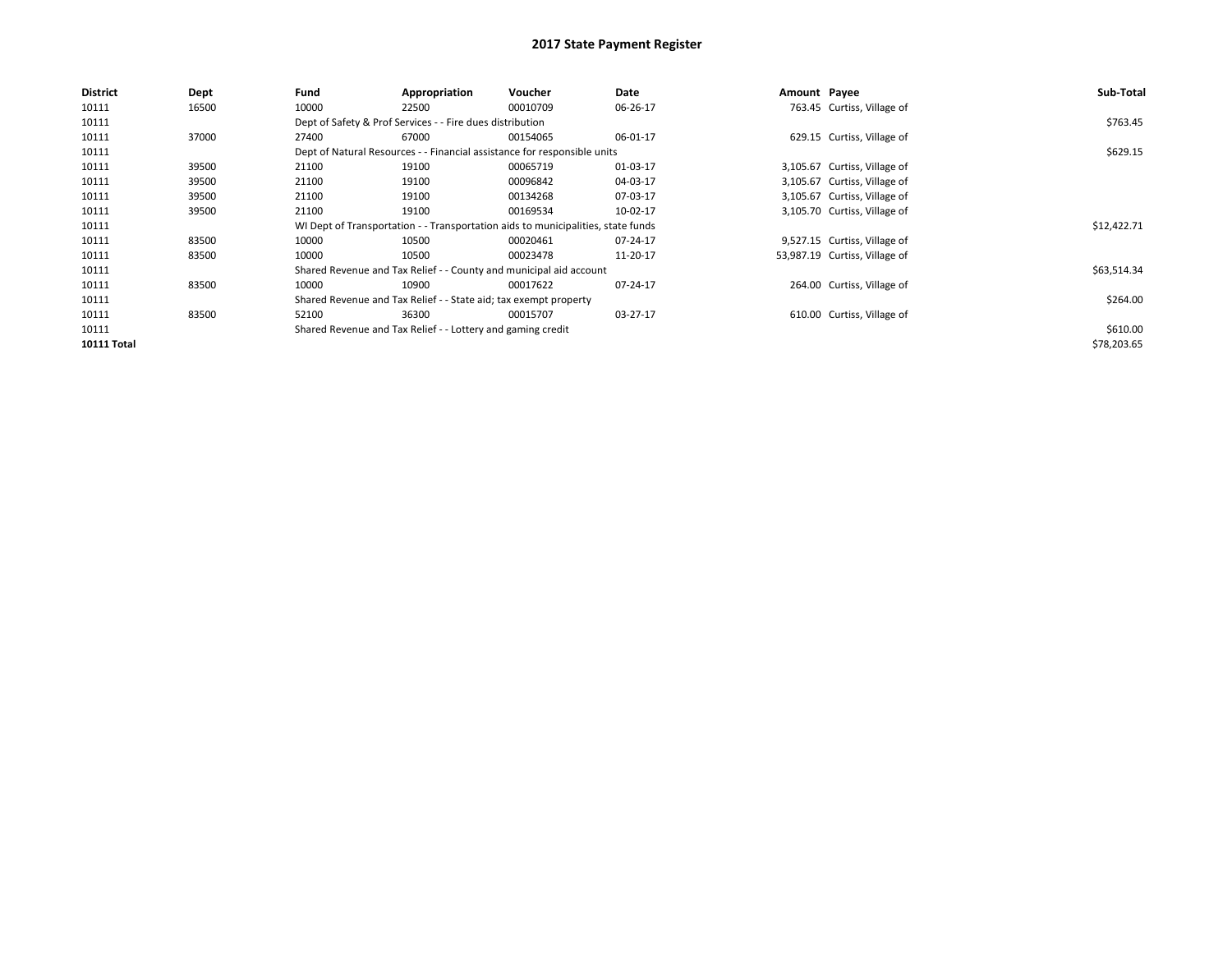| <b>District</b>    | Dept  | Fund                                                                             | Appropriation                                                             | Voucher     | Date     | Amount Payee |                                  | Sub-Total    |  |  |  |
|--------------------|-------|----------------------------------------------------------------------------------|---------------------------------------------------------------------------|-------------|----------|--------------|----------------------------------|--------------|--|--|--|
| 10116              | 16500 | 10000                                                                            | 22500                                                                     | 00010710    | 06-26-17 |              | 2,278.49 Village Of Dorchester   |              |  |  |  |
| 10116              |       |                                                                                  | Dept of Safety & Prof Services - - Fire dues distribution                 |             |          |              |                                  | \$2,278.49   |  |  |  |
| 10116              | 37000 | 27400                                                                            | 67000                                                                     | 00154426    | 06-01-17 |              | 1,526.91 Village Of Dorchester   |              |  |  |  |
| 10116              |       |                                                                                  | Dept of Natural Resources - - Financial assistance for responsible units  |             |          |              |                                  | \$1,526.91   |  |  |  |
| 10116              | 39500 | 21100                                                                            | 19100                                                                     | 00065720    | 01-03-17 |              | 16,029.66 Village Of Dorchester  |              |  |  |  |
| 10116              | 39500 | 21100                                                                            | 19100                                                                     | 00096843    | 04-03-17 |              | 16,029.66 Village Of Dorchester  |              |  |  |  |
| 10116              | 39500 | 21100                                                                            | 19100                                                                     | 00134269    | 07-03-17 |              | 16,029.66 Village Of Dorchester  |              |  |  |  |
| 10116              | 39500 | 21100                                                                            | 19100                                                                     | 00169535    | 10-02-17 |              | 16,029.66 Village Of Dorchester  |              |  |  |  |
| 10116              |       | WI Dept of Transportation - - Transportation aids to municipalities, state funds |                                                                           | \$64,118.64 |          |              |                                  |              |  |  |  |
| 10116              | 45500 | 10000                                                                            | 23100                                                                     | 00039131    | 12-20-17 |              | 320.00 Village Of Dorchester     |              |  |  |  |
| 10116              |       |                                                                                  | Department of Justice - - Law enforcement training fund, local assistance |             |          |              |                                  |              |  |  |  |
| 10116              | 50500 | 10000                                                                            | 74300                                                                     | 00061521    | 10-05-17 |              | 233,030.19 Village Of Dorchester |              |  |  |  |
| 10116              | 50500 | 10000                                                                            | 74300                                                                     | 00065286    | 11-17-17 |              | 65,493.16 Village Of Dorchester  |              |  |  |  |
| 10116              | 50500 | 10000                                                                            | 74300                                                                     | 00065290    | 11-17-17 |              | 158,003.30 Village Of Dorchester |              |  |  |  |
| 10116              |       |                                                                                  | Department of Administration - - Federal aid; local assistance            |             |          |              |                                  | \$456,526.65 |  |  |  |
| 10116              | 83500 | 10000                                                                            | 10500                                                                     | 00020462    | 07-24-17 |              | 31,529.17 Village Of Dorchester  |              |  |  |  |
| 10116              | 83500 | 10000                                                                            | 10500                                                                     | 00023479    | 11-20-17 |              | 178,665.30 Village Of Dorchester |              |  |  |  |
| 10116              |       |                                                                                  | Shared Revenue and Tax Relief - - County and municipal aid account        |             |          |              |                                  | \$210,194.47 |  |  |  |
| 10116              | 83500 | 10000                                                                            | 10900                                                                     | 00017623    | 07-24-17 |              | 310.00 Village Of Dorchester     |              |  |  |  |
| 10116              | 83500 | 10000                                                                            | 10900                                                                     | 00019699    | 07-24-17 |              | 7,081.00 Village Of Dorchester   |              |  |  |  |
| 10116              |       |                                                                                  | Shared Revenue and Tax Relief - - State aid; tax exempt property          |             |          |              |                                  | \$7,391.00   |  |  |  |
| 10116              | 83500 | 52100                                                                            | 36300                                                                     | 00015708    | 03-27-17 |              | 854.52 Village Of Dorchester     |              |  |  |  |
| 10116              |       | Shared Revenue and Tax Relief - - Lottery and gaming credit                      |                                                                           | \$854.52    |          |              |                                  |              |  |  |  |
| <b>10116 Total</b> |       |                                                                                  |                                                                           |             |          |              |                                  | \$743,210.68 |  |  |  |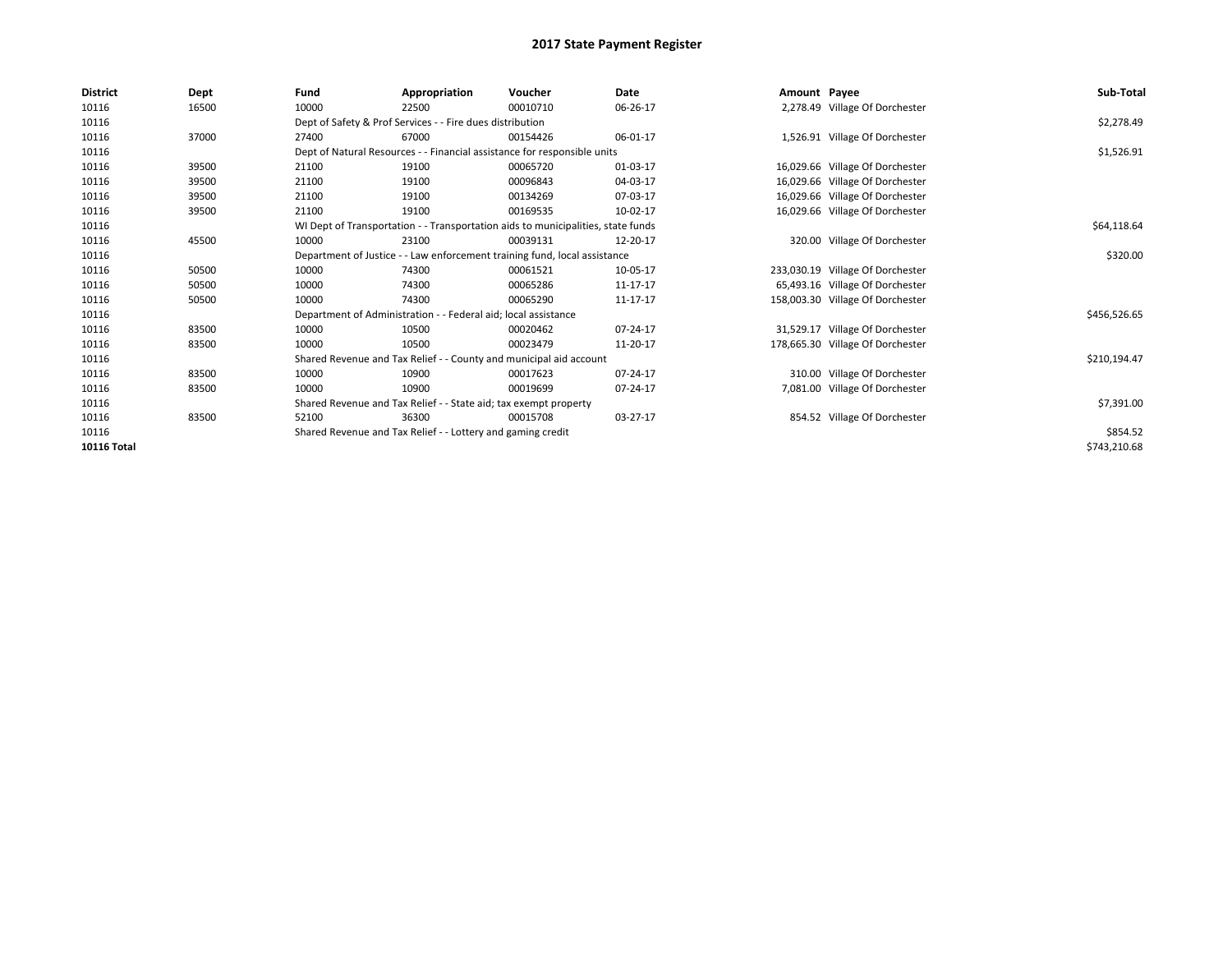| <b>District</b> | Dept  | Fund                                                             | Appropriation                                                                    | Voucher  | Date     | Amount Payee |                               | Sub-Total    |
|-----------------|-------|------------------------------------------------------------------|----------------------------------------------------------------------------------|----------|----------|--------------|-------------------------------|--------------|
| 10131           | 16500 | 10000                                                            | 22500                                                                            | 00010711 | 06-26-17 |              | 599.75 Village Of Granton     |              |
| 10131           |       |                                                                  | Dept of Safety & Prof Services - - Fire dues distribution                        |          |          |              |                               | \$599.75     |
| 10131           | 37000 | 27400                                                            | 67000                                                                            | 00154844 | 06-01-17 |              | 1,332.78 Village Of Granton   |              |
| 10131           |       |                                                                  | Dept of Natural Resources - - Financial assistance for responsible units         |          |          |              |                               | \$1,332.78   |
| 10131           | 39500 | 21100                                                            | 19100                                                                            | 00065721 | 01-03-17 |              | 6,952.56 Village Of Granton   |              |
| 10131           | 39500 | 21100                                                            | 19100                                                                            | 00096844 | 04-03-17 |              | 6,952.56 Village Of Granton   |              |
| 10131           | 39500 | 21100                                                            | 19100                                                                            | 00134270 | 07-03-17 |              | 6,952.56 Village Of Granton   |              |
| 10131           | 39500 | 21100                                                            | 19100                                                                            | 00169536 | 10-02-17 |              | 6,952.58 Village Of Granton   |              |
| 10131           |       |                                                                  | WI Dept of Transportation - - Transportation aids to municipalities, state funds |          |          |              |                               | \$27,810.26  |
| 10131           | 45500 | 10000                                                            | 23100                                                                            | 00039713 | 12-28-17 |              | 160.00 Village Of Granton     |              |
| 10131           |       |                                                                  | Department of Justice - - Law enforcement training fund, local assistance        |          |          |              |                               | \$160.00     |
| 10131           | 83500 | 10000                                                            | 10100                                                                            | 00020463 | 07-24-17 |              | 572.97 Village Of Granton     |              |
| 10131           |       |                                                                  | Shared Revenue and Tax Relief - - Expenditure restraint program account          |          |          |              |                               | \$572.97     |
| 10131           | 83500 | 10000                                                            | 10500                                                                            | 00020463 | 07-24-17 |              | 30,177.89 Village Of Granton  |              |
| 10131           | 83500 | 10000                                                            | 10500                                                                            | 00023480 | 11-20-17 |              | 171,008.01 Village Of Granton |              |
| 10131           |       |                                                                  | Shared Revenue and Tax Relief - - County and municipal aid account               |          |          |              |                               | \$201,185.90 |
| 10131           | 83500 | 10000                                                            | 10900                                                                            | 00017624 | 07-24-17 |              | 68.00 Village Of Granton      |              |
| 10131           |       | Shared Revenue and Tax Relief - - State aid; tax exempt property |                                                                                  | \$68.00  |          |              |                               |              |
| 10131           | 83500 | 52100                                                            | 36300                                                                            | 00015709 | 03-27-17 |              | 195.60 Village Of Granton     |              |
| 10131           |       |                                                                  | Shared Revenue and Tax Relief - - Lottery and gaming credit                      |          |          |              |                               | \$195.60     |
| 10131 Total     |       |                                                                  |                                                                                  |          |          |              |                               | \$231,925.26 |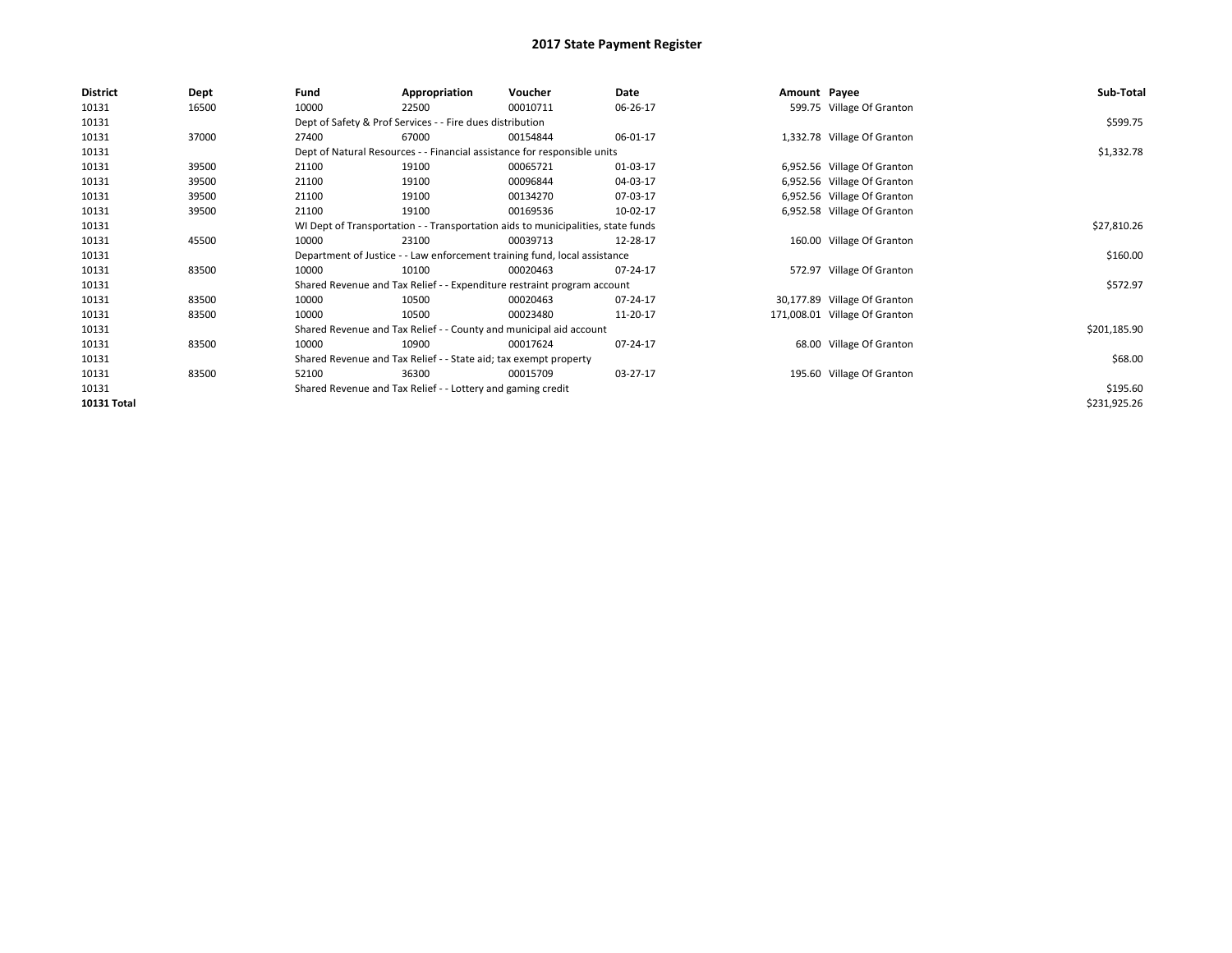| <b>District</b>    | Dept  | Fund  | Appropriation                                             | Voucher  | Date     | Amount Payee |                  | Sub-Total |
|--------------------|-------|-------|-----------------------------------------------------------|----------|----------|--------------|------------------|-----------|
| 10186              | 16500 | 10000 | 22500                                                     | 00012427 | 06-30-17 |              | 688.40 Vil Unity |           |
| 10186              |       |       | Dept of Safety & Prof Services - - Fire dues distribution |          |          |              |                  | \$688.40  |
| <b>10186 Total</b> |       |       |                                                           |          |          |              |                  | \$688.40  |
|                    |       |       |                                                           |          |          |              |                  |           |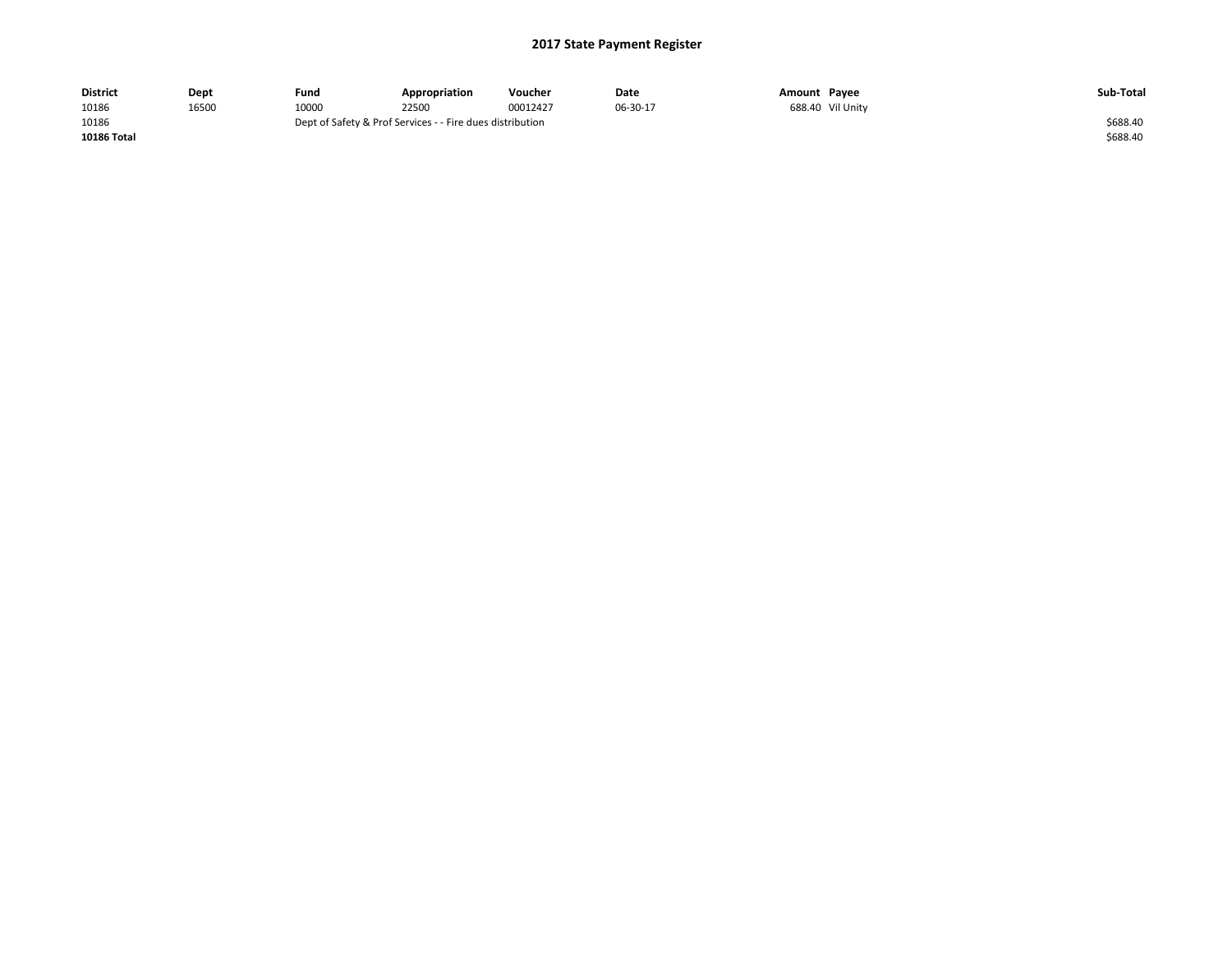| <b>District</b> | Dept  | Fund                                                        | Appropriation                                                    | <b>Voucher</b>                                                                   | Date     | Amount Payee |                              | Sub-Total    |
|-----------------|-------|-------------------------------------------------------------|------------------------------------------------------------------|----------------------------------------------------------------------------------|----------|--------------|------------------------------|--------------|
| 10191           | 16500 | 10000                                                       | 22500                                                            | 00010712                                                                         | 06-26-17 |              | 900.11 Village Of Withee     |              |
| 10191           |       |                                                             | Dept of Safety & Prof Services - - Fire dues distribution        |                                                                                  |          |              |                              | \$900.11     |
| 10191           | 37000 | 27400                                                       | 67000                                                            | 00154747                                                                         | 06-01-17 |              | 2,217.87 Village Of Withee   |              |
| 10191           |       |                                                             |                                                                  | Dept of Natural Resources - - Financial assistance for responsible units         |          |              |                              | \$2,217.87   |
| 10191           | 39500 | 21100                                                       | 19100                                                            | 00065722                                                                         | 01-03-17 |              | 6,327.29 Village Of Withee   |              |
| 10191           | 39500 | 21100                                                       | 19100                                                            | 00096845                                                                         | 04-03-17 |              | 6,327.29 Village Of Withee   |              |
| 10191           | 39500 | 21100                                                       | 19100                                                            | 00134271                                                                         | 07-03-17 |              | 6,327.29 Village Of Withee   |              |
| 10191           | 39500 | 21100                                                       | 19100                                                            | 00169537                                                                         | 10-02-17 |              | 6,327.32 Village Of Withee   |              |
| 10191           |       |                                                             |                                                                  | WI Dept of Transportation - - Transportation aids to municipalities, state funds |          |              |                              | \$25,309.19  |
| 10191           | 83500 | 10000                                                       | 10500                                                            | 00020464                                                                         | 07-24-17 |              | 31,289.17 Village Of Withee  |              |
| 10191           | 83500 | 10000                                                       | 10500                                                            | 00023481                                                                         | 11-20-17 |              | 177,305.29 Village Of Withee |              |
| 10191           |       |                                                             |                                                                  | Shared Revenue and Tax Relief - - County and municipal aid account               |          |              |                              | \$208,594.46 |
| 10191           | 83500 | 10000                                                       | 10900                                                            | 00017625                                                                         | 07-24-17 |              | 756.00 Village Of Withee     |              |
| 10191           | 83500 | 10000                                                       | 10900                                                            | 00019700                                                                         | 07-24-17 |              | 440.00 Village Of Withee     |              |
| 10191           |       |                                                             | Shared Revenue and Tax Relief - - State aid; tax exempt property |                                                                                  |          |              |                              | \$1,196.00   |
| 10191           | 83500 | 52100                                                       | 36300                                                            | 00015710                                                                         | 03-27-17 |              | 1,554.48 Village Of Withee   |              |
| 10191           |       | Shared Revenue and Tax Relief - - Lottery and gaming credit |                                                                  | \$1,554.48                                                                       |          |              |                              |              |
| 10191 Total     |       |                                                             |                                                                  |                                                                                  |          |              |                              | \$239,772.11 |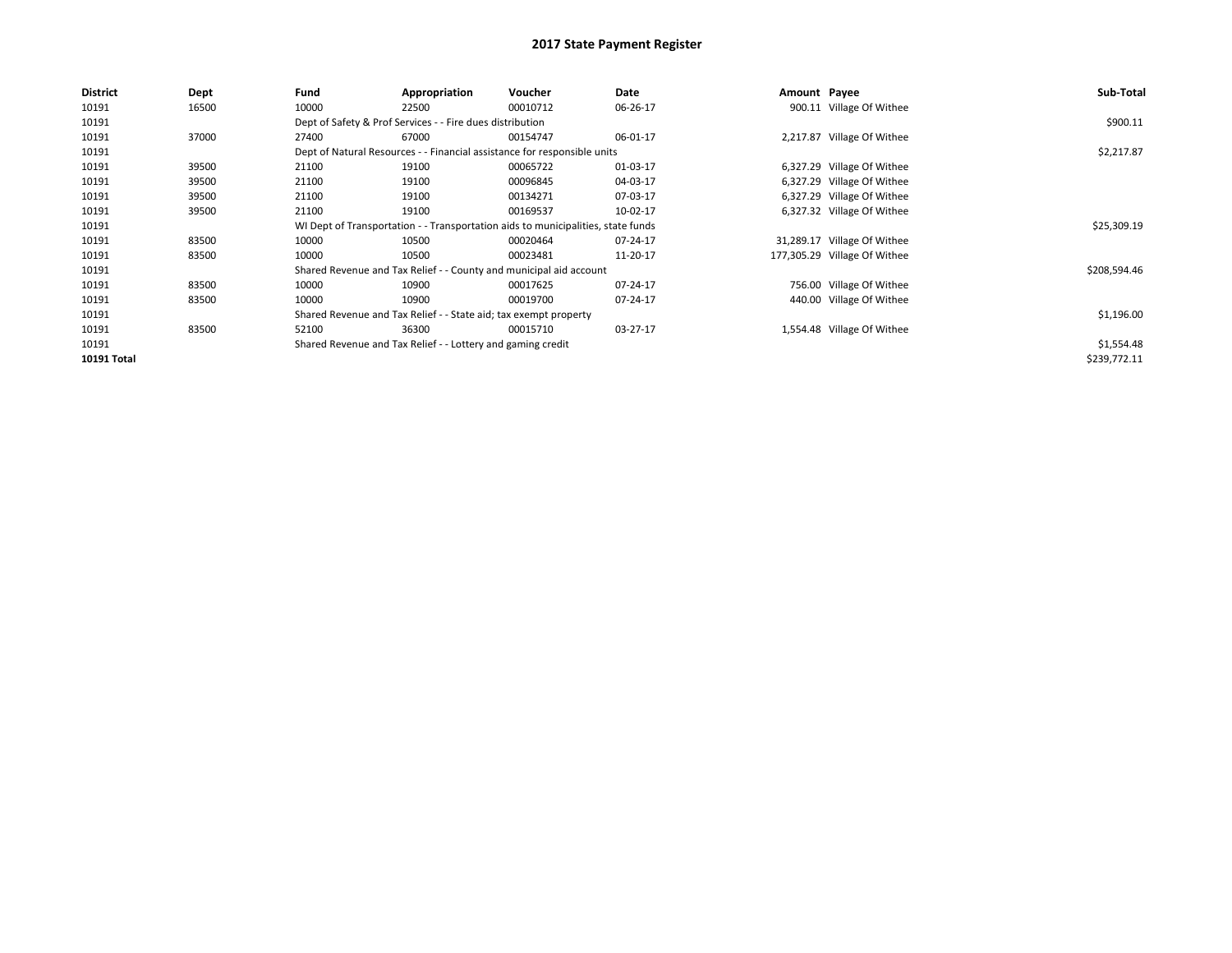| <b>District</b>    | Dept  | Fund  | Appropriation                                                                    | Voucher  | Date     | Amount Payee |                               | Sub-Total    |  |  |
|--------------------|-------|-------|----------------------------------------------------------------------------------|----------|----------|--------------|-------------------------------|--------------|--|--|
| 10201              | 16500 | 10000 | 22500                                                                            | 00010713 | 06-26-17 |              | 5,323.47 City Of Abbotsford   |              |  |  |
| 10201              |       |       | Dept of Safety & Prof Services - - Fire dues distribution                        |          |          |              |                               | \$5,323.47   |  |  |
| 10201              | 37000 | 27400 | 67000                                                                            | 00154950 | 06-01-17 |              | 7,788.27 City Of Abbotsford   |              |  |  |
| 10201              |       |       | Dept of Natural Resources - - Financial assistance for responsible units         |          |          |              |                               | \$7,788.27   |  |  |
| 10201              | 39500 | 21100 | 19100                                                                            | 00065723 | 01-03-17 |              | 33,587.64 City Of Abbotsford  |              |  |  |
| 10201              | 39500 | 21100 | 19100                                                                            | 00096846 | 04-03-17 |              | 33,587.64 City Of Abbotsford  |              |  |  |
| 10201              | 39500 | 21100 | 19100                                                                            | 00134272 | 07-03-17 |              | 33,587.64 City Of Abbotsford  |              |  |  |
| 10201              | 39500 | 21100 | 19100                                                                            | 00169538 | 10-02-17 |              | 33,587.67 City Of Abbotsford  |              |  |  |
| 10201              |       |       | WI Dept of Transportation - - Transportation aids to municipalities, state funds |          |          |              |                               |              |  |  |
| 10201              | 39500 | 21100 | 27800                                                                            | 00179285 | 10-16-17 |              | 14,254.18 City Of Abbotsford  |              |  |  |
| 10201              |       |       | WI Dept of Transportation - - Local roads improvement program, state funds       |          |          |              |                               |              |  |  |
| 10201              | 43500 | 00005 | 16300                                                                            | 01LGS    | 11-17-17 |              | 7,584.91 City Of Abbotsford   |              |  |  |
| 10201              |       |       | Department of Health Services - - Guardianship grant program                     |          |          |              |                               |              |  |  |
| 10201              | 83500 | 10000 | 10100                                                                            | 00020465 | 07-24-17 |              | 19,589.55 City Of Abbotsford  |              |  |  |
| 10201              |       |       | Shared Revenue and Tax Relief - - Expenditure restraint program account          |          |          |              |                               | \$19,589.55  |  |  |
| 10201              | 83500 | 10000 | 10500                                                                            | 00020465 | 07-24-17 |              | 67,035.97 City Of Abbotsford  |              |  |  |
| 10201              | 83500 | 10000 | 10500                                                                            | 00023482 | 11-20-17 |              | 372,285.57 City Of Abbotsford |              |  |  |
| 10201              |       |       | Shared Revenue and Tax Relief - - County and municipal aid account               |          |          |              |                               | \$439,321.54 |  |  |
| 10201              | 83500 | 10000 | 10900                                                                            | 00017626 | 07-24-17 |              | 1,149.00 City Of Abbotsford   |              |  |  |
| 10201              | 83500 | 10000 | 10900                                                                            | 00019701 | 07-24-17 |              | 1,626.00 City Of Abbotsford   |              |  |  |
| 10201              |       |       | Shared Revenue and Tax Relief - - State aid; tax exempt property                 |          |          |              |                               | \$2,775.00   |  |  |
| 10201              | 83500 | 10000 | 11000                                                                            | 00020465 | 07-24-17 |              | 1,173.57 City Of Abbotsford   |              |  |  |
| 10201              | 83500 | 10000 | 11000                                                                            | 00023482 | 11-20-17 |              | 6,828.26 City Of Abbotsford   |              |  |  |
| 10201              |       |       | Shared Revenue and Tax Relief - - Public utility distribution account            |          |          |              |                               | \$8,001.83   |  |  |
| 10201              | 83500 | 10000 | 50100                                                                            | 00015188 | 01-31-17 |              | 2,637.98 City Of Abbotsford   |              |  |  |
| 10201              |       |       | Shared Revenue and Tax Relief - - Payments for municipal services                |          |          |              |                               | \$2,637.98   |  |  |
| 10201              | 83500 | 52100 | 36300                                                                            | 00015711 | 03-27-17 |              | 505.32 City Of Abbotsford     |              |  |  |
| 10201              |       |       | Shared Revenue and Tax Relief - - Lottery and gaming credit                      |          |          |              |                               | \$505.32     |  |  |
| <b>10201 Total</b> |       |       |                                                                                  |          |          |              |                               | \$642,132.64 |  |  |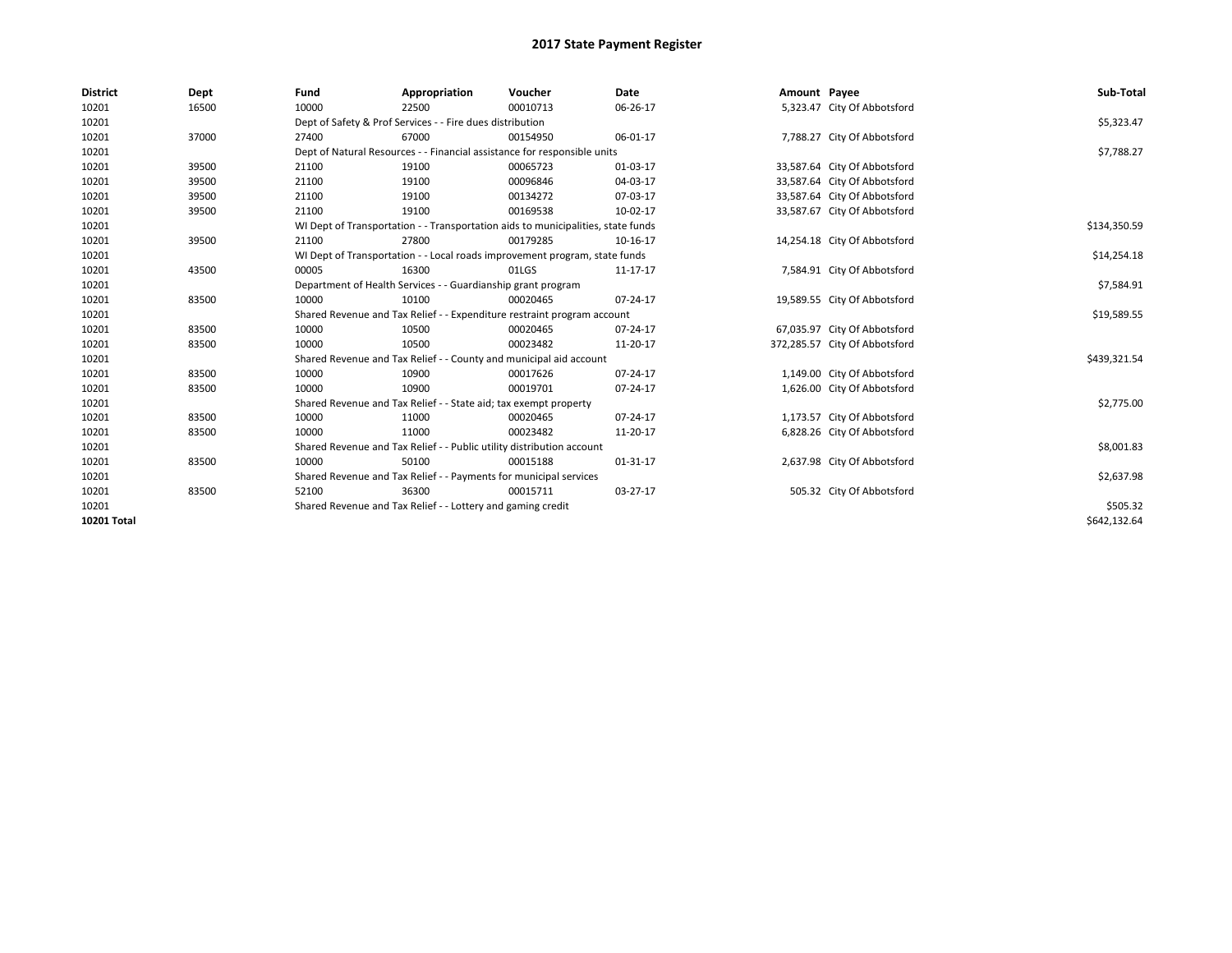| <b>District</b>    | Dept  | Fund  | Appropriation                                                                    | Voucher  | Date           | Amount Payee |                          | Sub-Total      |  |  |  |
|--------------------|-------|-------|----------------------------------------------------------------------------------|----------|----------------|--------------|--------------------------|----------------|--|--|--|
| 10211              | 16500 | 10000 | 22500                                                                            | 00010714 | 06-26-17       |              | 3,674.12 City Of Colby   |                |  |  |  |
| 10211              |       |       | Dept of Safety & Prof Services - - Fire dues distribution                        |          |                |              |                          | \$3,674.12     |  |  |  |
| 10211              | 37000 | 27400 | 67000                                                                            | 00154392 | 06-01-17       |              | 4,604.51 City Of Colby   |                |  |  |  |
| 10211              |       |       | Dept of Natural Resources - - Financial assistance for responsible units         |          |                |              |                          | \$4,604.51     |  |  |  |
| 10211              | 39500 | 21100 | 18500                                                                            | 00071313 | 01-06-17       |              | 656.24 City Of Colby     |                |  |  |  |
| 10211              |       |       | WI Dept of Transportation - - Highway safety, local assistance, federal funds    |          |                |              |                          | \$656.24       |  |  |  |
| 10211              | 39500 | 21100 | 19100                                                                            | 00065724 | 01-03-17       |              | 46,324.52 City Of Colby  |                |  |  |  |
| 10211              | 39500 | 21100 | 19100                                                                            | 00096847 | 04-03-17       |              | 46,324.52 City Of Colby  |                |  |  |  |
| 10211              | 39500 | 21100 | 19100                                                                            | 00134273 | 07-03-17       |              | 46,324.52 City Of Colby  |                |  |  |  |
| 10211              | 39500 | 21100 | 19100                                                                            | 00169539 | 10-02-17       |              | 46,324.54 City Of Colby  |                |  |  |  |
| 10211              |       |       | WI Dept of Transportation - - Transportation aids to municipalities, state funds |          |                |              |                          |                |  |  |  |
| 10211              | 43500 | 00005 | 16300                                                                            | 01LGS    | 11-17-17       |              | 7,415.09 City Of Colby   |                |  |  |  |
| 10211              |       |       | Department of Health Services - - Guardianship grant program                     |          |                |              |                          |                |  |  |  |
| 10211              | 45500 | 10000 | 23100                                                                            | 00038652 | 12-12-17       |              | 960.00 City Of Colby     |                |  |  |  |
| 10211              |       |       | Department of Justice - - Law enforcement training fund, local assistance        |          |                |              |                          | \$960.00       |  |  |  |
| 10211              | 50500 | 10000 | 74300                                                                            | 00059026 | 09-13-17       |              | 84,697.33 City Of Colby  |                |  |  |  |
| 10211              | 50500 | 10000 | 74300                                                                            | 00063347 | 10-31-17       |              | 186,466.05 City Of Colby |                |  |  |  |
| 10211              | 50500 | 10000 | 74300                                                                            | 00067400 | 12-20-17       |              | 154,541.51 City Of Colby |                |  |  |  |
| 10211              |       |       | Department of Administration - - Federal aid; local assistance                   |          |                |              |                          | \$425,704.89   |  |  |  |
| 10211              | 83500 | 10000 | 10100                                                                            | 00020466 | $07 - 24 - 17$ |              | 20,644.40 City Of Colby  |                |  |  |  |
| 10211              |       |       | Shared Revenue and Tax Relief - - Expenditure restraint program account          |          |                |              |                          | \$20,644.40    |  |  |  |
| 10211              | 83500 | 10000 | 10500                                                                            | 00020466 | 07-24-17       |              | 65,930.41 City Of Colby  |                |  |  |  |
| 10211              | 83500 | 10000 | 10500                                                                            | 00023483 | 11-20-17       |              | 366,190.55 City Of Colby |                |  |  |  |
| 10211              |       |       | Shared Revenue and Tax Relief - - County and municipal aid account               |          |                |              |                          | \$432,120.96   |  |  |  |
| 10211              | 83500 | 10000 | 10900                                                                            | 00017627 | 07-24-17       |              | 277.00 City Of Colby     |                |  |  |  |
| 10211              |       |       | Shared Revenue and Tax Relief - - State aid; tax exempt property                 |          | \$277.00       |              |                          |                |  |  |  |
| <b>10211 Total</b> |       |       |                                                                                  |          |                |              |                          | \$1,081,355.31 |  |  |  |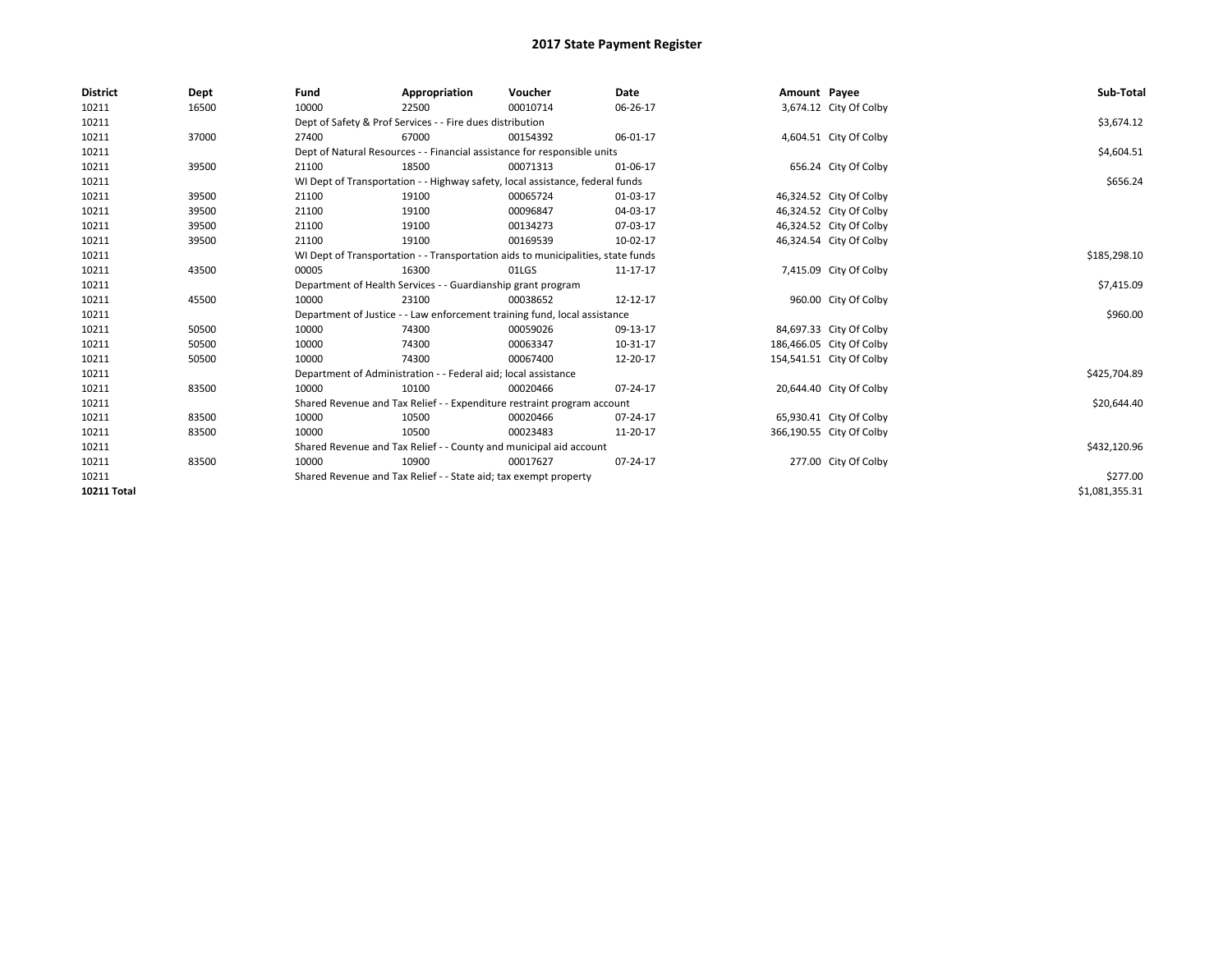| <b>District</b> | Dept  | Fund  | Appropriation                                                                                                | Voucher  | <b>Date</b> | Amount Payee |                              | Sub-Total    |  |  |  |
|-----------------|-------|-------|--------------------------------------------------------------------------------------------------------------|----------|-------------|--------------|------------------------------|--------------|--|--|--|
| 10231           | 16500 | 10000 | 22500                                                                                                        | 00010715 | 06-26-17    |              | 2,044.80 City Of Greenwood   |              |  |  |  |
| 10231           |       |       | Dept of Safety & Prof Services - - Fire dues distribution                                                    |          |             |              |                              | \$2,044.80   |  |  |  |
| 10231           | 37000 | 21200 | 16600                                                                                                        | 00157151 | 06-19-17    |              | 15.73 City Of Greenwood      |              |  |  |  |
| 10231           |       |       | Dept of Natural Resources - - General program operations - state funds; forestry                             |          |             |              |                              | \$15.73      |  |  |  |
| 10231           | 37000 | 21200 | 57100                                                                                                        | 00157151 | 06-19-17    |              | 7.20 City Of Greenwood       |              |  |  |  |
| 10231           |       |       | Dept of Natural Resources - - Resource aids -- county forests, forest croplands and managed forest land aids |          |             |              |                              | \$7.20       |  |  |  |
| 10231           | 37000 | 21200 | 58900                                                                                                        | 00157151 | 06-19-17    |              | 72.36 City Of Greenwood      |              |  |  |  |
| 10231           |       |       | Dept of Natural Resources - - Resource aids - distribution of closed acreage fees.                           |          | \$72.36     |              |                              |              |  |  |  |
| 10231           | 37000 | 27400 | 67000                                                                                                        | 00154060 | 06-01-17    |              | 2,760.65 City Of Greenwood   |              |  |  |  |
| 10231           |       |       | Dept of Natural Resources - - Financial assistance for responsible units                                     |          | \$2,760.65  |              |                              |              |  |  |  |
| 10231           | 39500 | 21100 | 19100                                                                                                        | 00065725 | 01-03-17    |              | 24,209.99 City Of Greenwood  |              |  |  |  |
| 10231           | 39500 | 21100 | 19100                                                                                                        | 00096848 | 04-03-17    |              | 24,209.99 City Of Greenwood  |              |  |  |  |
| 10231           | 39500 | 21100 | 19100                                                                                                        | 00134274 | 07-03-17    |              | 24,209.99 City Of Greenwood  |              |  |  |  |
| 10231           | 39500 | 21100 | 19100                                                                                                        | 00169540 | 10-02-17    |              | 24,210.00 City Of Greenwood  |              |  |  |  |
| 10231           |       |       | WI Dept of Transportation - - Transportation aids to municipalities, state funds                             |          |             |              |                              |              |  |  |  |
| 10231           | 43500 | 00005 | 16300                                                                                                        | 01LGS    | 11-17-17    |              | 3,056.60 City Of Greenwood   |              |  |  |  |
| 10231           |       |       | Department of Health Services - - Guardianship grant program                                                 |          |             |              |                              | \$3,056.60   |  |  |  |
| 10231           | 45500 | 10000 | 23100                                                                                                        | 00039650 | 12-22-17    |              | 320.00 City Of Greenwood     |              |  |  |  |
| 10231           |       |       | Department of Justice - - Law enforcement training fund, local assistance                                    |          |             |              |                              | \$320.00     |  |  |  |
| 10231           | 83500 | 10000 | 10100                                                                                                        | 00020467 | 07-24-17    |              | 22,461.02 City Of Greenwood  |              |  |  |  |
| 10231           |       |       | Shared Revenue and Tax Relief - - Expenditure restraint program account                                      |          |             |              |                              | \$22,461.02  |  |  |  |
| 10231           | 83500 | 10000 | 10500                                                                                                        | 00020467 | 07-24-17    |              | 64,650.45 City Of Greenwood  |              |  |  |  |
| 10231           | 83500 | 10000 | 10500                                                                                                        | 00023484 | 11-20-17    |              | 387,282.97 City Of Greenwood |              |  |  |  |
| 10231           |       |       | Shared Revenue and Tax Relief - - County and municipal aid account                                           |          |             |              |                              | \$451,933.42 |  |  |  |
| 10231           | 83500 | 10000 | 10900                                                                                                        | 00017628 | 07-24-17    |              | 1,247.00 City Of Greenwood   |              |  |  |  |
| 10231           |       |       | Shared Revenue and Tax Relief - - State aid; tax exempt property                                             |          |             |              |                              | \$1,247.00   |  |  |  |
| 10231           | 83500 | 10000 | 11000                                                                                                        | 00020467 | 07-24-17    |              | 4,623.73 City Of Greenwood   |              |  |  |  |
| 10231           | 83500 | 10000 | 11000                                                                                                        | 00023484 | 11-20-17    |              | 27,152.04 City Of Greenwood  |              |  |  |  |
| 10231           |       |       | Shared Revenue and Tax Relief - - Public utility distribution account                                        |          |             |              |                              | \$31,775.77  |  |  |  |
| 10231           | 83500 | 52100 | 36300                                                                                                        | 00015712 | 03-27-17    |              | 2,983.44 City Of Greenwood   |              |  |  |  |
| 10231           |       |       | Shared Revenue and Tax Relief - - Lottery and gaming credit                                                  |          |             |              |                              | \$2,983.44   |  |  |  |
| 10231 Total     |       |       |                                                                                                              |          |             |              |                              | \$615,517.96 |  |  |  |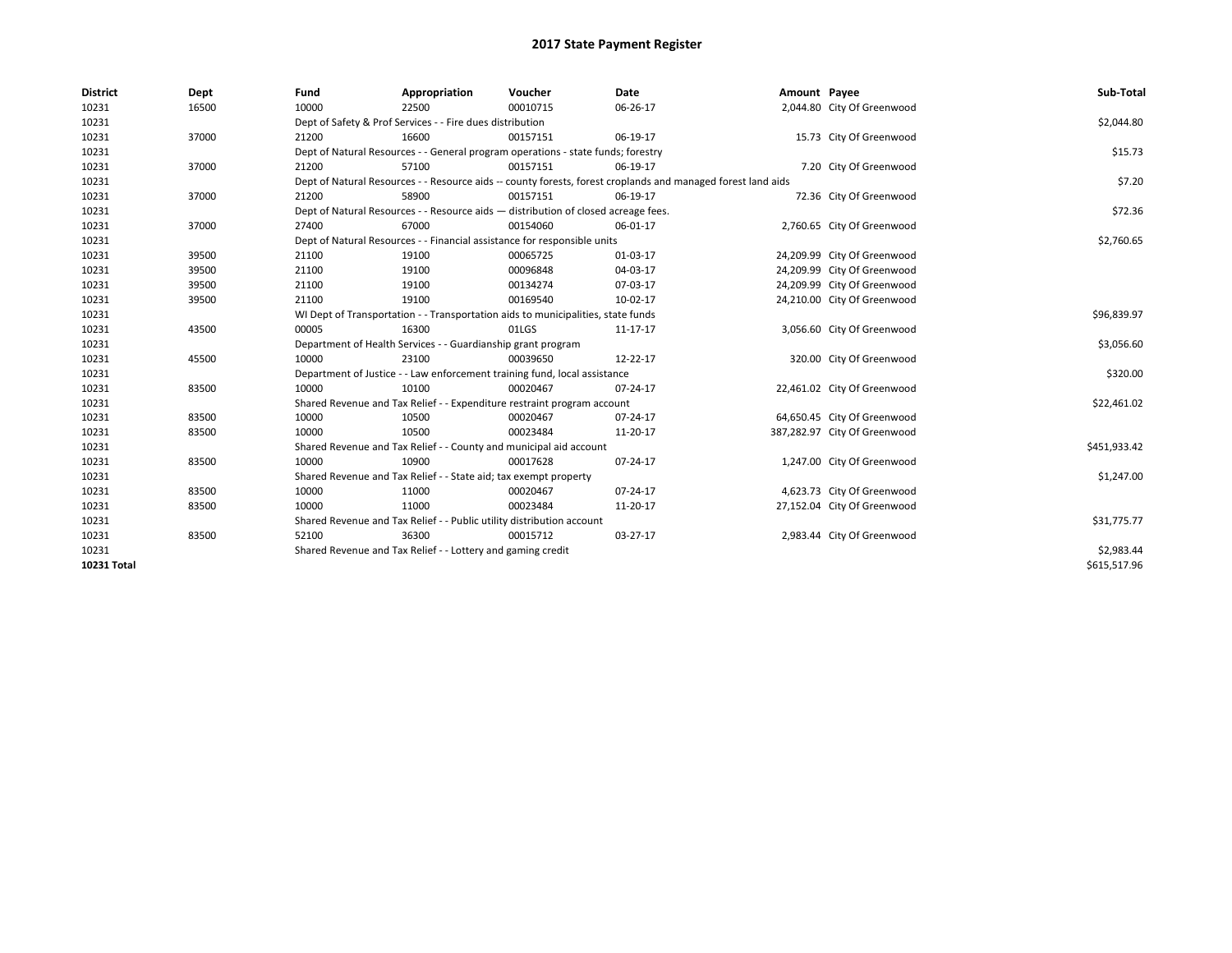| <b>District</b> | Dept  | Fund                                                                             | Appropriation                                                                         | Voucher     | Date                                                                                               | Amount Payee |                           | Sub-Total    |
|-----------------|-------|----------------------------------------------------------------------------------|---------------------------------------------------------------------------------------|-------------|----------------------------------------------------------------------------------------------------|--------------|---------------------------|--------------|
| 10246           | 16500 | 10000                                                                            | 22500                                                                                 | 00010716    | 06-26-17                                                                                           |              | 2,427.05 Loyal, City of   |              |
| 10246           |       |                                                                                  | Dept of Safety & Prof Services - - Fire dues distribution                             |             |                                                                                                    |              |                           | \$2,427.05   |
| 10246           | 37000 | 27200                                                                            | 66700                                                                                 | 00156759    | 06-08-17                                                                                           |              | 10,887.65 Loyal, City of  |              |
| 10246           | 37000 | 27200                                                                            | 66700                                                                                 | 00175255    | 08-17-17                                                                                           |              | 78,209.85 Loyal, City of  |              |
| 10246           |       |                                                                                  | Dept of Natural Resources - - Petroleum storage environmental remedial action; awards |             |                                                                                                    |              |                           | \$89,097.50  |
| 10246           | 37000 | 27400                                                                            | 67000                                                                                 | 00154251    | 06-01-17                                                                                           |              | 4,570.44 Loyal, City of   |              |
| 10246           |       |                                                                                  | Dept of Natural Resources - - Financial assistance for responsible units              |             |                                                                                                    |              |                           | \$4,570.44   |
| 10246           | 39500 | 21100                                                                            | 19100                                                                                 | 00065726    | 01-03-17                                                                                           |              | 21,178.53 Loyal, City of  |              |
| 10246           | 39500 | 21100                                                                            | 19100                                                                                 | 00096849    | 04-03-17                                                                                           |              | 21,178.53 Loyal, City of  |              |
| 10246           | 39500 | 21100                                                                            | 19100                                                                                 | 00134275    | 07-03-17                                                                                           |              | 21,178.53 Loyal, City of  |              |
| 10246           | 39500 | 21100                                                                            | 19100                                                                                 | 00169541    | 10-02-17                                                                                           |              | 21,178.55 Loyal, City of  |              |
| 10246           |       | WI Dept of Transportation - - Transportation aids to municipalities, state funds |                                                                                       | \$84,714.14 |                                                                                                    |              |                           |              |
| 10246           | 45500 | 10000                                                                            | 23100                                                                                 | 00034656    | 09-15-17                                                                                           |              | 480.00 Loyal, City of     |              |
| 10246           |       | Department of Justice - - Law enforcement training fund, local assistance        |                                                                                       | \$480.00    |                                                                                                    |              |                           |              |
| 10246           | 46500 | 10000                                                                            | 30500                                                                                 | 00032181    | 09-26-17                                                                                           |              | 1,015.35 Loyal, City of   |              |
| 10246           | 46500 | 10000                                                                            | 30500                                                                                 | 00033679    | $10-27-17$                                                                                         |              | 1,158.93 Loyal, City of   |              |
| 10246           |       |                                                                                  |                                                                                       |             | Department of Military Affairs - - Disaster recovery aid; public health emergency quarantine costs |              |                           | \$2,174.28   |
| 10246           | 46500 | 10000                                                                            | 34200                                                                                 | 00032181    | 09-26-17                                                                                           |              | 6,092.11 Loyal, City of   |              |
| 10246           | 46500 | 10000                                                                            | 34200                                                                                 | 00033679    | $10-27-17$                                                                                         |              | 6,953.60 Loyal, City of   |              |
| 10246           |       |                                                                                  | Department of Military Affairs - - Federal aid, local assistance                      |             |                                                                                                    |              |                           | \$13,045.71  |
| 10246           | 83500 | 10000                                                                            | 10500                                                                                 | 00020468    | $07 - 24 - 17$                                                                                     |              | 58,128.95 Loyal, City of  |              |
| 10246           | 83500 | 10000                                                                            | 10500                                                                                 | 00023485    | 11-20-17                                                                                           |              | 329,397.41 Loyal, City of |              |
| 10246           |       |                                                                                  | Shared Revenue and Tax Relief - - County and municipal aid account                    |             |                                                                                                    |              |                           | \$387,526.36 |
| 10246           | 83500 | 10000                                                                            | 10900                                                                                 | 00017629    | $07 - 24 - 17$                                                                                     |              | 2,172.00 Loyal, City of   |              |
| 10246           | 83500 | 10000                                                                            | 10900                                                                                 | 00019702    | 07-24-17                                                                                           |              | 366.00 Loyal, City of     |              |
| 10246           |       |                                                                                  | Shared Revenue and Tax Relief - - State aid; tax exempt property                      |             |                                                                                                    |              |                           | \$2,538.00   |
| 10246           | 83500 | 52100                                                                            | 36300                                                                                 | 00015713    | 03-27-17                                                                                           |              | 1,265.76 Loyal, City of   |              |
| 10246           |       | Shared Revenue and Tax Relief - - Lottery and gaming credit                      |                                                                                       | \$1,265.76  |                                                                                                    |              |                           |              |
| 10246 Total     |       |                                                                                  |                                                                                       |             |                                                                                                    |              |                           | \$587,839.24 |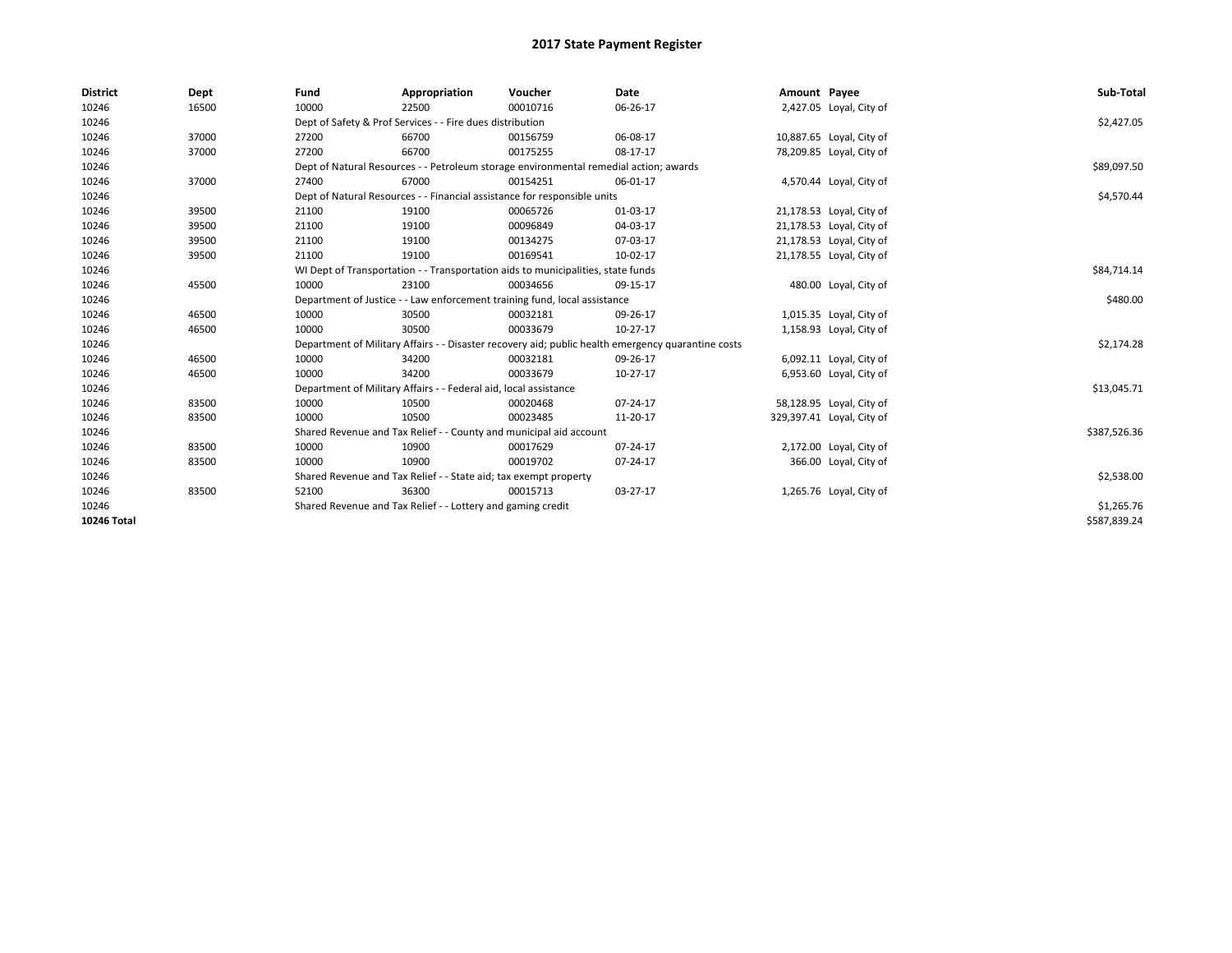| District           | Dept  | Fund  | Appropriation                                                                      | Voucher  | Date                                                                                                         | Amount Payee |                                | Sub-Total      |  |  |  |
|--------------------|-------|-------|------------------------------------------------------------------------------------|----------|--------------------------------------------------------------------------------------------------------------|--------------|--------------------------------|----------------|--|--|--|
| 10261              | 16500 | 10000 | 22500                                                                              | 00010717 | 06-26-17                                                                                                     |              | 5,589.09 City Of Neillsville   |                |  |  |  |
| 10261              |       |       | Dept of Safety & Prof Services - - Fire dues distribution                          |          |                                                                                                              |              |                                | \$5,589.09     |  |  |  |
| 10261              | 37000 | 21200 | 16600                                                                              | 00157152 | 06-19-17                                                                                                     |              | 22.50 City Of Neillsville      |                |  |  |  |
| 10261              |       |       | Dept of Natural Resources - - General program operations - state funds; forestry   |          |                                                                                                              |              |                                | \$22.50        |  |  |  |
| 10261              | 37000 | 21200 | 57100                                                                              | 00157152 | 06-19-17                                                                                                     |              | 10.30 City Of Neillsville      |                |  |  |  |
| 10261              |       |       |                                                                                    |          | Dept of Natural Resources - - Resource aids -- county forests, forest croplands and managed forest land aids |              |                                | \$10.30        |  |  |  |
| 10261              | 37000 | 21200 | 58300                                                                              | 00136467 | 03-24-17                                                                                                     |              | 843.09 City Of Neillsville     |                |  |  |  |
| 10261              |       |       | Dept of Natural Resources - - Recreation and resource aids, federal funds          |          |                                                                                                              |              |                                | \$843.09       |  |  |  |
| 10261              | 37000 | 21200 | 58900                                                                              | 00157152 | 06-19-17                                                                                                     |              | 103.52 City Of Neillsville     |                |  |  |  |
| 10261              |       |       | Dept of Natural Resources - - Resource aids - distribution of closed acreage fees. |          |                                                                                                              |              |                                | \$103.52       |  |  |  |
| 10261              | 37000 | 27400 | 67000                                                                              | 00154230 | 06-01-17                                                                                                     |              | 9,324.71 City Of Neillsville   |                |  |  |  |
| 10261              |       |       | Dept of Natural Resources - - Financial assistance for responsible units           |          |                                                                                                              |              |                                | \$9,324.71     |  |  |  |
| 10261              | 39500 | 21100 | 16200                                                                              | 00067332 | 01-03-17                                                                                                     |              | 5,506.13 City Of Neillsville   |                |  |  |  |
| 10261              | 39500 | 21100 | 16200                                                                              | 00098455 | 04-03-17                                                                                                     |              | 5,506.13 City Of Neillsville   |                |  |  |  |
| 10261              | 39500 | 21100 | 16200                                                                              | 00135881 | 07-03-17                                                                                                     |              | 5,506.13 City Of Neillsville   |                |  |  |  |
| 10261              | 39500 | 21100 | 16200                                                                              | 00171147 | 10-02-17                                                                                                     |              | 5,506.16 City Of Neillsville   |                |  |  |  |
| 10261              |       |       | WI Dept of Transportation - - Connecting highways aids, state funds                |          |                                                                                                              |              |                                | \$22,024.55    |  |  |  |
| 10261              | 39500 | 21100 | 18500                                                                              | 00175352 | $10-12-17$                                                                                                   |              | 4,000.00 City Of Neillsville   |                |  |  |  |
| 10261              |       |       | WI Dept of Transportation - - Highway safety, local assistance, federal funds      |          |                                                                                                              |              |                                |                |  |  |  |
| 10261              | 39500 | 21100 | 19100                                                                              | 00065727 | 01-03-17                                                                                                     |              | 36,262.73 City Of Neillsville  |                |  |  |  |
| 10261              | 39500 | 21100 | 19100                                                                              | 00096850 | 04-03-17                                                                                                     |              | 36,262.73 City Of Neillsville  |                |  |  |  |
| 10261              | 39500 | 21100 | 19100                                                                              | 00134276 | 07-03-17                                                                                                     |              | 36,262.73 City Of Neillsville  |                |  |  |  |
| 10261              | 39500 | 21100 | 19100                                                                              | 00169542 | 10-02-17                                                                                                     |              | 36,262.76 City Of Neillsville  |                |  |  |  |
| 10261              |       |       | WI Dept of Transportation - - Transportation aids to municipalities, state funds   |          |                                                                                                              |              |                                | \$145,050.95   |  |  |  |
| 10261              | 45500 | 10000 | 23100                                                                              | 00039694 | 12-26-17                                                                                                     |              | 800.00 City Of Neillsville     |                |  |  |  |
| 10261              |       |       | Department of Justice - - Law enforcement training fund, local assistance          |          |                                                                                                              |              |                                | \$800.00       |  |  |  |
| 10261              | 46500 | 10000 | 30500                                                                              | 00028521 | 06-29-17                                                                                                     |              | 619.78 City Of Neillsville     |                |  |  |  |
| 10261              |       |       |                                                                                    |          | Department of Military Affairs - - Disaster recovery aid; public health emergency quarantine costs           |              |                                | \$619.78       |  |  |  |
| 10261              | 46500 | 10000 | 34200                                                                              | 00028521 | 06-29-17                                                                                                     |              | 3,718.66 City Of Neillsville   |                |  |  |  |
| 10261              |       |       | Department of Military Affairs - - Federal aid, local assistance                   |          |                                                                                                              |              |                                | \$3,718.66     |  |  |  |
| 10261              | 83500 | 10000 | 10500                                                                              | 00020469 | 07-24-17                                                                                                     |              | 129,595.06 City Of Neillsville |                |  |  |  |
| 10261              | 83500 | 10000 | 10500                                                                              | 00023486 | 11-20-17                                                                                                     |              | 734,372.03 City Of Neillsville |                |  |  |  |
| 10261              |       |       | Shared Revenue and Tax Relief - - County and municipal aid account                 |          |                                                                                                              |              |                                | \$863,967.09   |  |  |  |
| 10261              | 83500 | 10000 | 10900                                                                              | 00017630 | 07-24-17                                                                                                     |              | 3,958.00 City Of Neillsville   |                |  |  |  |
| 10261              | 83500 | 10000 | 10900                                                                              | 00019703 | 07-24-17                                                                                                     |              | 457.00 City Of Neillsville     |                |  |  |  |
| 10261              |       |       | Shared Revenue and Tax Relief - - State aid; tax exempt property                   |          |                                                                                                              |              |                                | \$4,415.00     |  |  |  |
| 10261              | 83500 | 10000 | 11000                                                                              | 00020469 | 07-24-17                                                                                                     |              | 973.81 City Of Neillsville     |                |  |  |  |
| 10261              | 83500 | 10000 | 11000                                                                              | 00023486 | 11-20-17                                                                                                     |              | 5,645.74 City Of Neillsville   |                |  |  |  |
| 10261              |       |       | Shared Revenue and Tax Relief - - Public utility distribution account              |          |                                                                                                              |              |                                | \$6,619.55     |  |  |  |
| 10261              | 83500 | 10000 | 50100                                                                              | 00015189 | 01-31-17                                                                                                     |              | 2,700.91 City Of Neillsville   |                |  |  |  |
| 10261              |       |       | Shared Revenue and Tax Relief - - Payments for municipal services                  |          |                                                                                                              |              |                                | \$2,700.91     |  |  |  |
| 10261              | 83500 | 52100 | 36300                                                                              | 00015714 | 03-27-17                                                                                                     |              | 871.70 City Of Neillsville     |                |  |  |  |
| 10261              |       |       | Shared Revenue and Tax Relief - - Lottery and gaming credit                        |          |                                                                                                              |              |                                | \$871.70       |  |  |  |
| <b>10261 Total</b> |       |       |                                                                                    |          |                                                                                                              |              |                                | \$1,070,681.40 |  |  |  |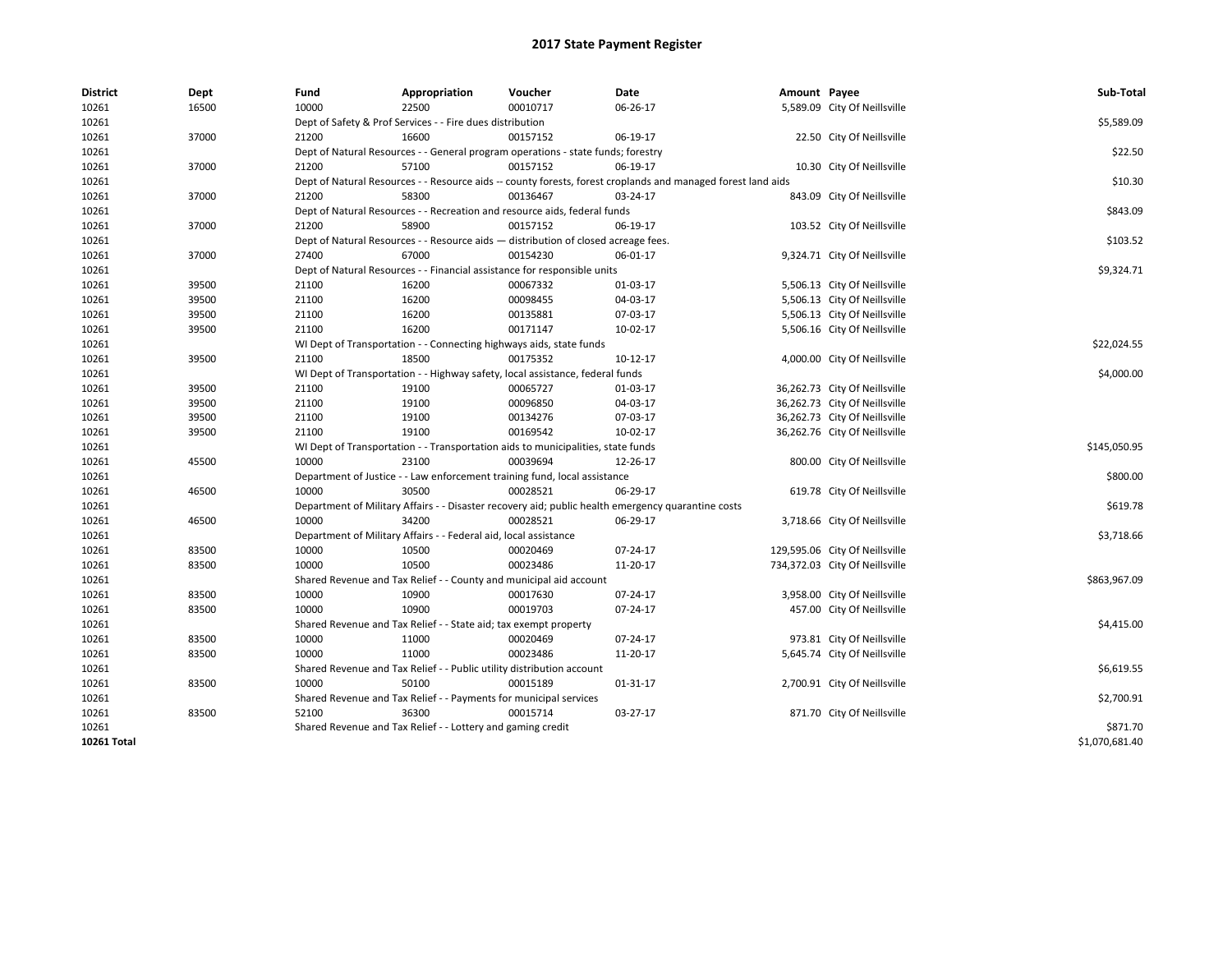| <b>District</b> | Dept  | Fund                                                                  | Appropriation                                                                    | Voucher  | Date           | Amount Payee |                         | Sub-Total    |  |  |
|-----------------|-------|-----------------------------------------------------------------------|----------------------------------------------------------------------------------|----------|----------------|--------------|-------------------------|--------------|--|--|
| 10265           | 16500 | 10000                                                                 | 22500                                                                            | 00010718 | 06-26-17       |              | 1,901.80 City Of Owen   |              |  |  |
| 10265           |       |                                                                       | Dept of Safety & Prof Services - - Fire dues distribution                        |          |                |              |                         |              |  |  |
| 10265           | 37000 | 27400                                                                 | 67000                                                                            | 00154886 | 06-01-17       |              | 2,733.71 City Of Owen   |              |  |  |
| 10265           |       |                                                                       | Dept of Natural Resources - - Financial assistance for responsible units         |          |                |              |                         |              |  |  |
| 10265           | 37000 | 27400                                                                 | 67300                                                                            | 00154886 | 06-01-17       |              | 239.94 City Of Owen     |              |  |  |
| 10265           |       |                                                                       | Dept of Natural Resources - - Recycling consolidation grants                     |          |                |              |                         |              |  |  |
| 10265           | 39500 | 21100                                                                 | 18500                                                                            | 00175345 | $10-12-17$     |              | 4,000.00 City Of Owen   |              |  |  |
| 10265           |       |                                                                       | WI Dept of Transportation - - Highway safety, local assistance, federal funds    |          |                |              |                         | \$4,000.00   |  |  |
| 10265           | 39500 | 21100                                                                 | 19100                                                                            | 00065728 | 01-03-17       |              | 12,536.09 City Of Owen  |              |  |  |
| 10265           | 39500 | 21100                                                                 | 19100                                                                            | 00096851 | 04-03-17       |              | 12,536.09 City Of Owen  |              |  |  |
| 10265           | 39500 | 21100                                                                 | 19100                                                                            | 00134277 | 07-03-17       |              | 12,536.09 City Of Owen  |              |  |  |
| 10265           | 39500 | 21100                                                                 | 19100                                                                            | 00169543 | 10-02-17       |              | 12,536.11 City Of Owen  |              |  |  |
| 10265           |       |                                                                       | WI Dept of Transportation - - Transportation aids to municipalities, state funds |          |                |              |                         | \$50,144.38  |  |  |
| 10265           | 45500 | 10000                                                                 | 23100                                                                            | 00038438 | 12-06-17       |              | 480.00 City Of Owen     |              |  |  |
| 10265           |       |                                                                       | Department of Justice - - Law enforcement training fund, local assistance        |          |                |              |                         |              |  |  |
| 10265           | 50500 | 10000                                                                 | 74300                                                                            | 00040041 | $01 - 17 - 17$ |              | 175,508.10 City Of Owen |              |  |  |
| 10265           | 50500 | 10000                                                                 | 74300                                                                            | 00049429 | 05-18-17       |              | 154,509.41 City Of Owen |              |  |  |
| 10265           | 50500 | 10000                                                                 | 74300                                                                            | 00068148 | 12-26-17       |              | 24,834.36 City Of Owen  |              |  |  |
| 10265           |       |                                                                       | Department of Administration - - Federal aid; local assistance                   |          |                |              |                         |              |  |  |
| 10265           | 83500 | 10000                                                                 | 10100                                                                            | 00020470 | 07-24-17       |              | 11,429.73 City Of Owen  |              |  |  |
| 10265           |       |                                                                       | Shared Revenue and Tax Relief - - Expenditure restraint program account          |          |                |              |                         |              |  |  |
| 10265           | 83500 | 10000                                                                 | 10500                                                                            | 00020470 | 07-24-17       |              | 69,906.41 City Of Owen  |              |  |  |
| 10265           | 83500 | 10000                                                                 | 10500                                                                            | 00023487 | 11-20-17       |              | 398,657.16 City Of Owen |              |  |  |
| 10265           |       |                                                                       | Shared Revenue and Tax Relief - - County and municipal aid account               |          |                |              |                         | \$468,563.57 |  |  |
| 10265           | 83500 | 10000                                                                 | 10900                                                                            | 00017631 | 07-24-17       |              | 903.00 City Of Owen     |              |  |  |
| 10265           | 83500 | 10000                                                                 | 10900                                                                            | 00019704 | 07-24-17       |              | 26.00 City Of Owen      |              |  |  |
| 10265           |       | Shared Revenue and Tax Relief - - State aid; tax exempt property      | \$929.00                                                                         |          |                |              |                         |              |  |  |
| 10265           | 83500 | 10000                                                                 | 11000                                                                            | 00020470 | 07-24-17       |              | 1,622.01 City Of Owen   |              |  |  |
| 10265           | 83500 | 10000                                                                 | 11000                                                                            | 00023487 | 11-20-17       |              | 9,332.54 City Of Owen   |              |  |  |
| 10265           |       | Shared Revenue and Tax Relief - - Public utility distribution account | \$10,954.55                                                                      |          |                |              |                         |              |  |  |
| 10265           | 83500 | 52100                                                                 | 36300                                                                            | 00015715 | 03-27-17       |              | 57.00 City Of Owen      |              |  |  |
| 10265           |       | Shared Revenue and Tax Relief - - Lottery and gaming credit           |                                                                                  |          |                |              |                         |              |  |  |
| 10265 Total     |       |                                                                       |                                                                                  |          |                |              |                         | \$906,285.55 |  |  |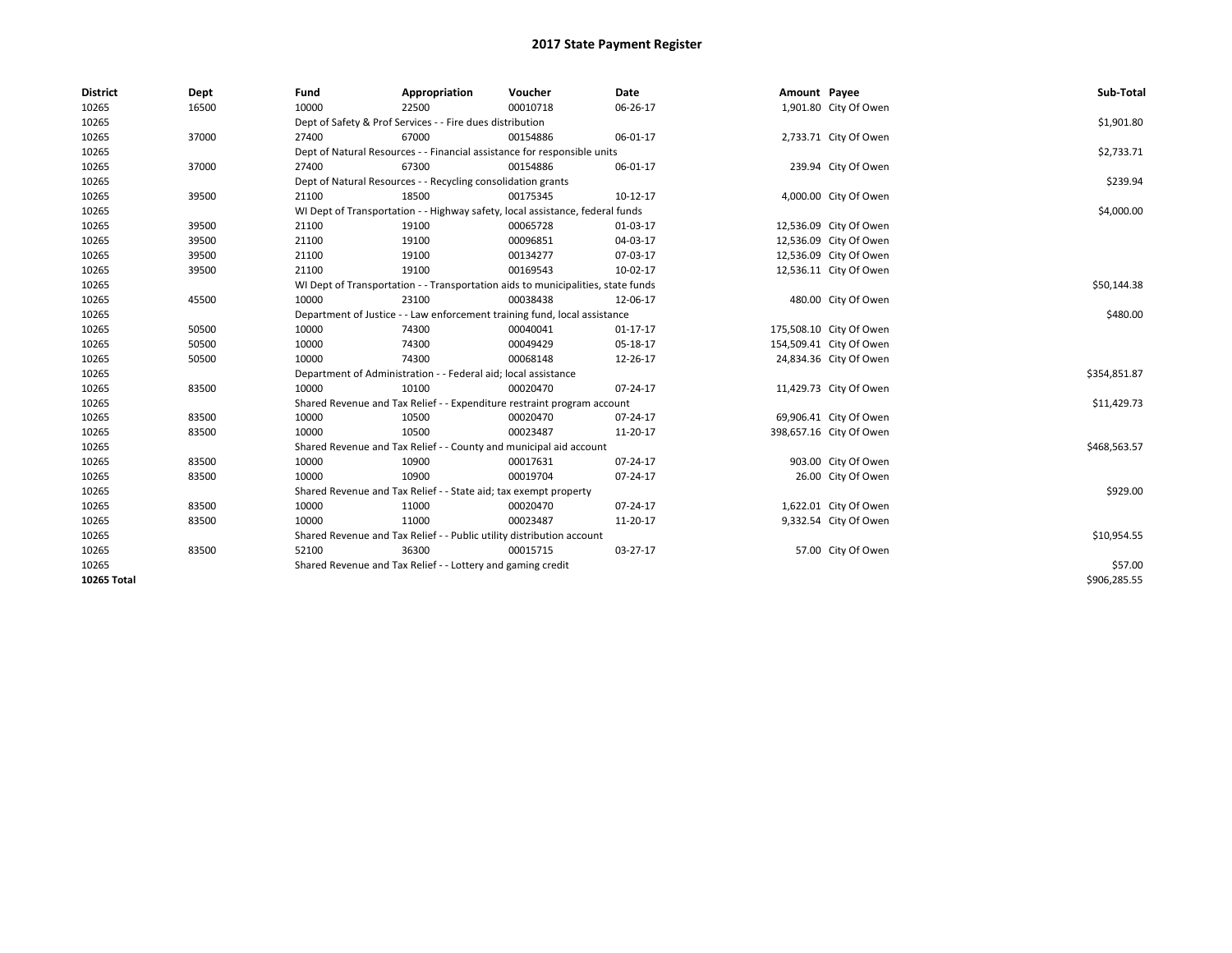| <b>District</b> | Dept  | Fund                                                             | Appropriation | Voucher  | Date     | Amount Payee |                        | Sub-Total |
|-----------------|-------|------------------------------------------------------------------|---------------|----------|----------|--------------|------------------------|-----------|
| 10281           | 83500 | 10000                                                            | 10900         | 00017632 | 07-24-17 |              | 207.00 City Of Stanley |           |
| 10281           |       | Shared Revenue and Tax Relief - - State aid; tax exempt property |               |          |          |              |                        | \$207.00  |
| 10281 Total     |       |                                                                  |               |          |          |              |                        | \$207.00  |
|                 |       |                                                                  |               |          |          |              |                        |           |